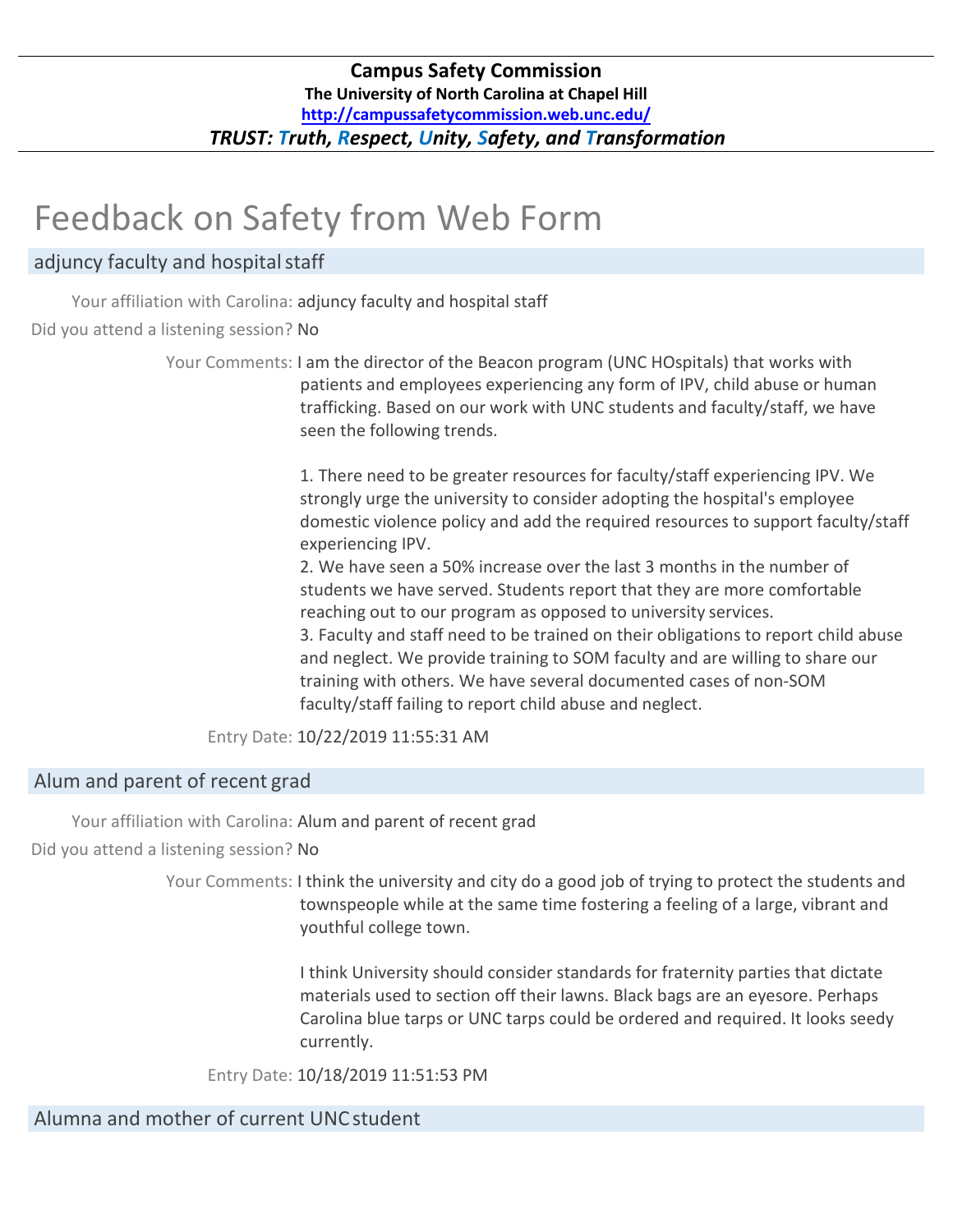Your affiliation with Carolina: Alumna and mother of current UNC student Did you attend a listening session? No

> Your Comments: I am concerned with the recent reports of sexual abuse on campus. I have to be sure that my daughter will be safe in her learning environment. I'm disappointed that this is such a big problem on campus now. I suppose I'm being too simplistic, but something has to change immediately.

Entry Date: 10/19/2019 4:33:07 PM

## alumni

Your affiliation with Carolina: alumni

Did you attend a listening session? No

Your Comments: No comment

Entry Date: 10/18/2019 5:46:35 PM

Your affiliation with Carolina: alumni Did you attend a listening session? No

> Your Comments: Please take serious the effort to encourage the current students/staff/faculty to protect their own campus ‐ give additional time and "paid jobs" to students who want to help protect others and can pass some tests to show they are trustworthy to do so.

Entry Date: 10/19/2019 10:20:23 AM

both alumni and family member of two current students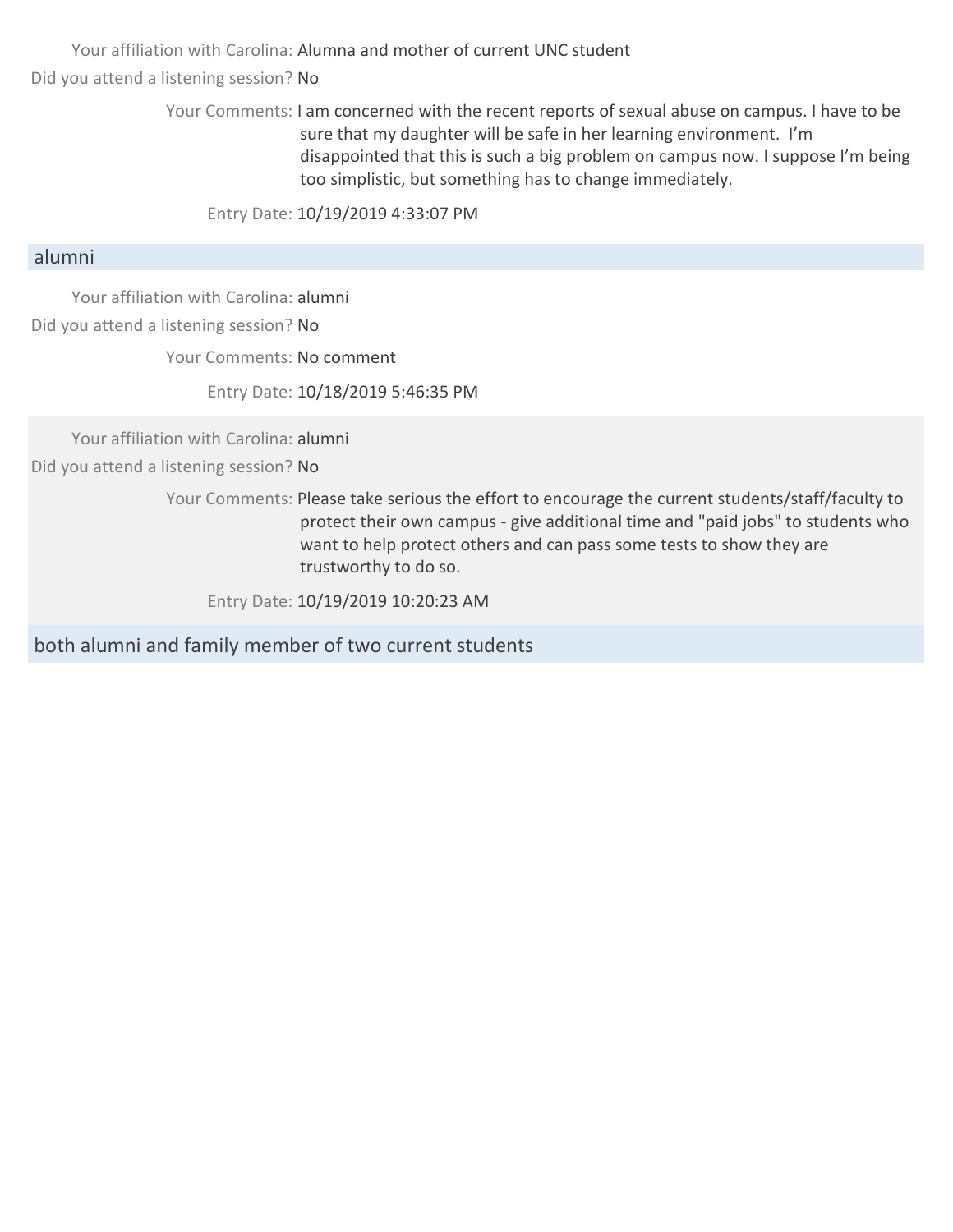> Your Comments: As a parent, I want to know that if my daughters have to walk across campus to get to work ‐ at any time of day, early morning, late at night ‐ that they will be safe. If that means additional blue light stations, campus safety, whatever it takes. At the same time, I don't want to be alarmist ‐ I don't want to put in their heads that they might not be safe when going to and from places. So I recognize that fine line but that's your duty as an educational institution. I want open, honest discussions encouraged without stigmas about what time someone is out or what they're wearing. These young adults are figuring things out quickly, particularly freshman, having a bunch thrown at them at one time. They should not have to worry about their safety.

> > One of my daughters is an upperclassmen and participated in the protests against Silent Sam. There was one instance when she didn't feel safe but for the most part that was not a concern ‐ for her or me. I appreciate the opportunity for students to express their thoughts.

> > One area of concern that I've had when visiting is the number of what appears to be homeless people on and around Franklin Street. I remember some homeless people in my time as a student, we donated to open hats and hands, but there seems to be a lot more people just hanging around. It is sad and concerning. I can't help everyone I encounter. Is it even safe to try and help? It is a community issue.

Entry Date: 10/20/2019 12:54:37 PM

#### community member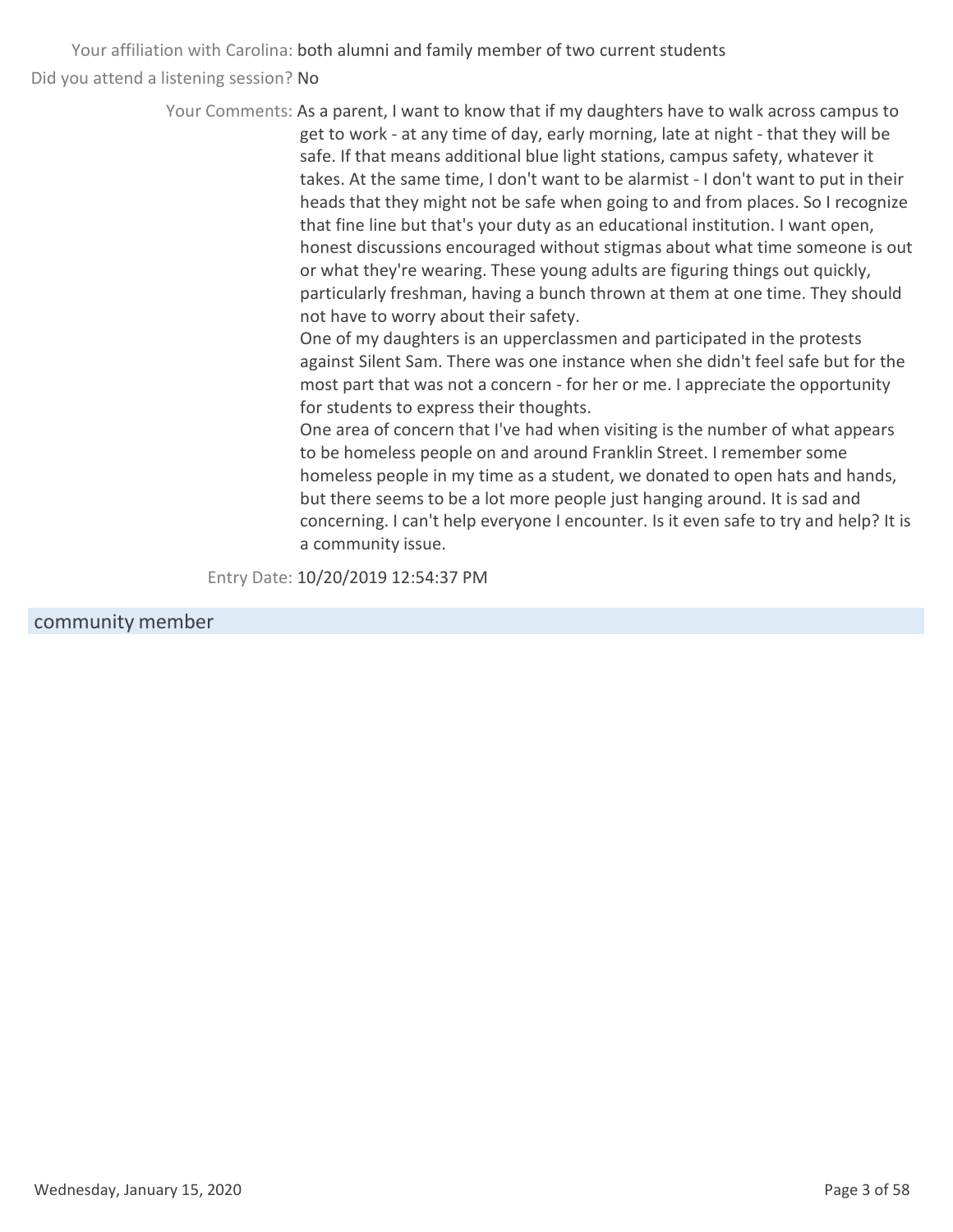Your affiliation with Carolina: community member Did you attend a listening session? No

> Your Comments: Look, you are dealing with a very liberal community (Chapel Hill) that worships the black lives matter movement. As a result, there are a ton of homeless black guys and other males that fit the typical "black" profile that are given free reign to roam around and mill around at all hours of the night, without anything else to do (like go to school or go to and from a job) except wait around and try to rape women. Whereever there is a higher percentage of unsupervised black residents, specifically with black males, the level of violence, petty crime, murder, drug use, and sexual rape goes up automatically ‐ and exponentially. Very simple formula, and the bleeding heart liberals are going to come to terms with the fact that where there are more blacks, there is generally more crime.

> > I support my objective feedback through the fact that all of the alert carolina police blotter nofications on the email have been associated with "black male" wearing baggy clothing.

You've allowed this wonderful Chapel Hill community to become terrorized and screwed up by unsurpervised young black men. It's time to fix this if you have any decency and love for what Chapel Hill once stood for and represented (a nice ambient academic atmosphere where young scantily clad white women don't have to worry about getting nailed by large black man at midnight, without a condom I might add).

Don't let the black community destroy Chapel Hill.

Entry Date: 9/24/2019 3:18:45 PM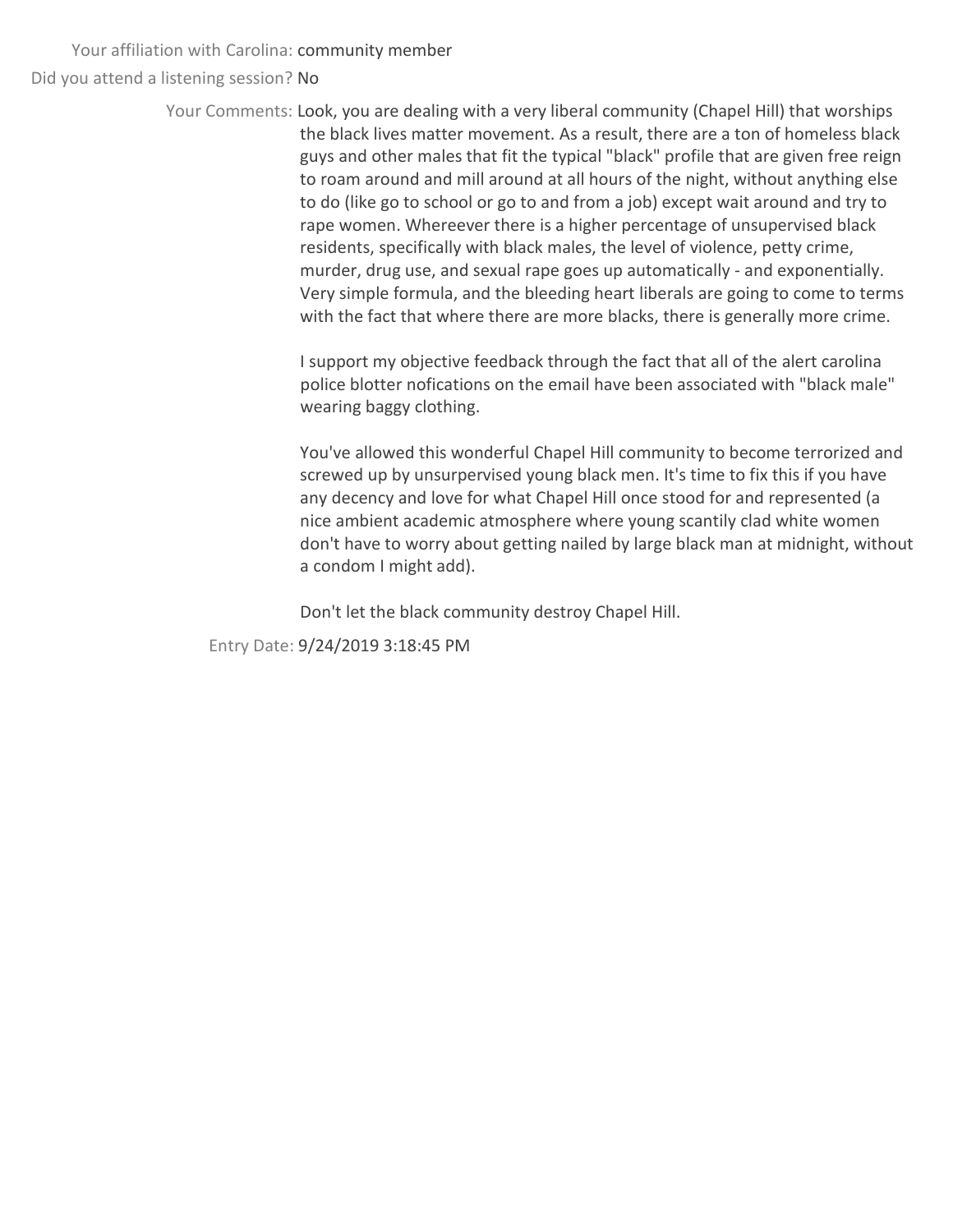Your affiliation with Carolina: community member Did you attend a listening session? No

> Your Comments: With respect to the protest of Silent Sam and the continued presence of neo‐ Confederates on and near campus, I am extremely concerned about the conduct of UNC police. As a community member who observes these events, it is apparent to me that UNC police are inappropriately deferential to neo‐ Confederates and are extraordinarily hostile towards those who protest their presence. There is ample evidence of UNC police being friendly with neo-Confederates, including providing them with special parking and escorting them to their vehicles (not to mention chatting with them and shaking their hands when they were open carrying on campus in violation of the law), while violently attacking anti‐racist protesters. It is evident that UNC police also sometimes harass protesters as they go about their regular business on campus. In addition, there is the inexplicable presence of Svetlana Bostelman on the campus police force after credible evidence that she lied under oath to convict a UNC student on bogus charges. Finally, continuing to trespass student protesters from campus even after they have been acquitted of criminal charges suggests that UNC police are maliciously targeting students simply because they disagree with them, apparently for opposing racism. By any objective standard, the conduct of UNC police in this regard has been a disgrace and brings into question the very legitimacy of the UNC police as an institution of public safety. Absent a serious reckoning with the conduct of UNC police during these events (including discipline and dismissals), I suspect I would not be alone in supporting the abolition of campus police at UNC. Their behavior makes the community less safe every day.

Entry Date: 10/9/2019 1:51:25 PM

## faculty

Your affiliation with Carolina: faculty Did you attend a listening session? No

> Your Comments: The pedestrian crossing at skipper Bowles drive is a major hazard. In the afternoons with the bus traffic, cars leaving campus, and vehicles parked to drop off for swimmers, it is a high risk crossing. I'd strongly recommend the use of flashing lights when pedestrians enter the crossing to avoid a fatal outcome.

Entry Date: 9/24/2019 2:25:54 PM

Your affiliation with Carolina: faculty

Did you attend a listening session? No

Your Comments: I have been asking in my department (Romance Studies) if we could have some sort of training regarding what exactly to do in case of an emergency. I do not think anyone would know what to do in Dey Hall. Also, most of windows cannot be open because they are so old.

Entry Date: 9/24/2019 6:05:37 PM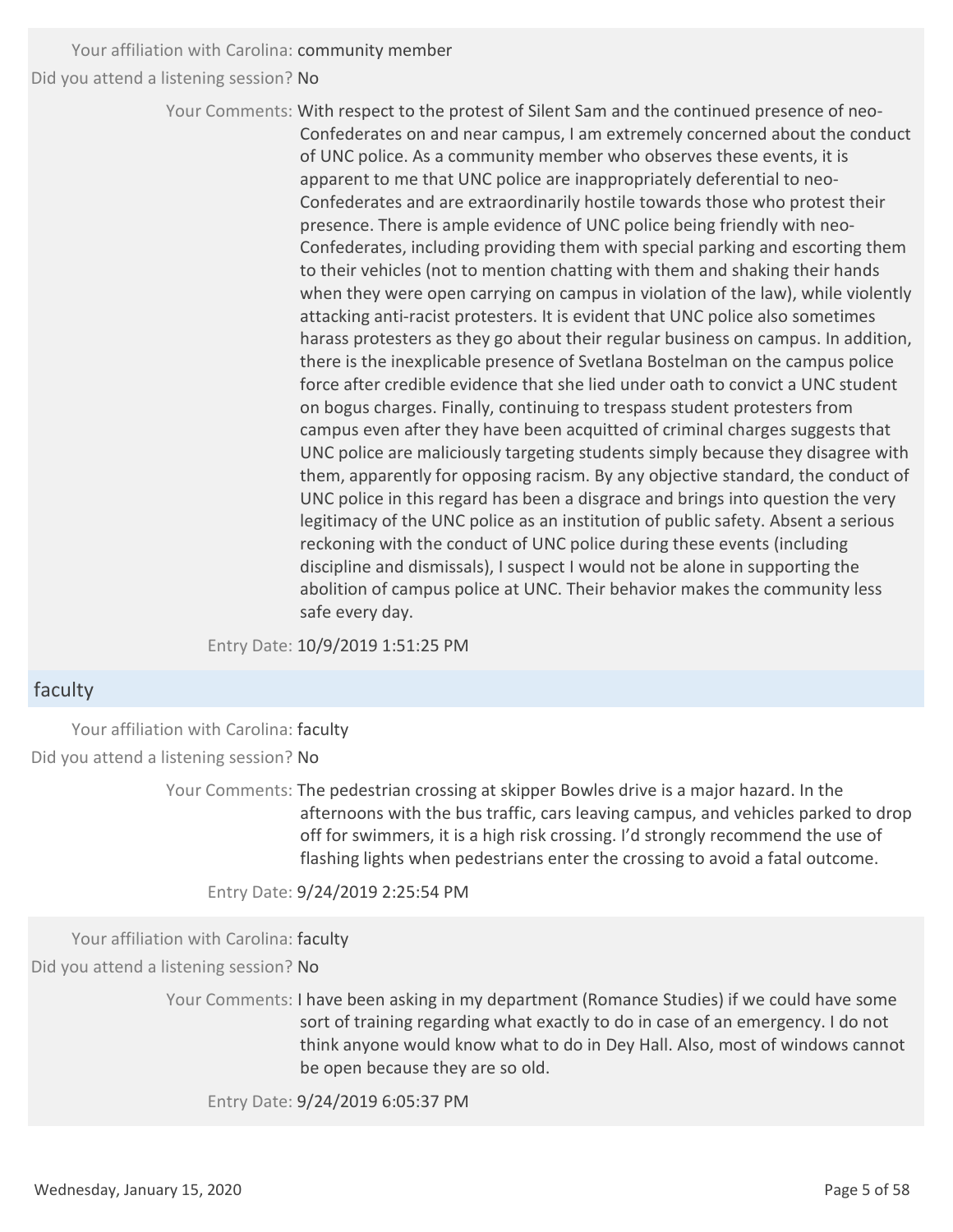Your affiliation with Carolina: faculty

Did you attend a listening session? No

Your Comments: I don't spend much time on campus, but it seems very safe and I love that the messages that are sent out, are very specific.

Entry Date: 9/24/2019 8:25:38 PM

Your affiliation with Carolina: faculty

Did you attend a listening session? No

Your Comments: I think campus climate deteriorated last year. I don't feel safer or more welcome after what happened. The way our former chancellor was treated not only by the Board of Governors, but by some of our faculty and students too is particularly troubling to me. Intolerance should have no place on campus.

Entry Date: 9/27/2019 1:03:53 PM

Your affiliation with Carolina: faculty

Did you attend a listening session? No

Your Comments: In the broad issue of campus safety, I would like to request a broadcast message that comes across any classroom computer when there is an alert carolina, or any computer where someone is logged in via onyen. In our classroom we cannot hear the outdoor sirens and request that students turn their cell phones off. Therefore, we are unaware when there is an alert and vulnerable. Another option would be to add indoor sirens that would prompt us to look at our phones. Thank you

Entry Date: 10/15/2019 11:21:03 AM

Your affiliation with Carolina: faculty Did you attend a listening session? No

> Your Comments: I teach in Bondurant Hall. I can not hear the Alert Siren in the building. I can not see the alert txt b/c we do not allow cell phones to be active during lecture. Can you install indoor sirens or flash alert carolina on the screens in the rooms? Thank you Vicky LeGrys

Entry Date: 10/15/2019 11:48:27 AM

## family member of current student

Your affiliation with Carolina: family member of current student Did you attend a listening session? No

Your Comments: f

Entry Date: 10/18/2019 5:26:00 PM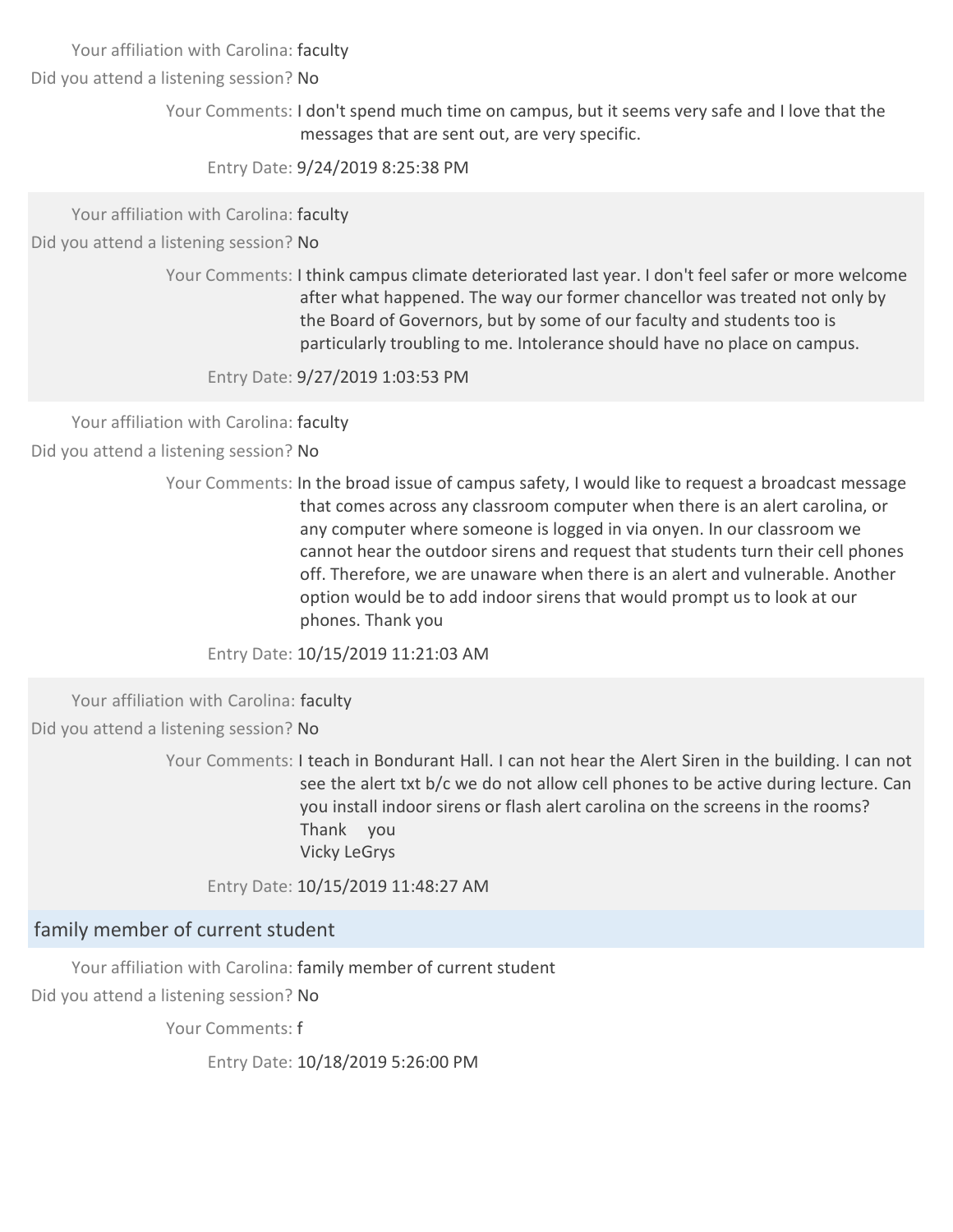> Your Comments: I'm a mom of a sophomore who lives off campus. I am aware that my daughter is walking around pretty terrified because of the sexual assaults that happened this semester. She used to ride her bike all over but now feels unsafe riding home at night so she has been staying home ‐ her roommates have cars and would go places to study at night so she was often home alone and feeing lonely and scared. She now has pepper spray with her at all times. We have loaned her our car and that has helped her feel more confident getting where she needs to go at night but I feel this shouldn't be necessary ‐ there must be some services available to help her but she says none of them get her to her door. I just wanted you to aware of her fear as I am sure there are other young women in the same boat. Thanks.

Entry Date: 10/18/2019 5:26:30 PM

Your affiliation with Carolina: family member of current student Did you attend a listening session? No

Your Comments: More campus police and visibility

Entry Date: 10/18/2019 5:34:20 PM

Your affiliation with Carolina: family member of current student

Did you attend a listening session? No

Your Comments: As a parent of a daughter currently living on campus in her second year, I am always concerned about her safety. She assures me that girls are always walking in pairs at night, and that there is an increased police presence in place lately. What still concerns me is how to combat the notion that even a single man could attempt to verbally or physically assault a group of women outside the library?? It wasn't even dark?? How can we get ahead of this? It's not like this guy was hiding in the bushes while 3 girls were walking down a trail at dusk. It is time to get AGGRESSIVE with more 24 hr police presence, out front, visible, in increased numbers. Whatever it takes so that NO student, male or female should be worrying about there safety!!! Spend the money, make a statement!!

Entry Date: 10/18/2019 5:34:26 PM

Your affiliation with Carolina: family member of current student Did you attend a listening session? No

Your Comments: Really didn't see notification of the Listening Sessions

Entry Date: 10/18/2019 5:36:09 PM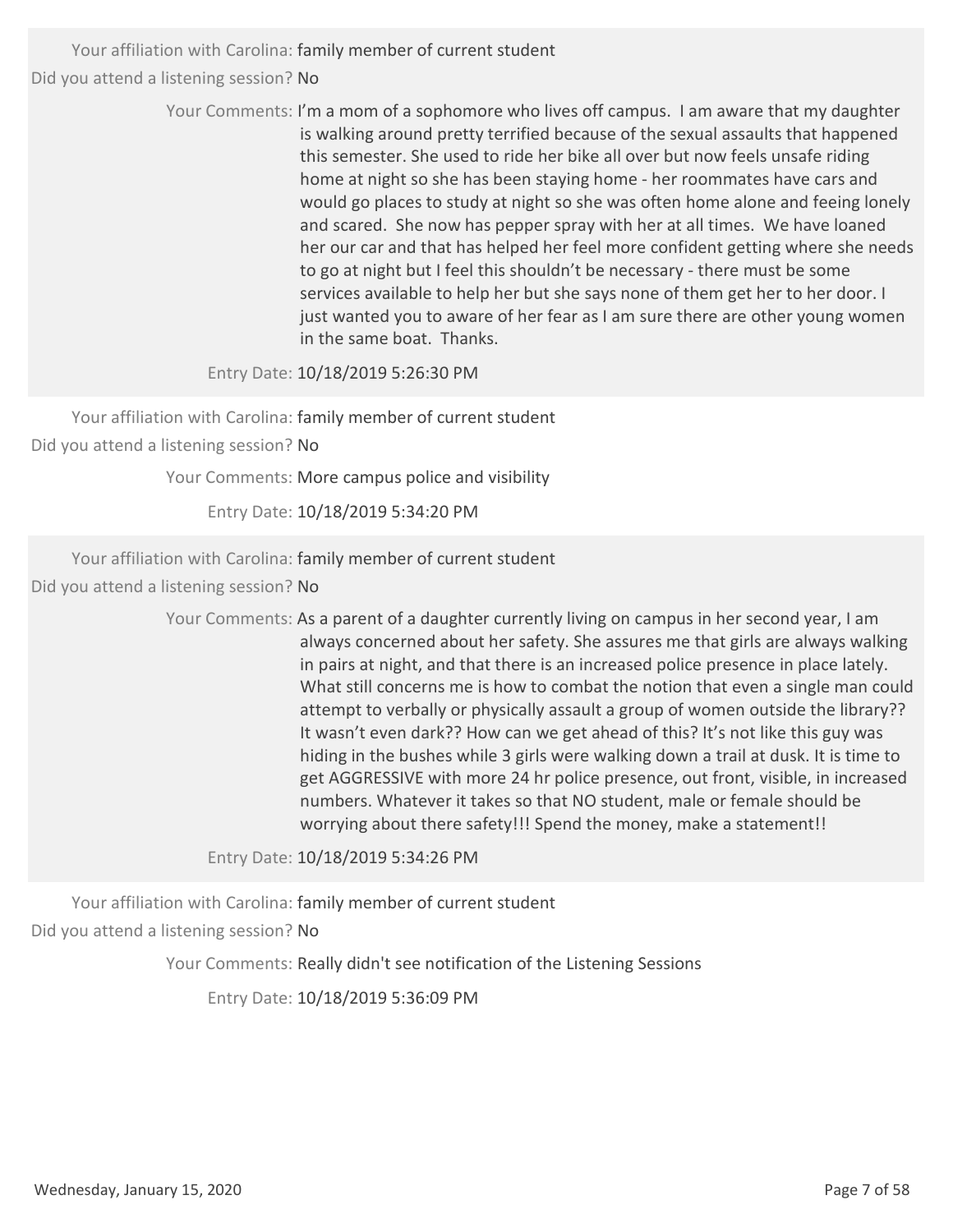Your affiliation with Carolina: family member of current student

Did you attend a listening session? No

Your Comments: I think safety is on par for a large university though investigators lack training and cultural competence in handling reports are very troubling. There isn't any excuse for it .

Entry Date: 10/18/2019 5:59:10 PM

Your affiliation with Carolina: family member of current student

Did you attend a listening session? No

Your Comments: Both my daughters have reported friends who were drugged during parties. The term they used was ruffied. Both daughters also report that they wish they could commute from home because they feel unsafe and really have never felt that way before going to college. It saddens me to hear this. I hope you are able to make big changes for the safety of all that attend your school. Until then, they are instructed to never walk or go anywhere alone, carry their pepper spray and always have friends within reach.

Entry Date: 10/18/2019 5:59:19 PM

Your affiliation with Carolina: family member of current student

Did you attend a listening session? No

Your Comments: I am very interested to hear university plans to address safety on campus. I hope these will include:

- 1. Training for male students on intervening in unsafe situations
- 2. Increased mental health resources for students and staff
- 3. community conversations on ways of keeping students safe including the towns of Chapel Hill and Carrboro
- 4. Reviewing best practices from other universities

Thank you

Entry Date: 10/18/2019 6:04:29 PM

Your affiliation with Carolina: family member of current student

Did you attend a listening session? No

Your Comments: As a parent I appreciate the Campus Safety Commission keeping on top of campus safety.

Entry Date: 10/18/2019 6:06:54 PM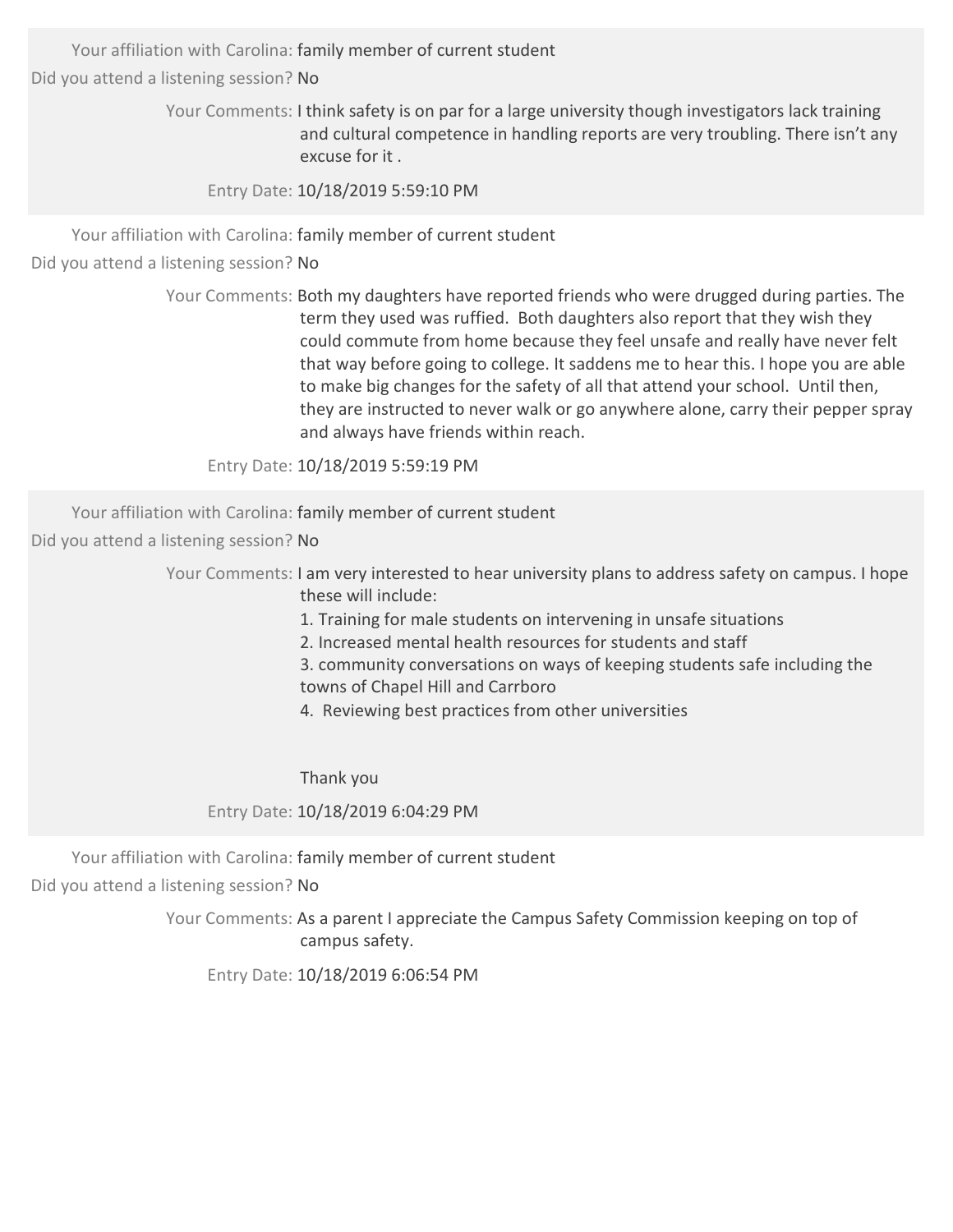Your affiliation with Carolina: family member of current student

Did you attend a listening session? No

Your Comments: As a parent I appreciate the Campus Safety Commission keeping on top of campus safety.

Entry Date: 10/18/2019 6:07:04 PM

Your affiliation with Carolina: family member of current student

Did you attend a listening session? No

Your Comments: My son feels safe at UNC. We feel that he is reasonably safe though we are aware that improvements are always welcomed.

Entry Date: 10/18/2019 6:22:33 PM

Your affiliation with Carolina: family member of current student

Did you attend a listening session? No

Your Comments: I think there are three underlying problems to public safety:

1) the male /female ratio for the undergraduate student body is way out of wack at UNC. With roughly 60 percent female and 40 percent male, men don't treat women as respectfully as they should because there is always another "girl". The women would like to get to know more men, but because of the ratio, some feel pressured to put themselves in situations which put them at risk.

2) Franklin street is not as safe as it should be. There are several mentally ill / drug addicted men who harass and follow students on a REGULAR basis. This needs to be addressed. My guess is that interactions with some on Franklin Street contributed to the poor statistics in the recent study.

3) As far as the "current climate of trust" with public safety...I think you are listening to a small minority of VOCAL resisters. My daughter and her friends would like a stronger presence of safety officers on campus to keep things safe. She and her friends respect and appreciate the selfless service of those who put themselves at risk to protect the student body. More presence is needed on Franklin And Rosemary streets in particular. I would appreciate more of a community policing model in which the police could interact with more people , students and groups to improve communication and help the police and students together work together to make things safer.

I believe the university responded appropriately with the police presence related to the situation with not so Silent Sam.

Entry Date: 10/18/2019 6:23:58 PM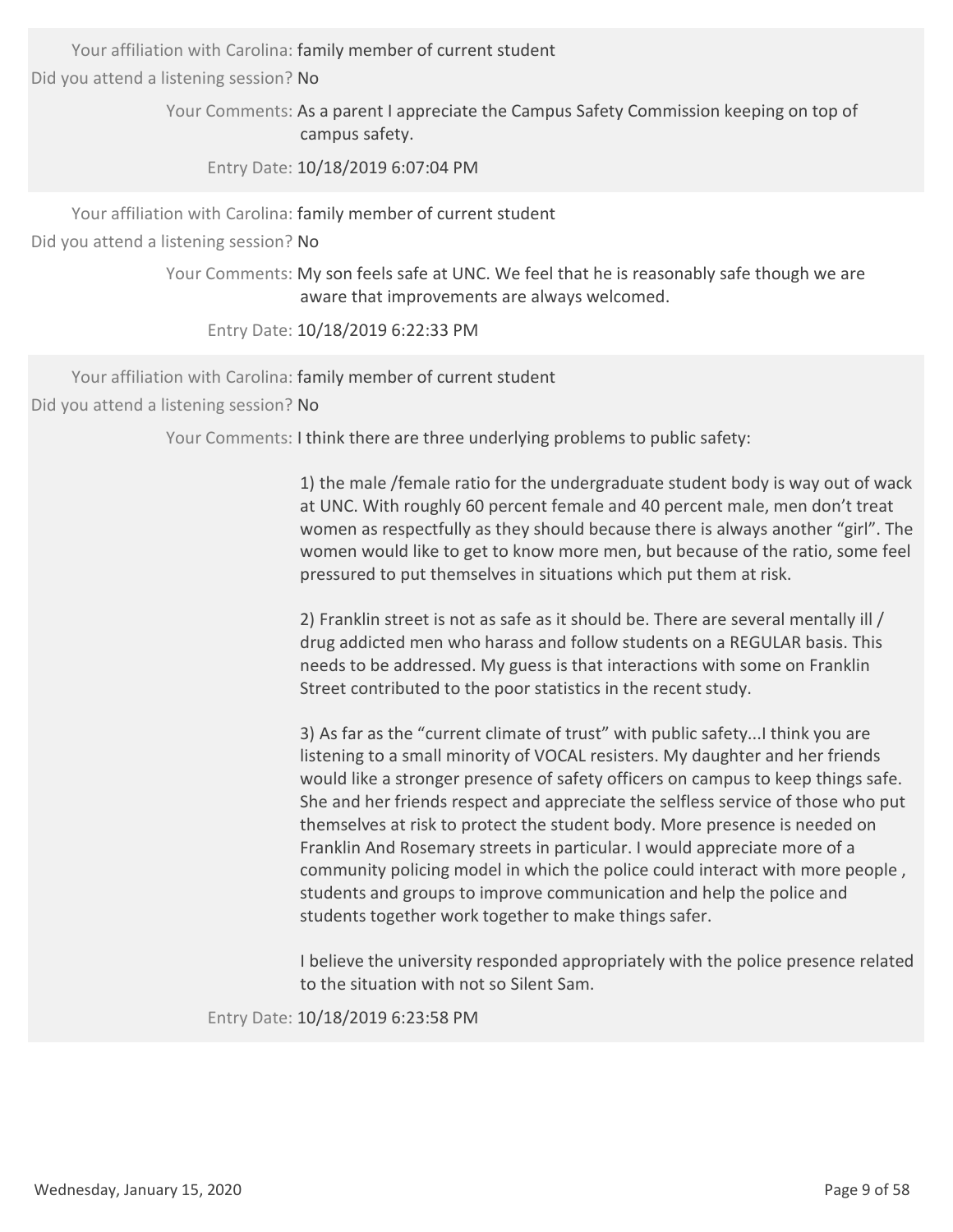> Your Comments: I did not attend a listening session but there were concerns raised about this during The yearly PTSA during Carolina Family weekend which I did attend. A question was raised about no alerts being sent out about the sexual harrassment in Davis Library and I do think we need to take any and all harassment seriously since and can quickly escalate to something more serious. I'm assuming this is being looked at. Also, more policing in Chapel Hill needs to happen especially during late nights when college students are out and about.

Entry Date: 10/18/2019 6:26:55 PM

Your affiliation with Carolina: family member of current student Did you attend a listening session? No

Your Comments: My daughter is an out of state first year living in Granville.

The #1 issue she has with public safety is the tough element on Franklin St at night. She does not feel safe walking to / from her sorority or to local businesses alone. This bleeds over into discomfort during the day with aggressive panhandlers and such. This should NOT be the case with of a top university in a lifestyle‐driven and student‐centric local community.

#2 is an extension of above and also likely a bleed over from Franklin St., plus the recent Shortbread sexual assault. She has concerns walking the campus at night. Yes, it is likely perception driven, but a reality.

From our three visits to the campus this Fall, her viewpoint is not unique. We heard it from her friends and saw it around campus in terms of 'walk home' services being promoted and encouraged. The Public Safety unit and local police dept should take this as an OUTRAGE.

Beyond our safety concerns for our daughter, it is a real disappointment for us around what is / has been a great college experience for her.

We are hoping this is a real wake up call. Thanks for asking for feedback. It is an important initial step.

Entry Date: 10/18/2019 6:28:24 PM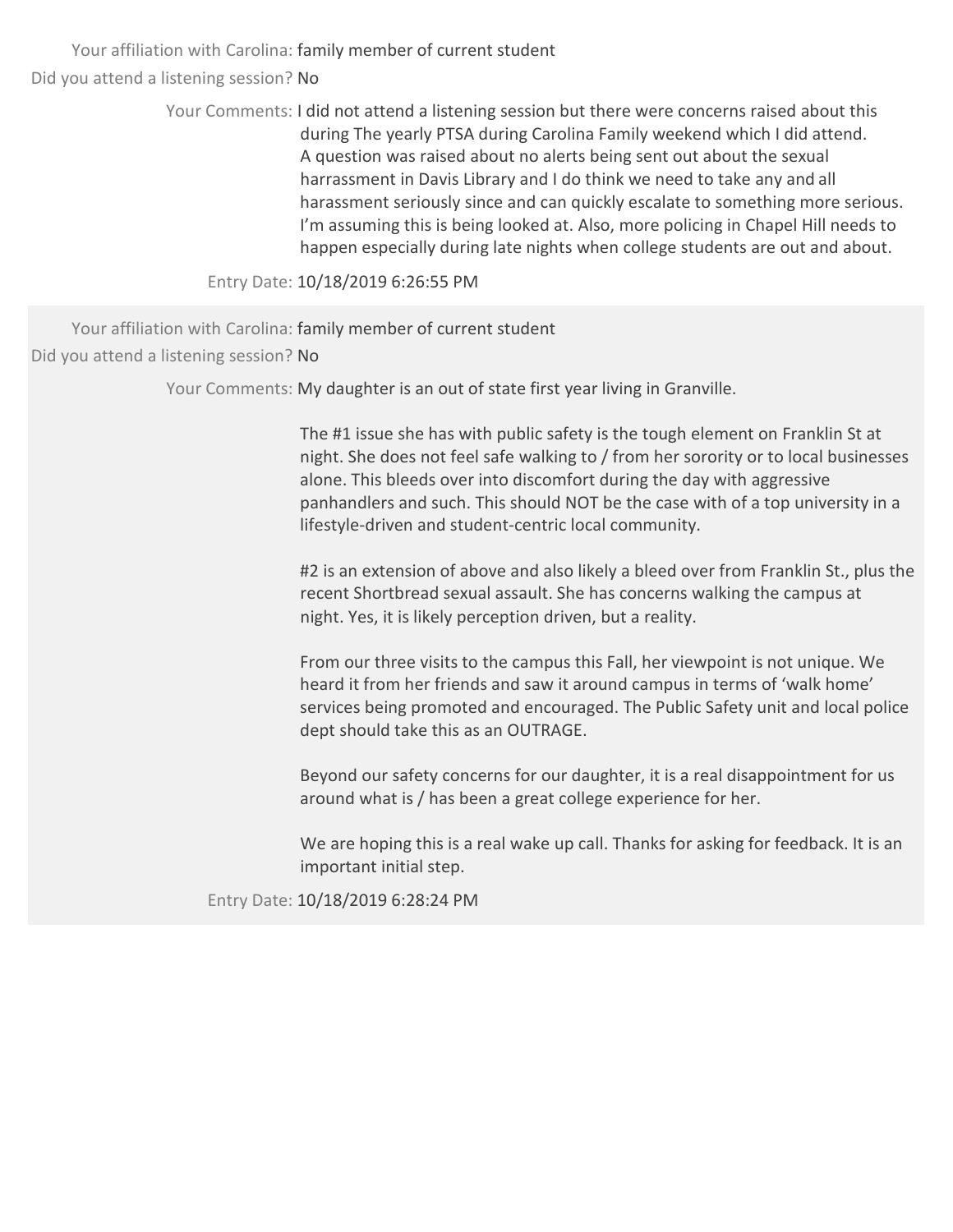> Your Comments: As an alum, a Carolina parent, and a person who works in Baltimore and has seen the corrosive impacts of demonizing law enforcement on public safety and public trust I am concerned. My concern is that the apparent default acceptance of the trope that police are a predatory threat to others will, just as in Baltimore, demoralize those who serve and protect to such an extent that Carolina will be a less safe environment. I despair at this, and also at the fact that those who do not share the view of activists who see the Carolina police as the true threat are so vilified that we remain silent to avoid the character assassination that follows. I suspect an anonymous survey of students about that issue ‐ suppression of "non progressive" opinions generally ‐ would yield a wellspring of concerns. But I do not trust those who are currently in administration at Carolina to actually follow any voices other than the loud and angry activists. So I provide my comments with the full expectation that they will be discounted as myopic, dominant‐culture apologia.

Entry Date: 10/18/2019 6:32:53 PM

Your affiliation with Carolina: family member of current student

Did you attend a listening session? No

Your Comments: Highly concerned about the recent tape at Shortbread. I think this horrific crime will likely recur. Huge concerns about our Kids walking home at night to not only official dorms But also near campus Housing!!!

Entry Date: 10/18/2019 6:55:17 PM

Your affiliation with Carolina: family member of current student

Did you attend a listening session? No

Your Comments: I think the survey was influenced by he recent rape/stabbing of a woman in an off campus dorm. Maybe a self defense courses could help like Tae Kwon Do.

Entry Date: 10/18/2019 7:04:11 PM

Your affiliation with Carolina: family member of current student

Did you attend a listening session? No

Your Comments: More lighting or at least the lighting you have needs bulbs that light more

Entry Date: 10/18/2019 8:55:20 PM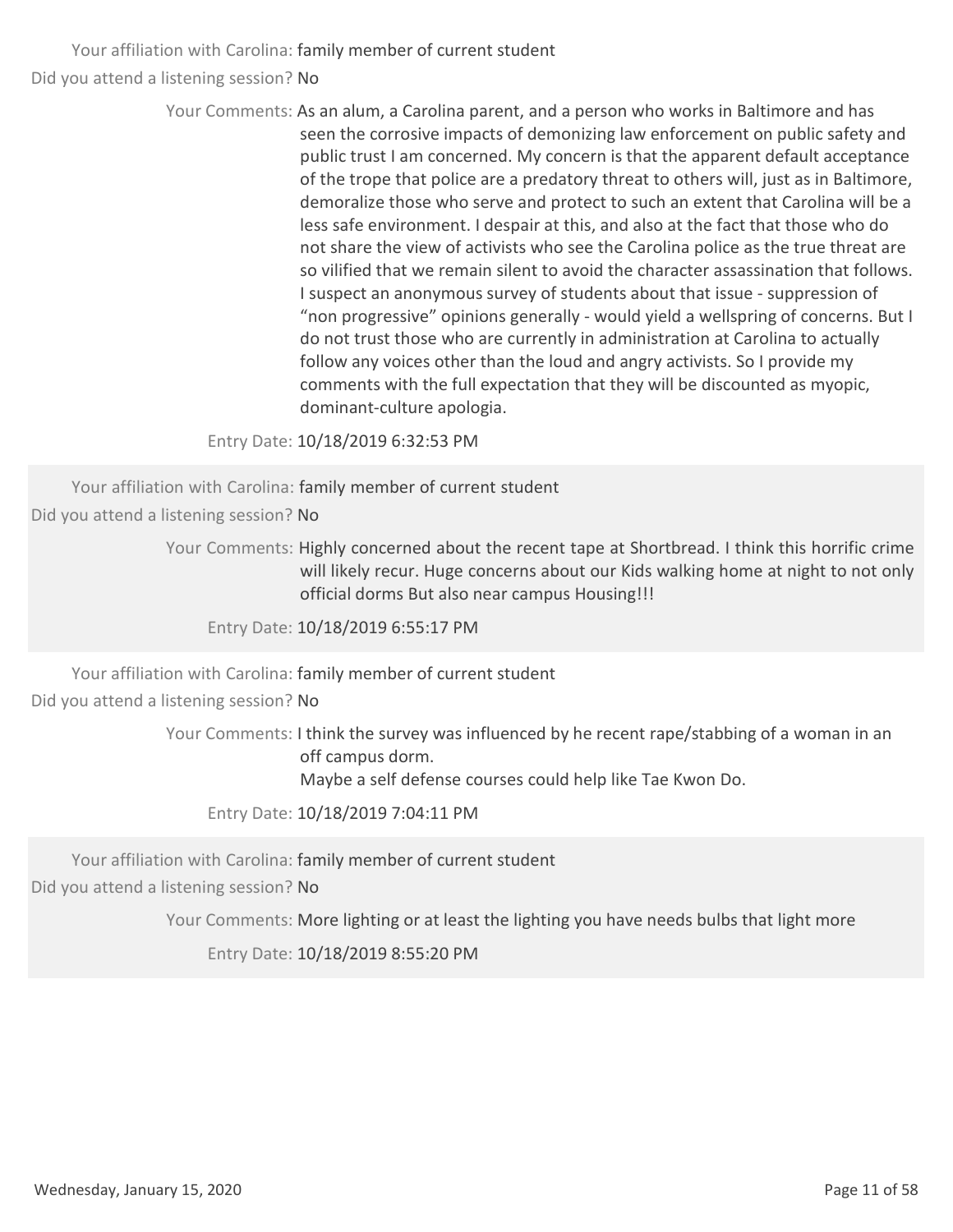> Your Comments: I feel UNC should offer more ways for the students to get to class safely when they have late classes, sometimes the buses do not run at a certain time late at night. I am glad the confederate statue was removed, it does not belong in a college campus or in public.

Entry Date: 10/18/2019 9:00:46 PM

Your affiliation with Carolina: family member of current student

Did you attend a listening session? No

Your Comments: Personal opinion is that until all alcohol is removed from all campus/non‐campus activities safety is going to be an issue. And the likelihood of that occurring is not high.

Entry Date: 10/18/2019 9:35:13 PM

Your affiliation with Carolina: family member of current student

Did you attend a listening session? No

Your Comments: I was not aware of a listening session I also live out of state

Entry Date: 10/18/2019 9:41:11 PM

Your affiliation with Carolina: family member of current student

Did you attend a listening session? No

Your Comments: I agree with UNC's decision to place a stronger emphasis on prevention. With that being said, I am concerned that many of the residence hall security fob systems are non-functional. I am also concerned for the safety of my daughter who is currently a stalking victim. The campus police are involved and are doing everything they can to address the issue. However, as the campus is considered public, that isn't enough. I would like to suggest that the school establish an access system in which students and employees swipe id badges to gain entrance to class buildings, library, etc.

Entry Date: 10/18/2019 11:07:00 PM

Your affiliation with Carolina: family member of current student Did you attend a listening session? No

> Your Comments: My daughter is a Delta Advocate. She has worked very hard to become a resource for victims of sexual assault and other violations. I wish the university would do more to promote Delta Advocates as an available peer group trained to help those in need. They should also work more closely to promote the educational opportunities their organization provides for those in Greek life and beyond.

Entry Date: 10/19/2019 1:23:48 AM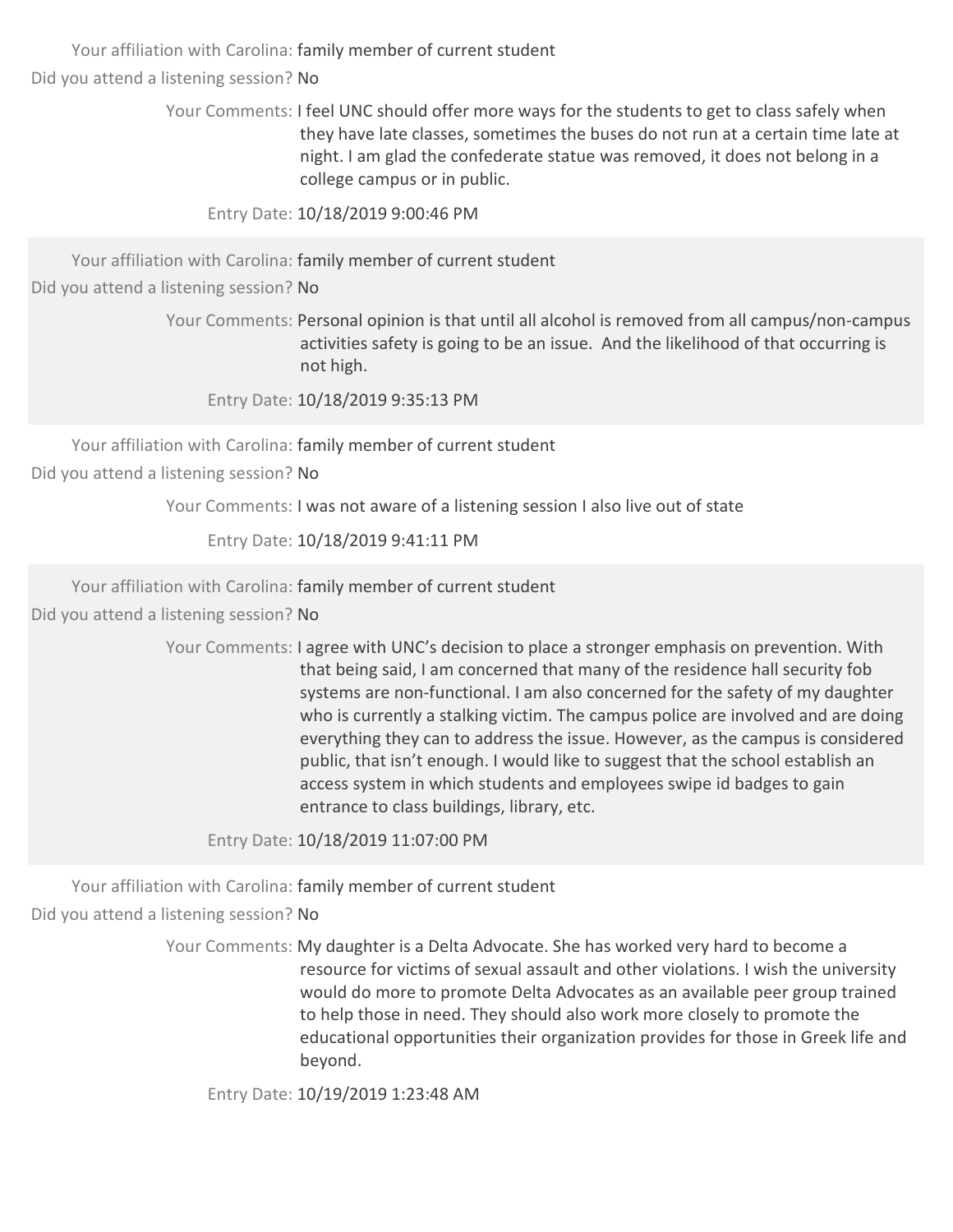> Your Comments: As a parent of a UNC student, I have concerns about the lack of timely notifications to students and families particularly as it relates to sexual abuse. It was shocking that I as a parent heard about the rape before UNC students were notified. Although it didn't occur on campus the reality is that it was a UNC student and also UNC is a public campus that is within a small town. It's not like it occurred 10‐15miles from campus. Then to immediately hear that some other female students were subjected to lewd comments outside of the library and an alert wasn't sent because it didn't "meet the criteria" was disheartening and caused us great concern. Let's not wait until another violation occurs, all threats should be taken seriously and students should be notified timely so that they're on alert. They're trying to get an education but at the same time don't lead them into false sense of security.

Entry Date: 10/19/2019 1:57:58 AM

Your affiliation with Carolina: family member of current student Did you attend a listening session? No

Your Comments: Seems an instrument of liberal policy movement and not there to ensure

rules/laws are followed and a safe place for students who do follow the rules.

Entry Date: 10/19/2019 6:58:20 AM

Your affiliation with Carolina: family member of current student

Did you attend a listening session? No

Your Comments: Hello, Thank you for soliciting input on such a wide range of issues. I have two issues I'd like to address. First, kudos to those who had the courage to remove the confederate statute. As a parent of a student with roommates with ethnically diverse backgrounds, I can say that the statute was an affront to their standing not only as students at UNC, but also as Chancellor Science Scholars. Second, I would also like to address campus safety. I can't believe we are having the same conversations about campus safety that we had when I was a university student 30 years ago. How is that possible? How have we not made strides forward? Perhaps a required 1‐unit freshman course for all students concerning appropriate and inappropriate/criminal behavior on campus? Because it just seems that some people still haven't gotten the message. UNC students can and should do better. Thanks for listening.

Entry Date: 10/19/2019 7:47:36 AM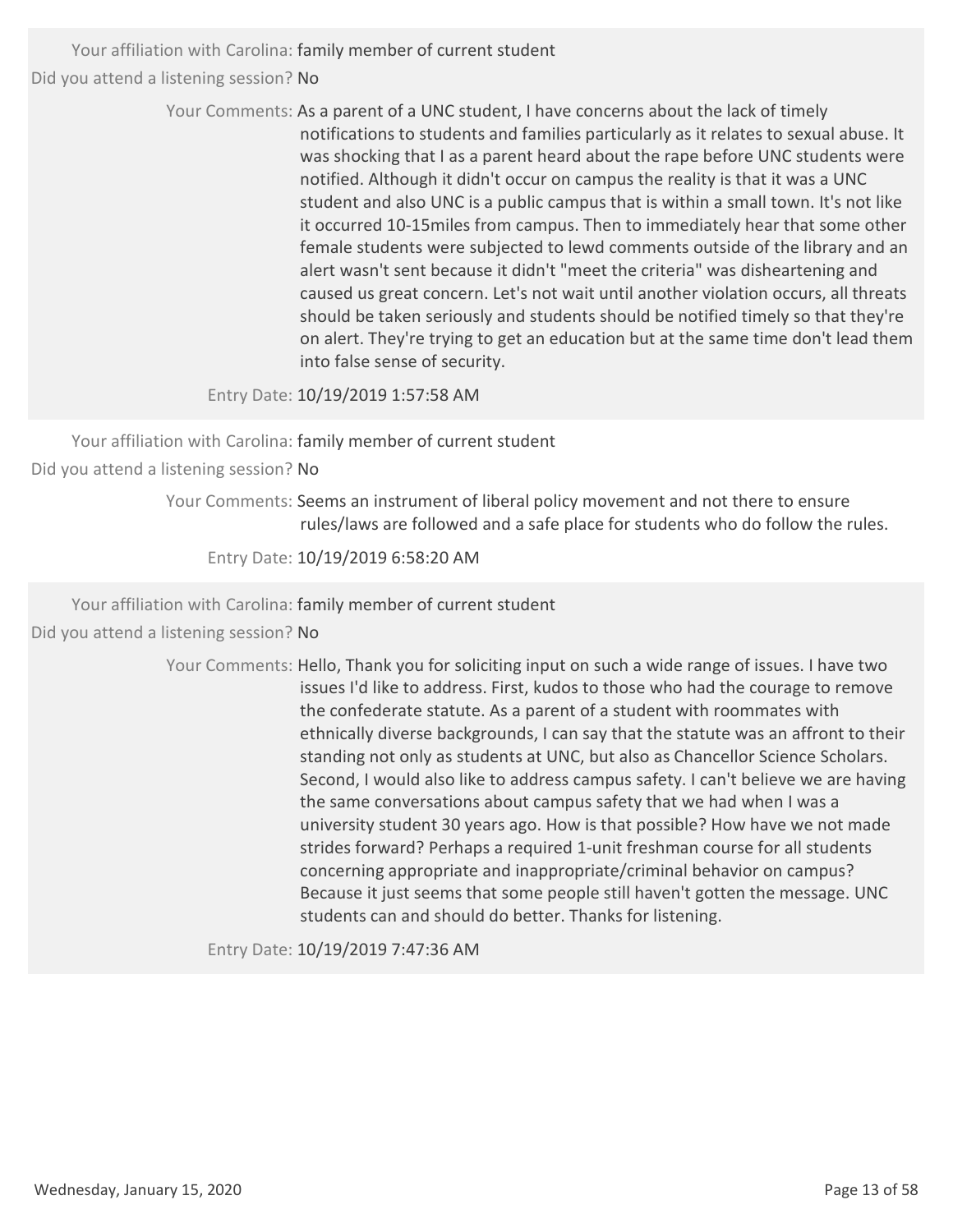Your affiliation with Carolina: family member of current student

Did you attend a listening session? No

Your Comments: Not able to attend. I have 3 girls at 3 different colleges. UNC-CH is the campus plagued with sexual assault for too long. Not acknowledging this problem on your campus is only good for the rapists. Glad we are almost done at UNC.

Entry Date: 10/19/2019 8:15:44 AM

Your affiliation with Carolina: family member of current student

Did you attend a listening session? No

Your Comments: my Concern is for safety for women who have to be alone on campus. There needs to be a service to use to Never Walk Alone, especially at night!! Maybe there's one in place but it needs to be publicized more actively.

Entry Date: 10/19/2019 8:59:02 AM

Your affiliation with Carolina: family member of current student

Did you attend a listening session? No

Your Comments: Franklin St and Rosemary St should also be considered in the discussion. Perhaps better lighting, alternative location for homeless shelter, additional security at key spots. We want students to feel safe walking on and around campus. My daughters and their friends do not feel safe walking especially in the evenings.

Entry Date: 10/19/2019 9:00:43 AM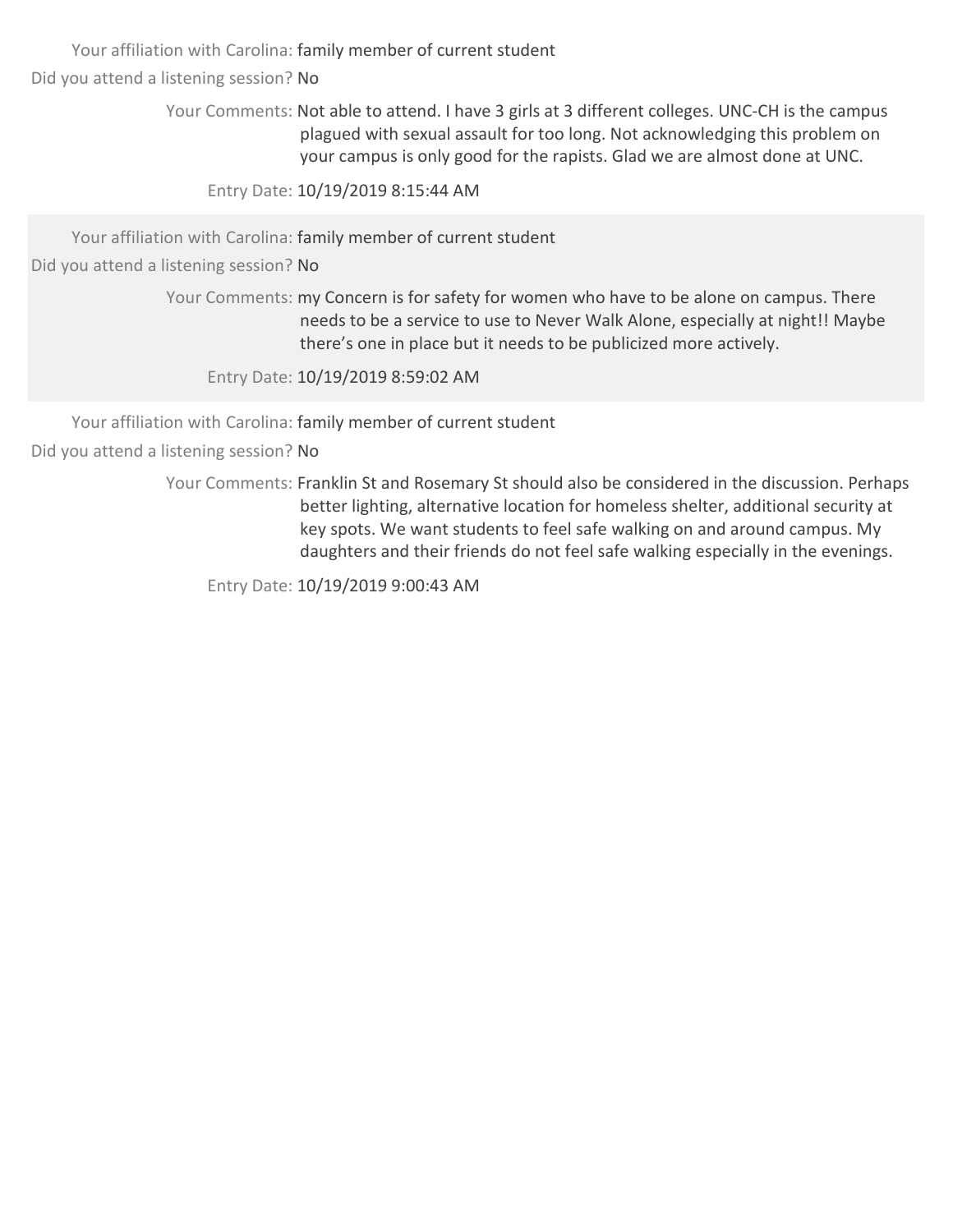> Your Comments: This institution is a place I pay for two students to receive an education. This institution may think civil disobedience is part of the education, but I trust the university to protect my children from these subjects who wish to protest on campus. They can do so off campus in the town. I have been very disappointed in how the university has handled the campus protests over a statue.

> > I also, have been disappointed when visiting the campus and Franklin St area how many subjects are begging for money and the town seems to do nothing about it. This is also another item that concerns me. I have observed these subjects ask for money to families, individuals, people in cars at intersections and it seems so sad for those folks but in the encounters when I was asked money. Where do these folks come from and how do they arrive in CH?

Next, the girl who was attacked in CH this year and sexually assaulted in apartment parking deck. I am very glad CHPD made an arrest. This subject, hopefully, will receive justice in the very liberal and bleeding heart judicial court system of Orange County instead of making an excuse for the subject's actions.

My kids have enjoyed their time at UNC so far. They also know that they live in a community that does not share conservative values. They adjust their actions and conduct accordingly as to where they may frequent and who they socialize with daily.

Entry Date: 10/19/2019 9:03:24 AM

Your affiliation with Carolina: family member of current student Did you attend a listening session? No

> Your Comments: During the protests at thenConfederate Memorial, my son was scared to walk on campus, so he didn't attend his scheduled meetings. I think the protests were allowed to get out of hand. I also believe that there were people who cam onto campus that helped to instigate it. It was troubling that my son didn't feel safe. If this were to happen again, I would hope that campus police would ensure that students who are not involved and want to continue their normal daily routine, are given the peace of mind to do so without fearing for their safety.

> > Also, I have a daughter who lives off campus and she has felt it increasingly difficult to come onto campus in the evening for her meetings. The University's goal to become more environmentally friendly needs to bring with it the responsibility to keep off campus students safe. Parking needs to still be available and accessible. Bus routes need to be more frequent at night or shared rides available by campus transportation services (like a provided Lyft or Uber service.). Bike lanes should be on all major roads where students travel from off campus. Improve lighting on all sidewalks. Improve campus Police presence on weekends Thank you.

Entry Date: 10/19/2019 9:05:34 AM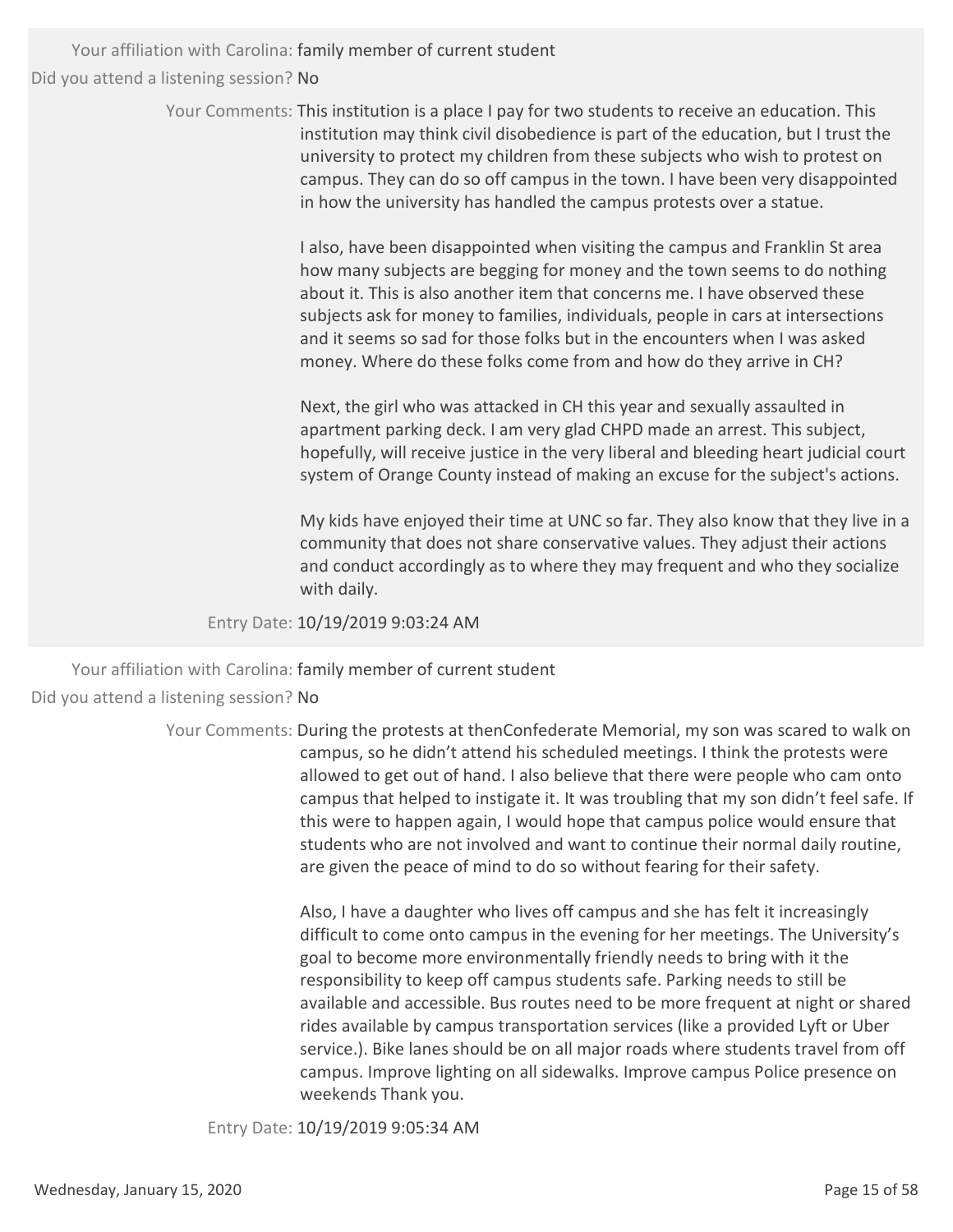> Your Comments: I have been following the safety announcements and statements made by the interim chancellor. After attending New Student Orientation with my son, I was very impressed by the amount of prevention that UNC is doing; from call boxes to hotlines, to "walk you home" services and door to door car service. I was also impressed by the information students had to watch and learn about consent. It seems to me that the university is taking great strides to help students be safe. So I wonder if in this pursuit of lowering the sexual assault statistics, if we need to be asking more "how, when, where" questions of the victims. This may shed some light on where issues are occurring.

> > I also can't help but feel that part of this is a societal problem, which must be addressed with boys at a younger age, perhaps middle school. If so many boys are taking advantage of girls, it seems to me that they have a warped sense of sexual entitlement, and/or a skewed view of respecting women, as well as just respecting people's personal boundaries in general. Maybe this is a subject/topic that research students at UNC can explore, and even try to develop some educational programs for youth.

> > Lastly, I want you to know that, as a parent, I do not feel like we should be placing blame on UNC for these statistics. As I said, it was obvious to me that you are taking multiple steps to prevent this. I also have a daughter in college (at another school) and I would feel good sending her to UNC based on the resources you have available.I would just be counseling her on the things she must do to stay safe, like always traveling in groups, avoiding events where alcohol is consumed, and utilizing campus resources I would also advise her to never allow a male student back to her dorm room, even if she knew them well and trusted them; they could hang out, study, etc. in the lounge space or another public area. She should also not go to a male student's room with them at any time.

Entry Date: 10/19/2019 9:11:41 AM

Your affiliation with Carolina: family member of current student Did you attend a listening session? No

> Your Comments: As a parent with a daughter at UNC-CH, I know this has been an issue for many years and the university has turned a blind eye. I think this has ruined our support for the school as we help those who have suffered personal anguish and permanent emotional injury. We need to protect the women victims and get everyone on board to prevent this tolerated culture. Prevention takes on many forms and as parents we have suggestions and solutions. You need to listen! This has gotten way out of control and is why I didn't send my two younger children to UNC‐CH!

Entry Date: 10/19/2019 9:33:01 AM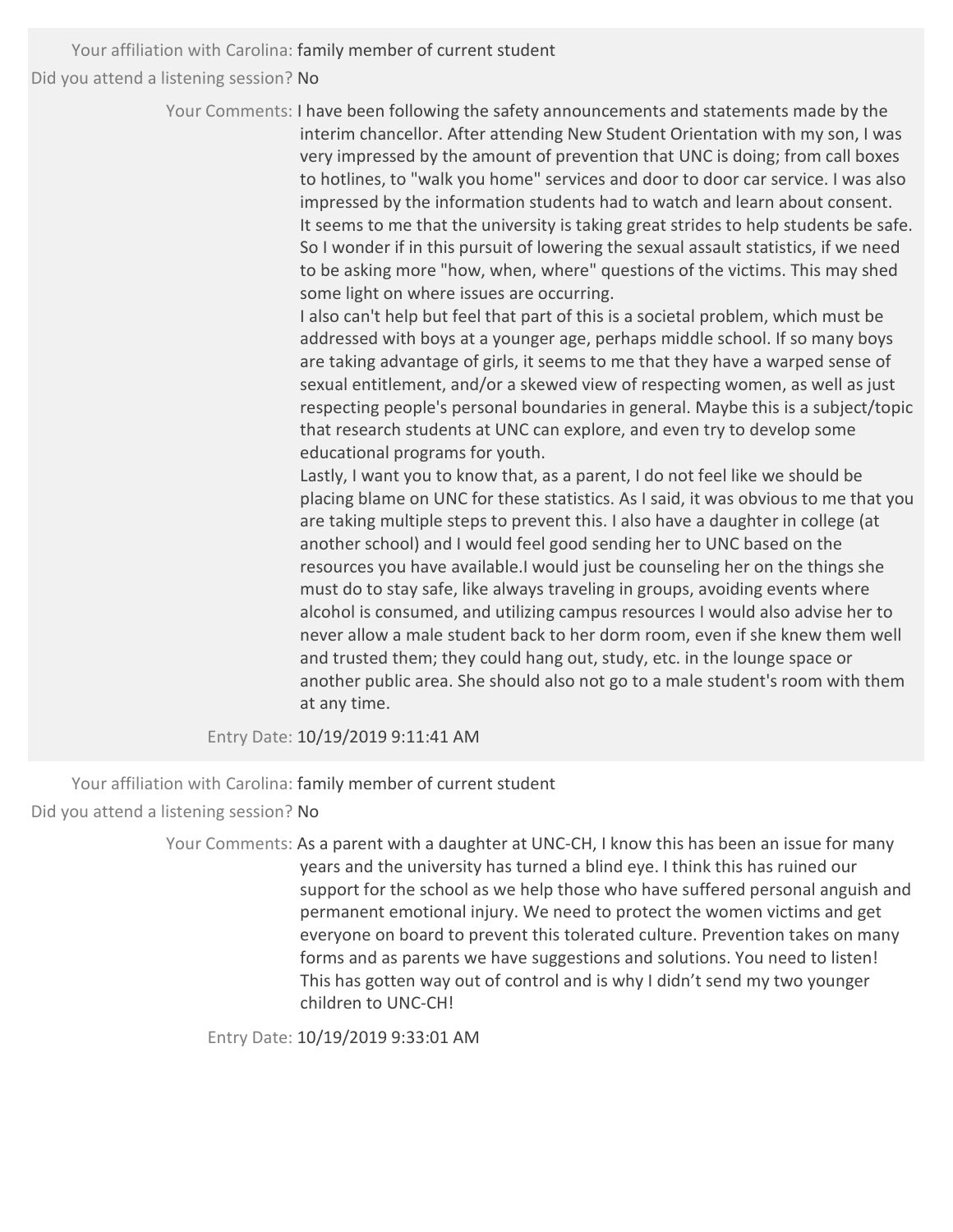> Your Comments: I am very concerned about the lack of campus security in and around Hinton James where my daughter lives. She has told me about numerous incidents where students were drunk, disorderly and completely inappropriate but apparently no one patrols the dorms at all. It is so bad that my daughter doesn't go outside of her suite anymore on Thursday through Saturday night.

Entry Date: 10/19/2019 9:43:46 AM

Your affiliation with Carolina: family member of current student

Did you attend a listening session? No

Your Comments: You do not provide enough real time information on sexual assaults and safety on campus. As a parent I have only received information on one sexual assault however students seem to think there have been four or five already this semester. Which is the truth is it rumors or are you just not passing along the information to students and families

Entry Date: 10/19/2019 9:44:57 AM

Your affiliation with Carolina: family member of current student

Did you attend a listening session? No

Your Comments: The events before and during the 'downed' Confederate statue do not give me confidence you can secure ANYTHING, including my son's safety. This caution and passivity, under easily seen circumstances, suggests you want to protect a public reputation more than my child or his surroundings.

Entry Date: 10/19/2019 10:02:56 AM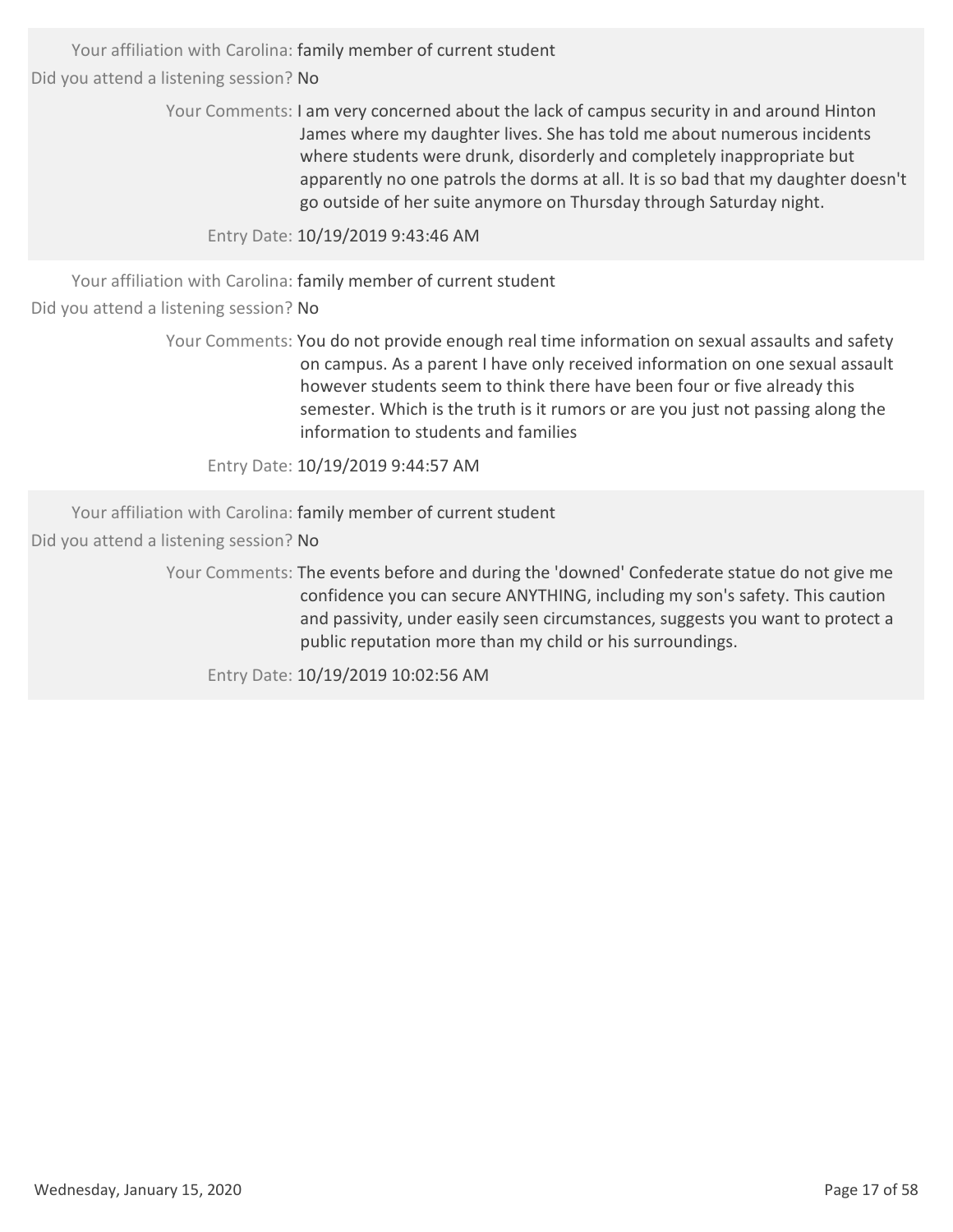> Your Comments: As a parent, I feel like the UNC campus is not safe. I worry about my kids all of the time. The staff at UNC are the adults and there is absolutely no reason to accept every request for a protest.You are allowed to say "no" to the students and us parents are fine with it. I feel like the protests concerning the Silent Sam monument could have easily escalated to fatal violence and, frankly, I am surprised it didn't because of the way people were and still are so charged up about the issue. When I heard the rumor about the possibility of Antifa showing up to one of the protests, I wondered if the UNC staff were asleep and oblivious to what was happening. I was appalled that you allowed the protest to go on. I have a couple of solutions: 1) Sell Silent Sam at an auction. Many colleges have done this, UNC could probably sell it for at least a million dollars based on the popularity and history of the statue. 2) I prefer not allowing protests on campus but if you must, I would designate an off- campus empty parking lot and enforce that to be the only place for a protest. Set a designated time limit for the protest. I also would say something like protests are only allowed once a month on this day and time in this parking lot. While you're at it, probably should go ahead and do a security check on everyone entering the protest. Maybe this will deter protests which would be a good thing for everyone. Moving on to another topic. I recently read about the extremely discouraging results of a survey concerning sexual assaults on campus. Solution: produce a 10‐15 minute video explaining the possible dangers of drinking spiked drinks at parties, the dangerous results of hook‐ups, life‐long physiological effects of abortions, bad relationships, and so on. Make it shocking enough to scare the kids into watching themselves and taking care of themselves. The video should be played in each class at the beginning of each semester. After a while, the message will sink in with all students. You can be assured you will save many students from trauma and heartache. Finally, have a couple of positive campus events concerning police and public safety officers. Invite students and include games and food. I suggest this because I cringed when I heard students at a protests calling the police who, were protecting them, "dogs". The students have no idea of the danger they put themselves in and have no right to call the police names. Thank you for this opportunity to provide my ideas.

Entry Date: 10/19/2019 10:50:24 AM

Your affiliation with Carolina: family member of current student Did you attend a listening session? No

> Your Comments: Silent Sam should have been BETTER protected by the campus police and should have remained in its location. All violent protesters should have been arrested.

Entry Date: 10/19/2019 10:51:07 AM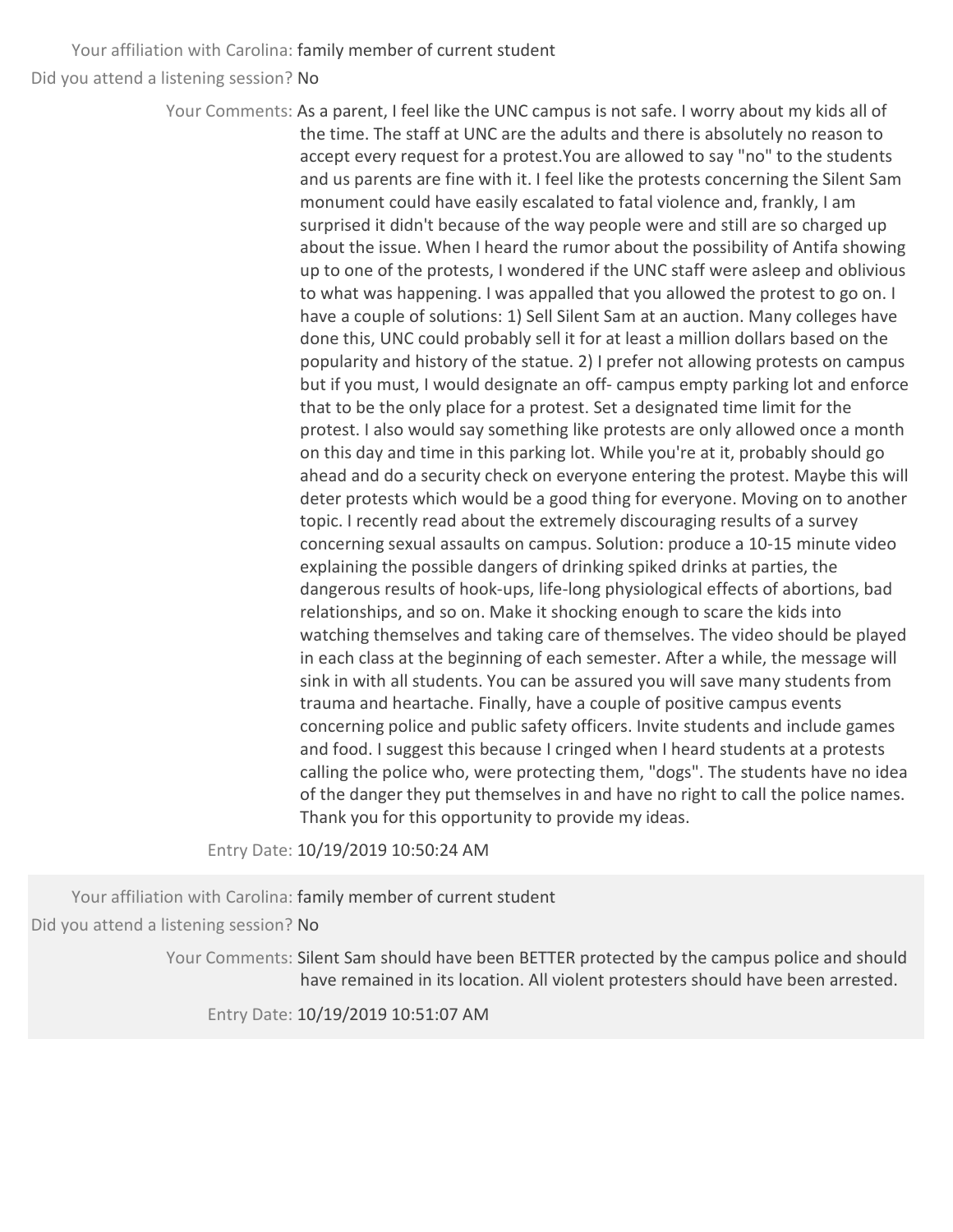> Your Comments: I have a daughter attending UNC Chapel Hill as an undergraduate student and was a bit surprised by the limited number of "blue-light" safety call boxes on campus when we visited recently. What is being done to increase the number of these safety devices on campus as a means of improving public safety and sense of security?

Entry Date: 10/19/2019 10:51:29 AM

Your affiliation with Carolina: family member of current student

Did you attend a listening session? No

Your Comments: My daughter is a senior living on Cameron Avenue. Last year, she lived on Mallette Street. Both streets are not well lit at night and can be pretty dark in spots.

> For a female walking home at night it could be very dangerous. I have called the town of Chapel Hill to ask them to install street lights but it has yet to be done.

Entry Date: 10/19/2019 11:05:39 AM

Your affiliation with Carolina: family member of current student Did you attend a listening session? No

> Your Comments: Having an "open campus" - with a transient and homeless population on student transportation and in student spaces is asking for trouble. There is must be a way to provide support for both populations while keeping students safe.

Entry Date: 10/19/2019 11:32:18 AM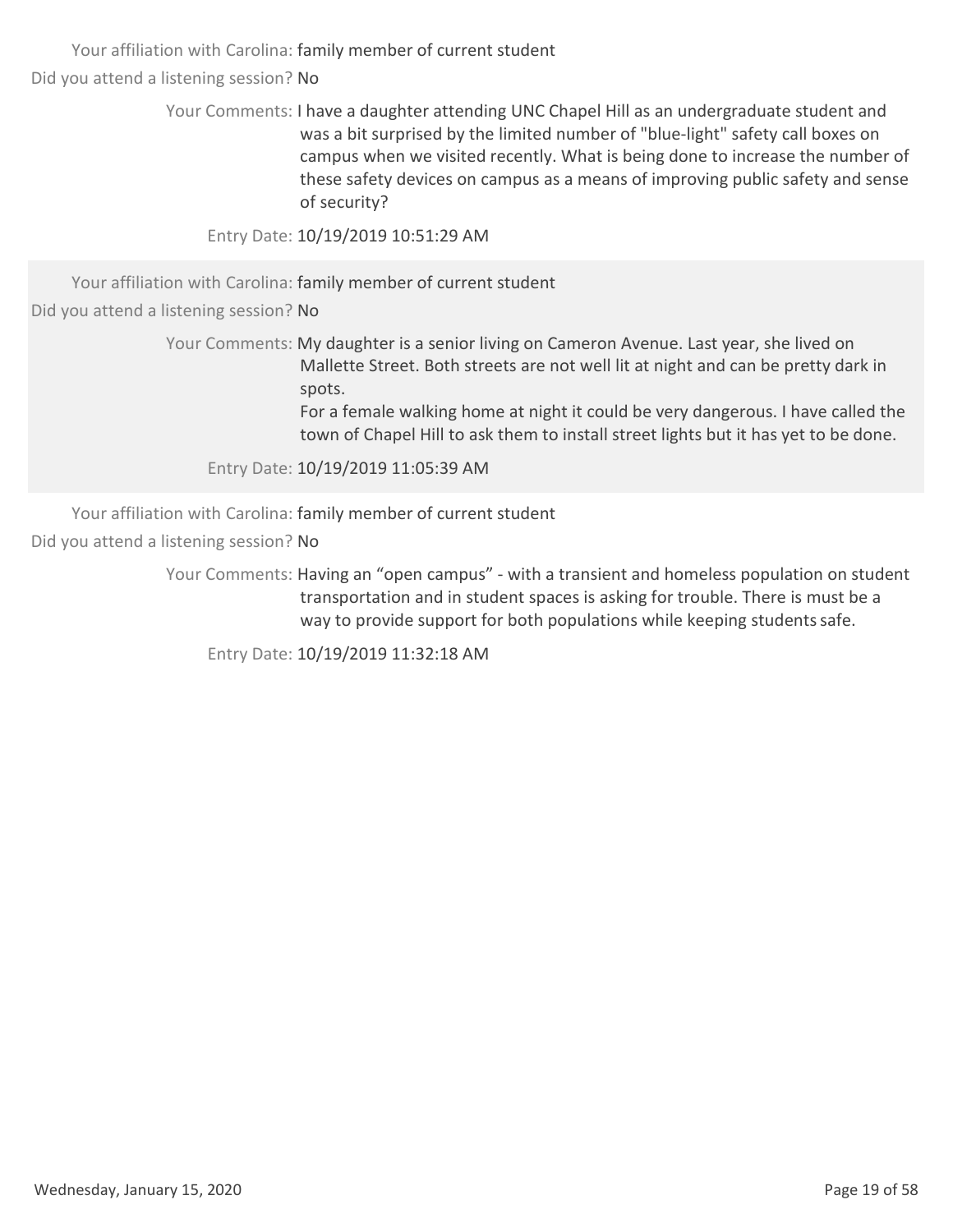> Your Comments: I did not attend a listening session but as a parent of multiple college age children I was extremely disappointed in the coverage of campus security at the UNC orientation. It was hardly addressed at all with the students and soft peddled with the parents. Having been directly impacted by the gun violence at UNC Charlotte and as a staff member in the UNC system, I am very familiar with what other campuses are doing and not doing to highlight and educate parents and students. There was not even a person from the University Police at the orientation session, but rather a student development staff member. There were no discussions about how UNC was dealing with the Silent Sam controversy, nor campus gun violence, sexual assault, etc. All they really talked about was student drinking. and a few days before there was an assault on Franklin Street, but it was not even mentioned. Finally, it was not addressed with my student with the Residence Hall staff during mandatory sessions upon campus arrival. Stop trying to cover these issues up, prepare the students, educate the parents, put it out there. Riley Howell died at UNC Charlotte at the hands of a deranged gunman. What will UNC do in this situation? Have you discussed this with your students? I have discussed this with mine.

Entry Date: 10/19/2019 12:01:43 PM

Your affiliation with Carolina: family member of current student

Did you attend a listening session? No

Your Comments: I am very concerned about the protests that followed removal of the the Confederate monument and other events where UNC students were in danger, but I do also feel that the police acted appropriately in these situations and I will forever be grateful to them for all they do to keep the campus safe.

Entry Date: 10/19/2019 1:02:18 PM

Your affiliation with Carolina: family member of current student

Did you attend a listening session? No

Your Comments: None

Entry Date: 10/19/2019 1:12:47 PM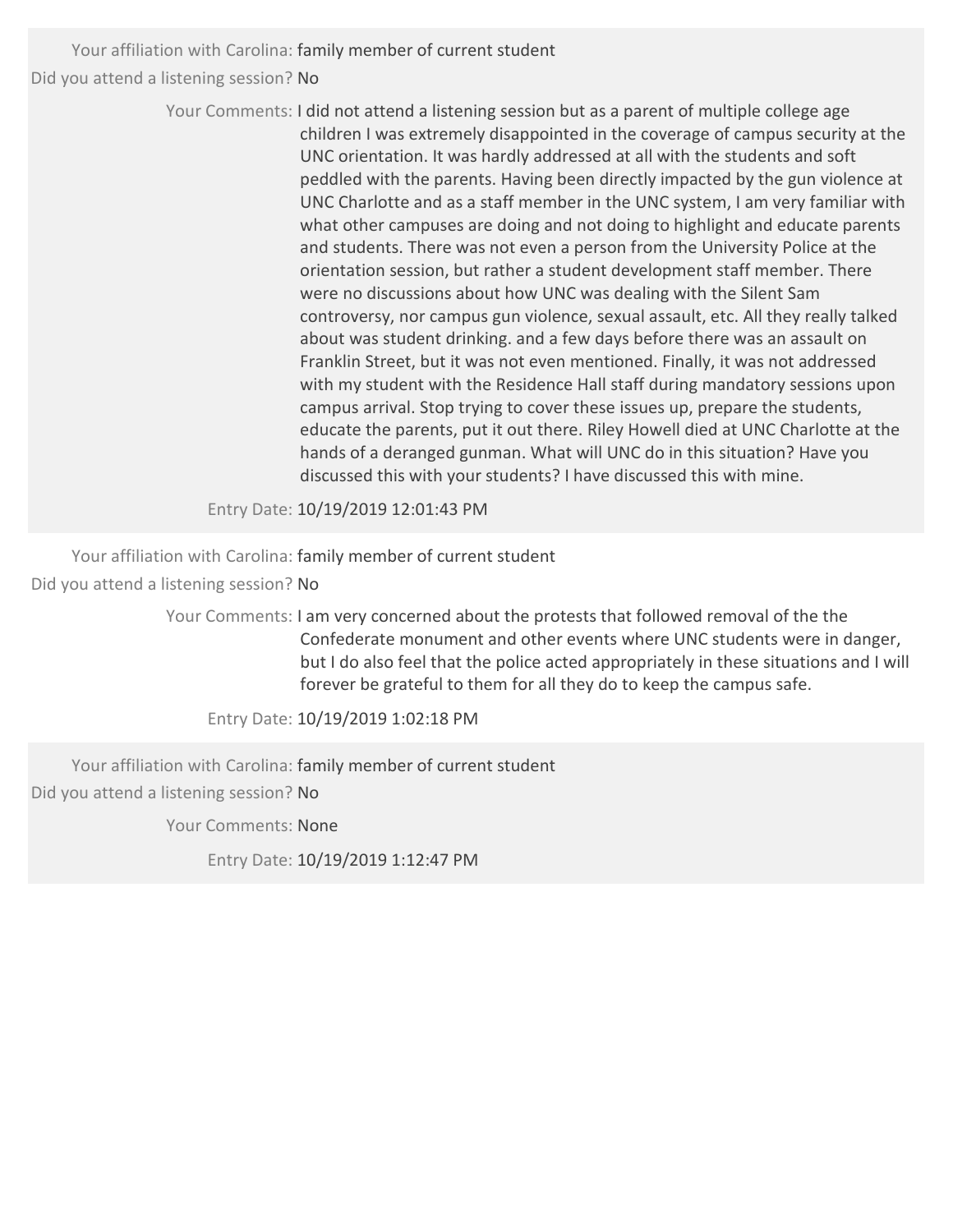> Your Comments: With respect to the statue, I am deeply saddened that we lost Dr. Folt over this, deeply saddened. I hope we have another female scientist at the helm soon, we need this for so many reasons, there is not enough character space here to articulate why. I am thankful my child witnessed her leadership and was the recipient of her kind, thoughtful, and personal advice and counsel. I cannot adequately put into words how devastated I am that she is no longer leading this incredible university. Please find another woman administrator for this position and put around her whatever is necessary to prevent this from ever happening again. Thank you for your kind attention to my comment.

Entry Date: 10/19/2019 7:01:06 PM

Your affiliation with Carolina: family member of current student

Did you attend a listening session? No

Your Comments: My daughter is a senior at UNC. The past few weeks have been very disturbing to her and her friends. They have shared that they feel anxious and insecure about safety in and around campus. There does NOT appear to be enough security/police presence to make these young women feel safe. The rape in the Shortbread parking garage and the attack of a girl on Franklin Street at 10pm recently (which was not shared with parents!) are very disturbing. I as a parent d0 not feel like the school is being proactive. It is being reactive. I know UNC is raising money for a tremendous capital campaign ‐ well what could be more important than the safety and security of these young women. AND the sexual assaults that are happening in dorms, etc. that are not being brought to the school by these lovely young women is pronounced. I know this happens at every college campus, but let's be an example to the other schools in taking some action.

Entry Date: 10/19/2019 7:48:48 PM

Your affiliation with Carolina: family member of current student Did you attend a listening session? No

> Your Comments: Due to the recent sexual assault in the parking lot at Shortbread, safety on and off campus is a significant concern! This event has shaken our daughter's community and opened our eyes about safety. We have not been satisfied with the response from this landlord and would like to see more pressure from the University on the landlords and local merchants to improve lighting and other safety items within the town.

Entry Date: 10/19/2019 8:22:05 PM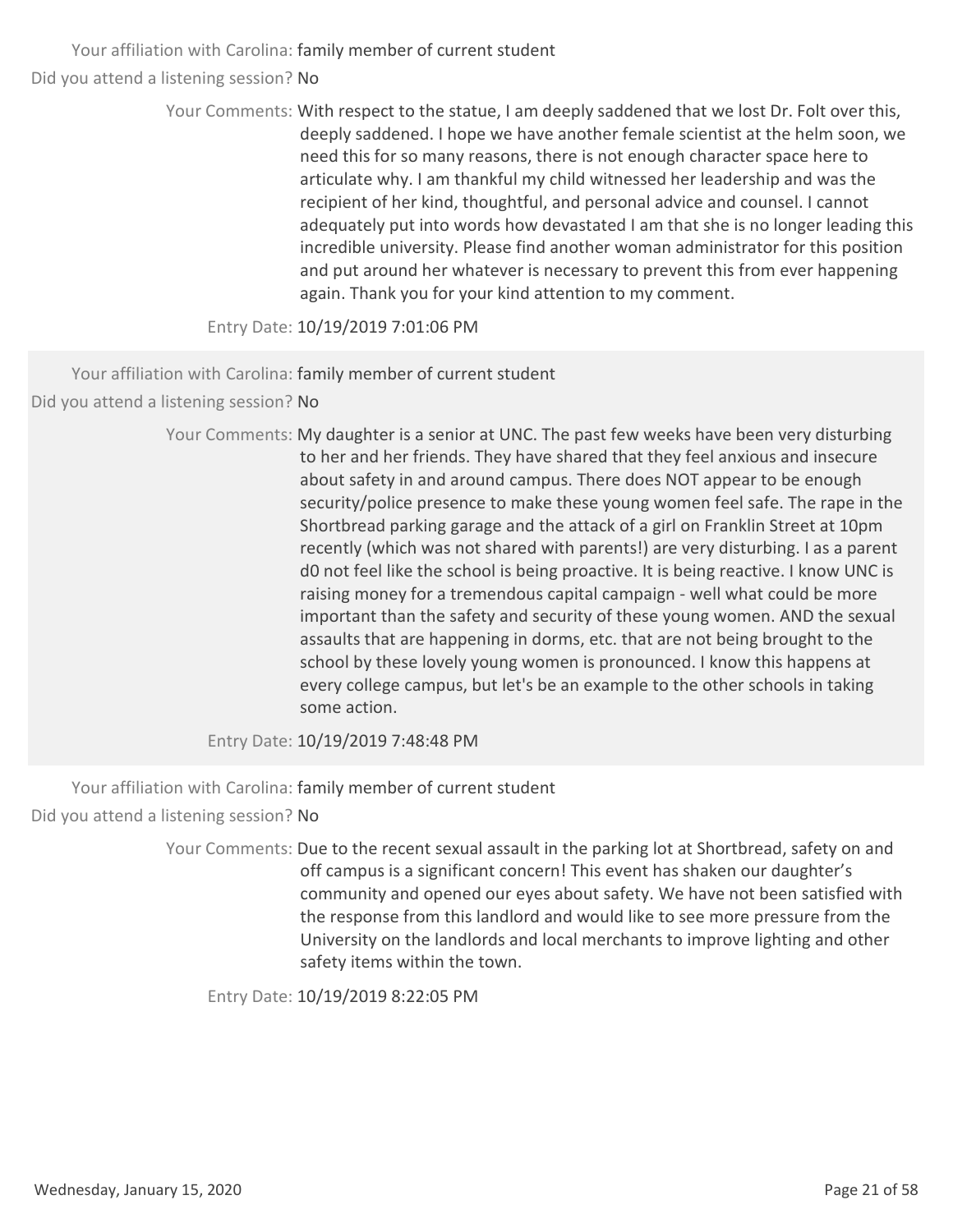Your Comments: My various concerns/interests include:

\*promoting healthy and respectful relationships between the young men and women, gay or straight. Young people have grown up exposed to various forms of deviancy, much of it violent in nature, and confoundingly lack an understanding of what is and isn't healthy or respectful.

\*A hope the Chapel Hill Police and UNC Police are working together closely to rein in crimes committed by non students. Kudos identifying the perp who recently committed a crime at the Shortbread Lofts.

\*The 'protests'. I do not view the destruction of public property and the threats and intimidation of citizens a 'protest'. It is anarchy, rioting, and wholly unlawful. Those involved should be identified and prosecuted. The removal of Silent Sam capitulated to a mob when it could have been an opportunity to truly educate this generation on how far we as a nation have come, particularly in contrast to the rest of the world where in many countries slavery of many forms countinues. \*The intolerance towards open dialogue is deeply disappointing. Ironic given the proximity of The Speaker Ban marker on Franklin to Silent Sam.

Thoughtful discussions of all types and on all topics should be encouraged and supported.

Thank you for the opportunity to comment.

Entry Date: 10/19/2019 11:00:21 PM

Your affiliation with Carolina: family member of current student Did you attend a listening session? No

> Your Comments: I was not aware of the listening sessions, but as a parent of a freshman girl, the statistic that 1:3 female students has been sexually assaulted is staggering. More needs to be done, both in and off campus through better education, security, etc. This cannot be a statistic that becomes accepted or the norm.

Entry Date: 10/20/2019 8:22:52 AM

Your affiliation with Carolina: family member of current student

Did you attend a listening session? No

Your Comments: First and foremost a big thank you to campus police! They do a great job. I hope that budgeting gives them what they need to do their jobs. I think more CCTV cameras and staff to monitor 24/7 would be a good think. Also post signs so bad people know their being watched.

Entry Date: 10/20/2019 8:55:46 AM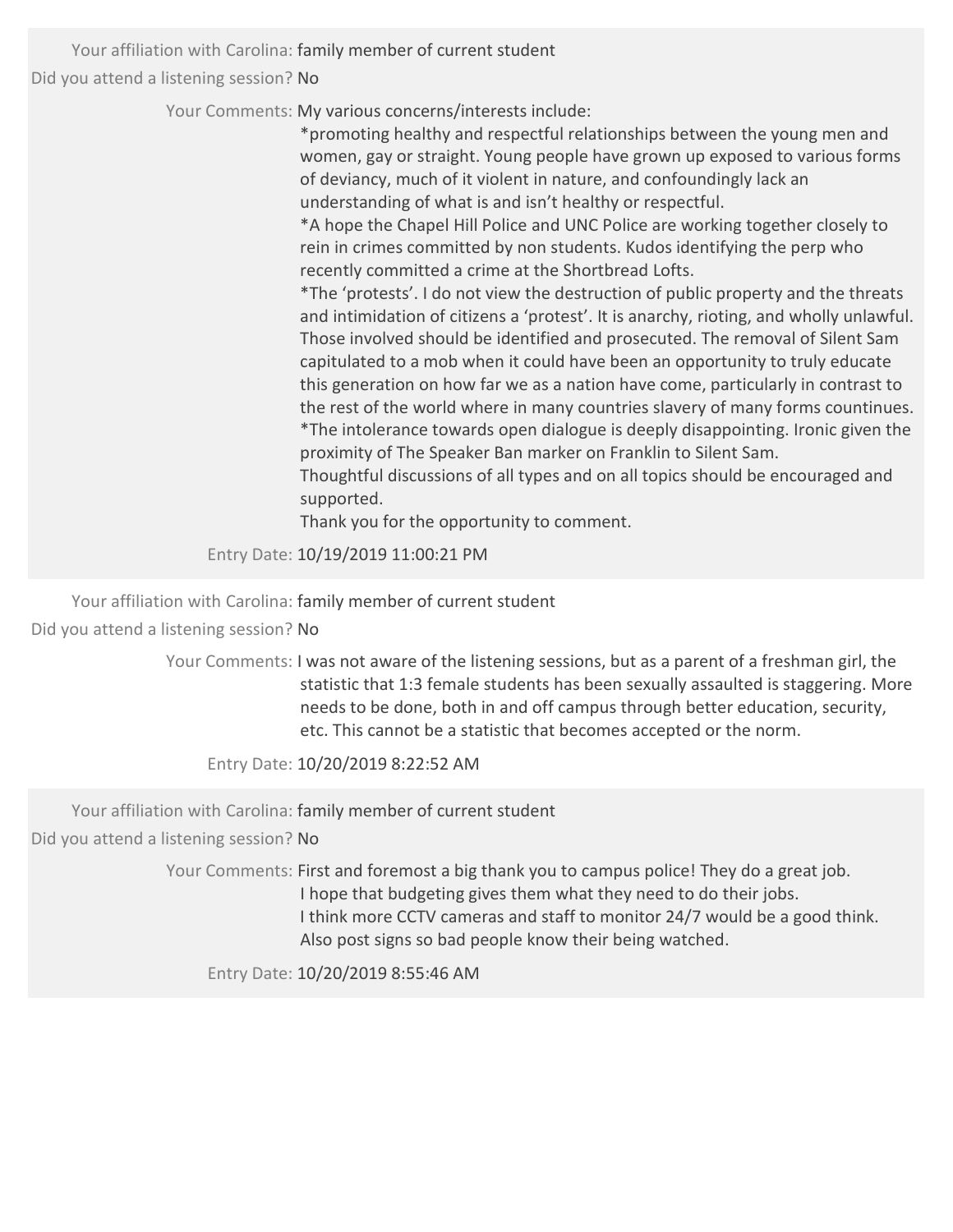> Your Comments: As a parent of a current student, safety is a primary concern and one that we considered carefully in selecting her school. Recent coverage of violent attacks, including the assault in Shortbread garage, is alarming. I understand the school is increasing its efforts to remind students of existing safety programs. A few questions I have are: (1) has the school considered for volunteer help from the community — like a neighborhood watch — I have another daughter that attended UVA and they implemented a program like this and it led to much more visible security off of campus between residential areas on weekend and evenings; (2) would increased use of video cameras be an effective deterrent in remote areas; (3) should students be trained annually on best practices for off campus safety (travel in groups, especially late an night, etc.) .

Entry Date: 10/20/2019 8:55:51 AM

Your affiliation with Carolina: family member of current student

Did you attend a listening session? No

Your Comments: To the public it appeared a different standard of security exists for protesters against the Silent Sam monument and protesters supporting monument's public display.

Entry Date: 10/20/2019 3:33:54 PM

Your affiliation with Carolina: family member of current student Did you attend a listening session? No

> Your Comments: More education on what sexual assault really is to students of all genders, including fraternities. More cctv. With more security presence, people really do make a difference.

Entry Date: 10/20/2019 8:17:14 PM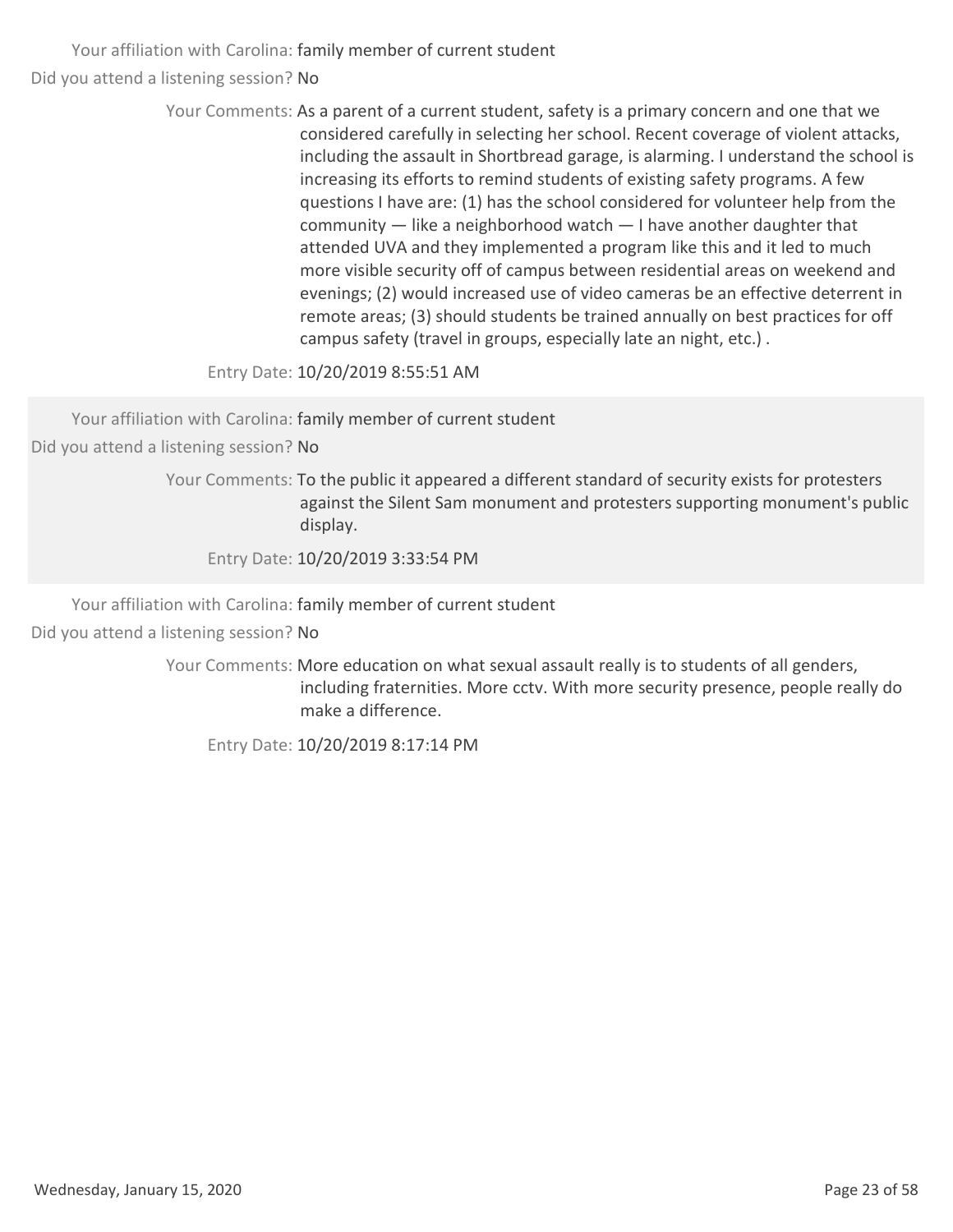> Your Comments: This comment is indirectly related to topic. Today's college students are required to accomplish at higher levels than in the past. While they are in the midst of midterms or final exams, they also have to deal with finding out the potentially disappointing results of papers, group projects , and exams they turned a day or two ago. As parents, we have to make sure they can recover and refocus on the exam they face next. How fondly I remember undergraduate and graduate school before today's technology when I could prepare, take the test, move on and prepare for the next, and so on.... Then deal with the results, good or bad, after catching up on sleep. Having immediate access to the exam results adds unnecessary emotional and psychological stress to this generation in my opinion. Social media bullying is only one stress factor these kids have to deal with these days

Entry Date: 10/20/2019 8:57:05 PM

Your affiliation with Carolina: family member of current student Did you attend a listening session? No

> Your Comments: There still needs to be more safety for students who live off-campus and need to get home late at night, in particular girls.

Entry Date: 10/20/2019 9:37:36 PM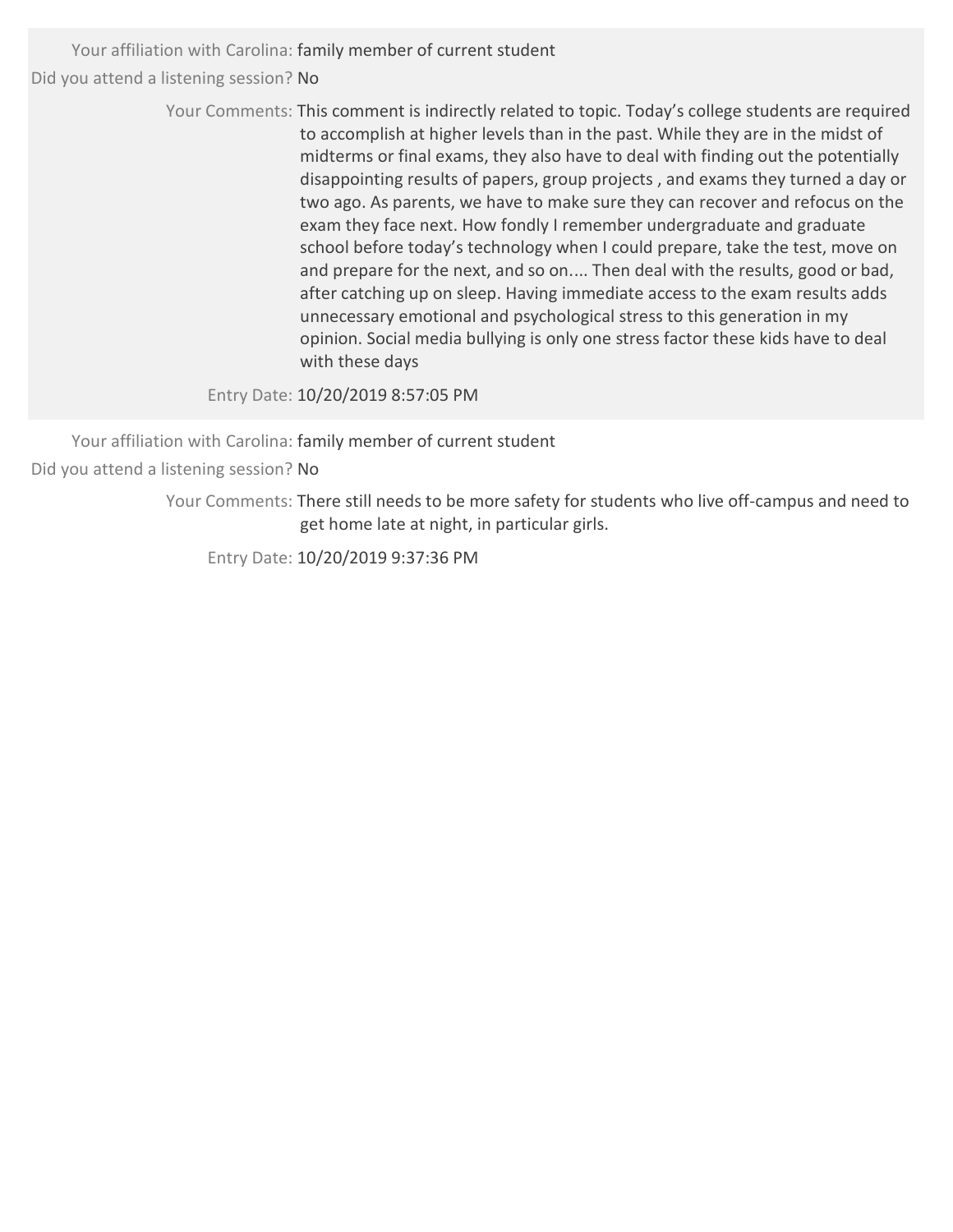> Your Comments: As the parent of a freshman at the time of the protests, I was appalled to see what was happening on campus during what was supposed to be fun orientation week for the incoming students. Our student was trying to go to one of the freshman activities when the smoke bombs and near violence started, and they became disoriented and lost on campus. We received a frightened call from our student, lost in the dark and unsure what was happening, and nearly started driving towards the university. While I agree that the statue should have been removed from campus, and that as an incoming student of color, I would not feel welcomed by a school that memorialized the Civil War in this manner, I do not agree that inciting chaos and violence was the correct path to achieve this goal. I was also disappointed and disgusted to learn a professor was one of the leaders of the protest group, one who apparently did not receive any sort of professional impact from inciting a riot on his own campus. I think we all need to remember that just because a group of people is loudest, the brashest or the most violent, that does not make them RIGHT. Whether your beliefs fall to either end of the political spectrum, it would serve us all well to remember that our country is founded on the belief of majority rule, not who can scream the most or garner the most attention. Where does this end? The next time a student group is unhappy with the school, will it be okay if this type of behavior is their answer? Where does it stop? When a person is drug from a building and beaten? Because if you think that this type of violence isn't progressive, and doesn't lead to harming those that disagree with us, then you are naive. Bullies need support to feel emboldened, and both the far right and the far left are enjoying exactly the sort of support they need to give in to their basest desires. If we do not all enforce the rule of law and hold them to the same standard as the rest of us follow, them we will be facing lynch mobs again. The question the university needs to ask itself is whether or not the leaders of this riot squad felt supported by the school's actions, or whether they realized that this sort of action will not be tolerated on it's campus. It is the duty of the school to holdthe safety of the students and staff above all else.

Entry Date: 10/21/2019 7:39:46 AM

Your affiliation with Carolina: family member of current student Did you attend a listening session? No

> Your Comments: Campus safety is a priority and students (as well as any other people on campus) need to be reminded of the importance of knowing your surroundings and, not being alone and using the resources offered by the university.

Entry Date: 10/21/2019 8:09:25 AM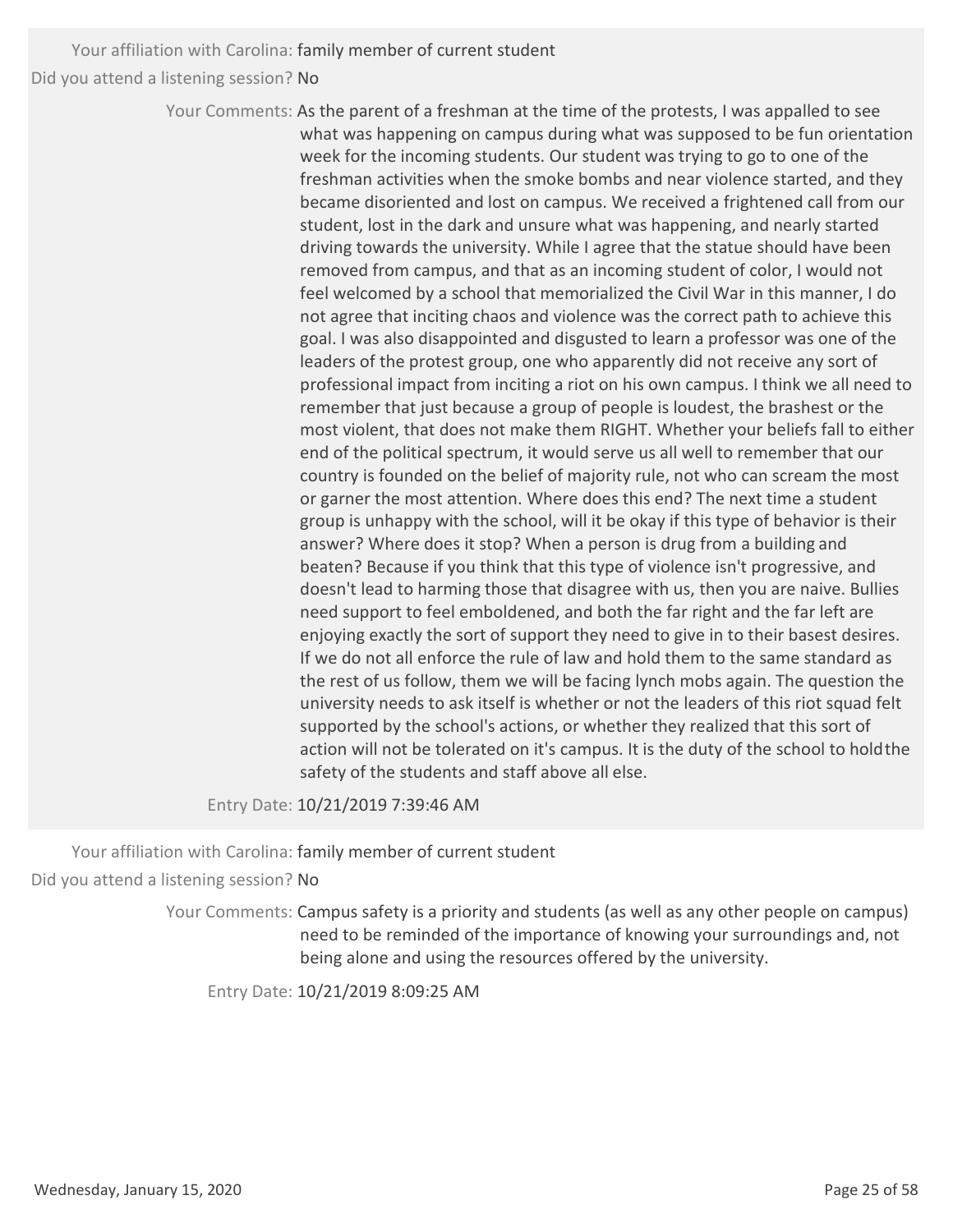> Your Comments: College campuses, include UNC Chapel Hill, continue to support alcohol use by minors through noneffective policies and noneffective punitive measures. Curbing illegal (and even legal) alcohol use on college campuses may have a significant impact on improving campus safety as well as lessening incidence of sexual violence and other types of violence and abuse. Colleges, including UNC Chapel Hill, continue to have a blind eye toward this issue overall and related to social organizations and events.

Entry Date: 10/21/2019 8:43:13 AM

Your affiliation with Carolina: family member of current student Did you attend a listening session? No

> Your Comments: Perhaps this is a Housing organization issue; however, female RAs should not be walking male students to their respective dorms within the community in the middle of the night, and walking them to their rooms. They have no way of verifying if a male is a student or not. How are they supposed to protect themselves at 3am if they are outside with a male student and walking him to his dorm and all the way to his room?

Entry Date: 10/21/2019 8:54:47 AM

Your affiliation with Carolina: family member of current student

Did you attend a listening session? No

Your Comments: Perhaps this is a Housing organization issue; however, female RAs should not be walking male students to their respective dorms within the community in the middle of the night, and walking them to their rooms. They have no way of verifying if a male is a student or not. How are they supposed to protect themselves at 3am if they are outside with a male student and walking him to his dorm and all the way to his room?

Entry Date: 10/21/2019 8:54:57 AM

Your affiliation with Carolina: family member of current student

Did you attend a listening session? No

Your Comments: I did attend orientation and do think it would comfort parents to have more information about how unc is trying to proactively educate to prevent sexual assault as well as what resources and care is offered to those who have been sexually assaulted.

Entry Date: 10/21/2019 8:57:00 AM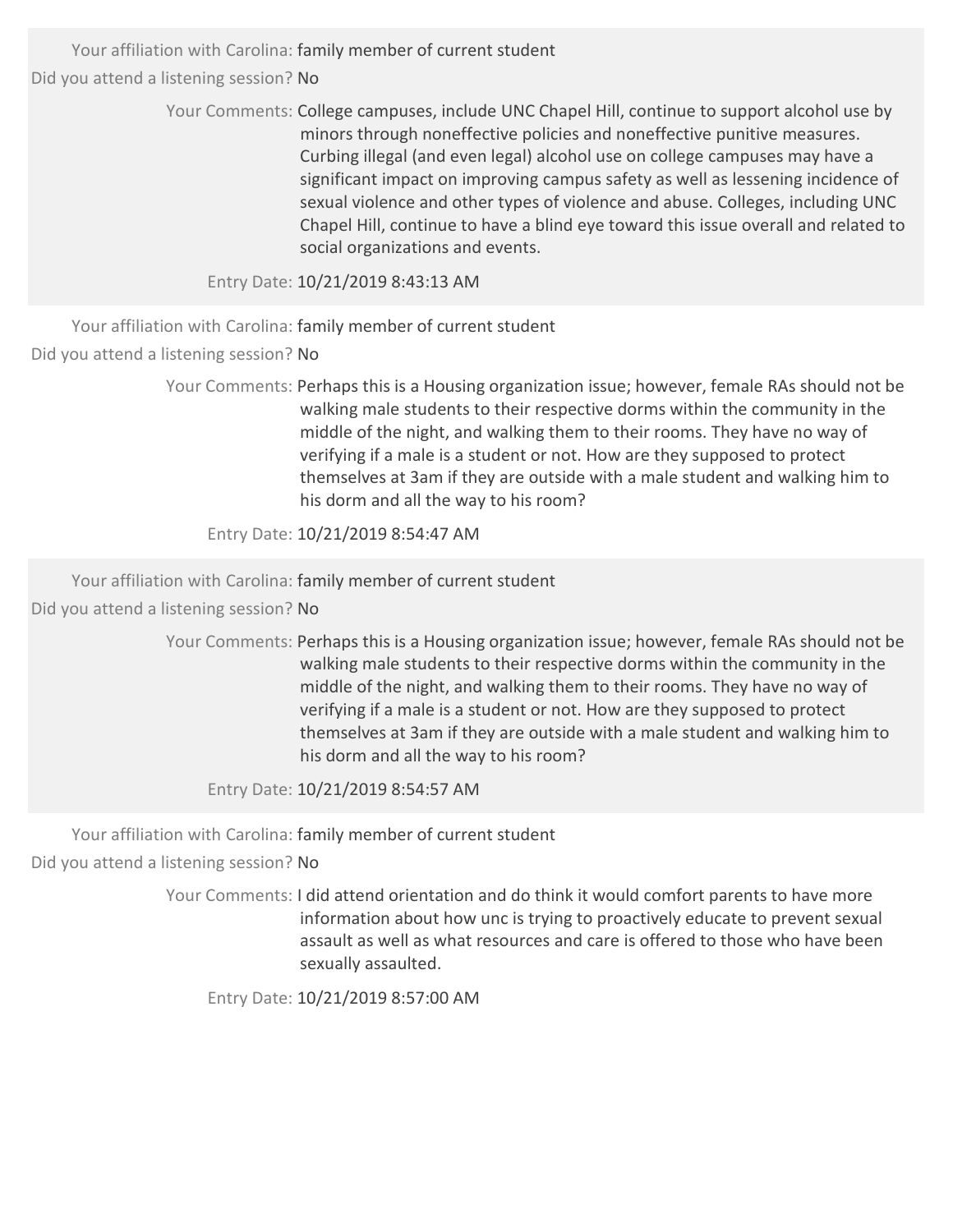> Your Comments: My comments can be summed up by this letter to former Chancellor Carol Folt after the Silent Sam fiasco in 2018 and her ensuing retirement announcement.

> > Your recent months as UNC Chancellor has been a transparent era of emotional favoritism and another liberal episode of student body ownership by academia's progressive authoritarianism. Like too many others in your profession, you have demonstrated that you have no respect, nor regard for:

(1) any written law with which you have a personal problem;

(2) a minimal knowledge of history at UNC (arguably the flagship university of the south), let alone the centuries old heritage of this state; and (3) the authenticity of our land's settlers, our family ancestors, and their rightful place in a truthful, uncensored historical narrative.

Many who are associated with UNC have lost confidence in you over the past months of mismanagement and avoidable strife and are gratified that you have decided to step down at the end of the semester. Hopefully, your successor will, at the very least, be exemplary enough to teach Tar Heel Nation that whitewashing history is tampering with what has made us great; that honoring the rule of law is the paramount necessity of a civil society, and that the goal of student indoctrination is not conducive to a free one.

This, by itself, will be a welcome antithesis to your inability to maintain order over the mob rule and anarchy of last August. You, of course, showed your political color and gravitated to the hateful rhetoric and destructive behavior of one violent student body group, while affirming your arrogant disdain for the civil and law abiding other.

Continuing in that vein of leadership absence, your forgiveness (and typically leftist "presidential" pardoning) of the guilty who were, and still are, the only physical dangers to the safety of students over whom you pretend to preside, is equal parts ironic and shameful.

The Carol Folt legacy will be this: She was a discriminate chancellor who was unable to separate the demanded professionalism of the office from her personal interests and prejudices; one who rewarded bad (even lawless) behavior; and continued a stranglehold on equal democratic expression at America's longest operating public university.

Sincerely,

Randy Lee Charlotte, NC

Entry Date: 10/21/2019 9:12:38 AM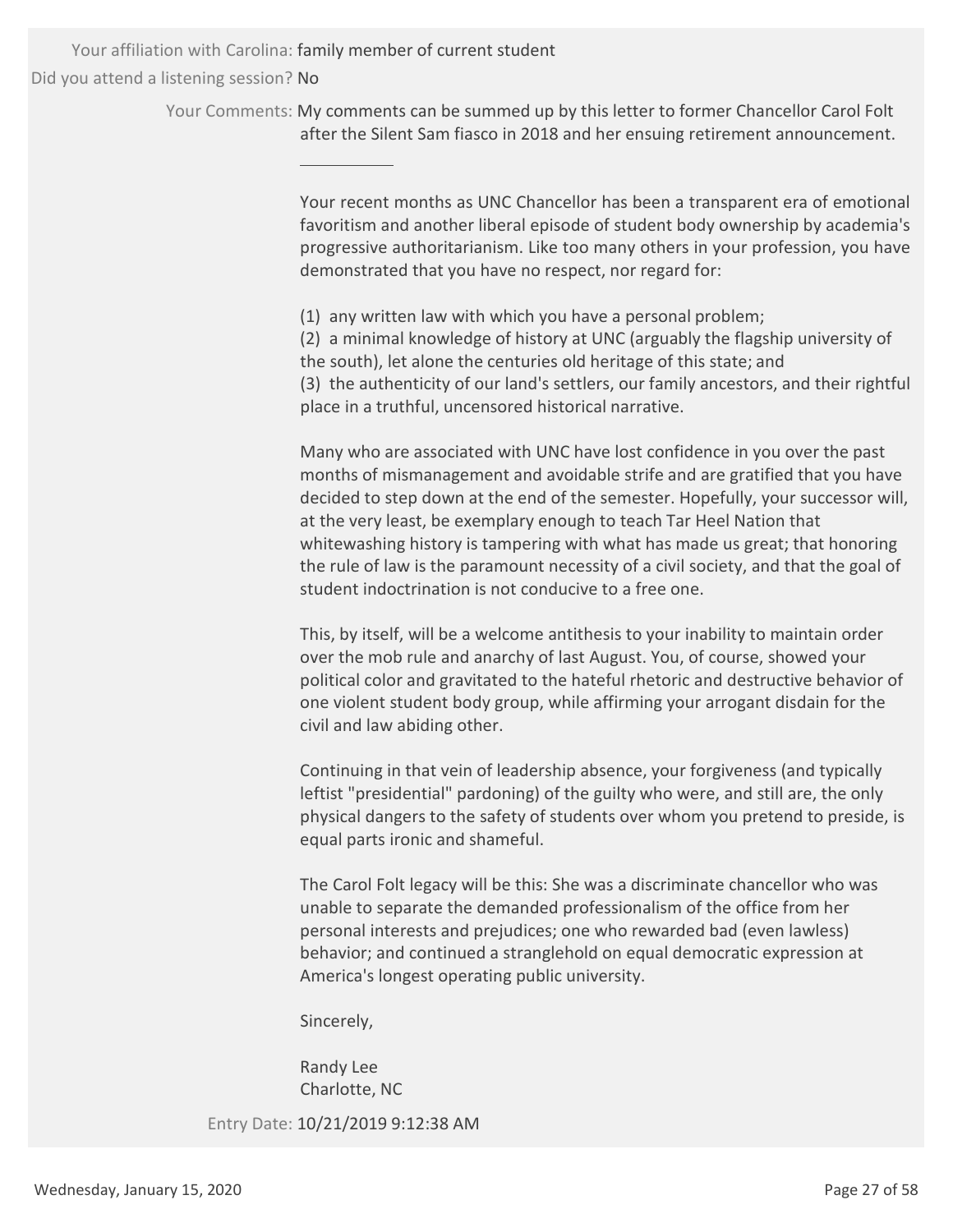> Your Comments: My daughter is a freshman at UNC Chapel Hill this year. There have been many incidents at the university since she started from rape to protests, to girls being given drugs at parties to male students beating on my daughter's door in the early morning hours wanting to get into her room. She as a student should not have to feel afraid or threatened when she is at the university to seek a higher education. This on top of the study results indicating that 1 in 3 women on campus are sexually assaulted tells me as a parent that the university is simply put not a safe place for students. My hope is that you will take this very seriously and put actions into place that will provide a safe place for our daughters to go to college without both parents and students having to fear for their safety. In the meantime, my daughter and all of her friends must be hyper vigilant at all times. This is added stress that the students do not need on top of the challenging curriculum and adjustments to living on their own.

> > Please address this very serious extensive problem before more people get hurt.

As about the Silent Sam statue, that is the least of the worries of the university. It is a shame that history has to be erased and that people can not be civil on both sides of the argument, but given the other problems that exist on campus, I believe that is the least of the universities worries. One note is that there should not ever be an instance where armed people are allowed on campus property with the exception of the police. The protestors that showed up that were armed should have been removed from campus and told in no uncertain terms that weapons are not permitted on campus.

Entry Date: 10/21/2019 9:27:25 AM

Your affiliation with Carolina: family member of current student Did you attend a listening session? No

> Your Comments: I think the University does a great job of informing parents about current issues, and of soliciting input from all parties. I commend you all for the time and effort that goes into keeping the students and faculty safe and relatively satisfied with the way things are handled by the University.

Entry Date: 10/21/2019 12:48:56 PM

Your affiliation with Carolina: family member of current student

Did you attend a listening session? No

Your Comments: My daughter has informed me that a Pro Life group was protesting on your campus yesterday and they were displaying highly graphic and offensive pictures for the students to see in the Quad. It would be nice if you could move the protesters off campus. Students should be focused on academics and not have these protesters adding more stress to their daily lives. Thank you.

Entry Date: 10/22/2019 8:02:02 AM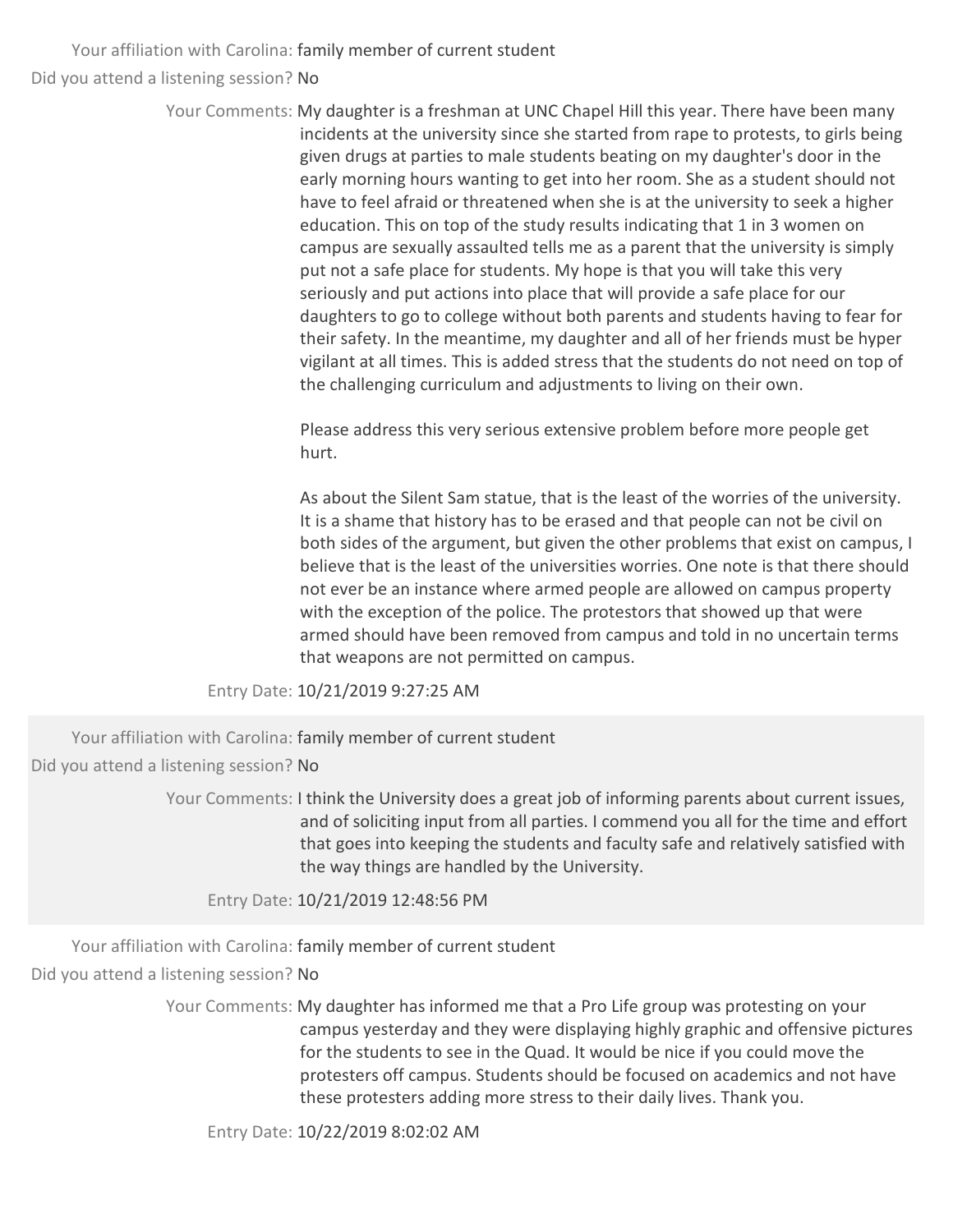> Your Comments: I am an alum and also have a daughter attending. She is currently a third year honor student and she works for the university. Often her working hours put her walking home in the dark. As a parent of a female student.... I worry. And recent events slightly off campus on Franklin street do alarm me. I heard about it through social media and many of my friends with students currently at UNC and by many of my alum friends. My daughter does not seem to have more information than me....and she is living in the Chapel Hill community. I wish the university would provide more information to parents and students about what is currently being done to increase safety for the students. Perhaps I missed communication but I try to be informed. I was unaware of the listening session. I would love a link to hear it. Frances Robicsek Furr '90

Entry Date: 10/22/2019 10:37:31 AM

Your affiliation with Carolina: family member of current student

Did you attend a listening session? No

Your Comments: We feel given the recent attack at Shortbread that the campus should send feedback to the students on their options for safety concerns both on and off campus housing. My daughter needed to walk from Shortbread to the parking lot across the street where her car was at 5;30 in the morning to catch a flight. We called Shortbread and the Chapel Hill police to see what options there would be to walk her to her car. I received a phone call on Monday from the police department letting me know she could call 911 and ask for an officer escort. We would not have thought to make a 911 call for an escort. We have always been taught 911 was for emergencies. The suspect had not been caught and our daughter is one of the room mates of the victim. We were obviously uncomfortable with her walking alone in the middle of the night. I believe UNC talked about providing the campus walk program for Shortbread even though it is "off campus" but never heard anything. Thank you!

Entry Date: 10/22/2019 11:37:14 AM

Your affiliation with Carolina: family member of current student

Did you attend a listening session? No

Your Comments: My daughter was raped in her dorm room last February. I have found the process with the university and the town of Chapel Hill disheartening and insufficient. I would like an opportunity to speak to someone in person if possible. As an alumna I am beyond disappointed with EOC, Title IX and the DA's office. The trauma my daughter has been through will be with her for a lifetime. Is breaks my heart that she feels unheard and not believed.

Entry Date: 10/22/2019 5:00:14 PM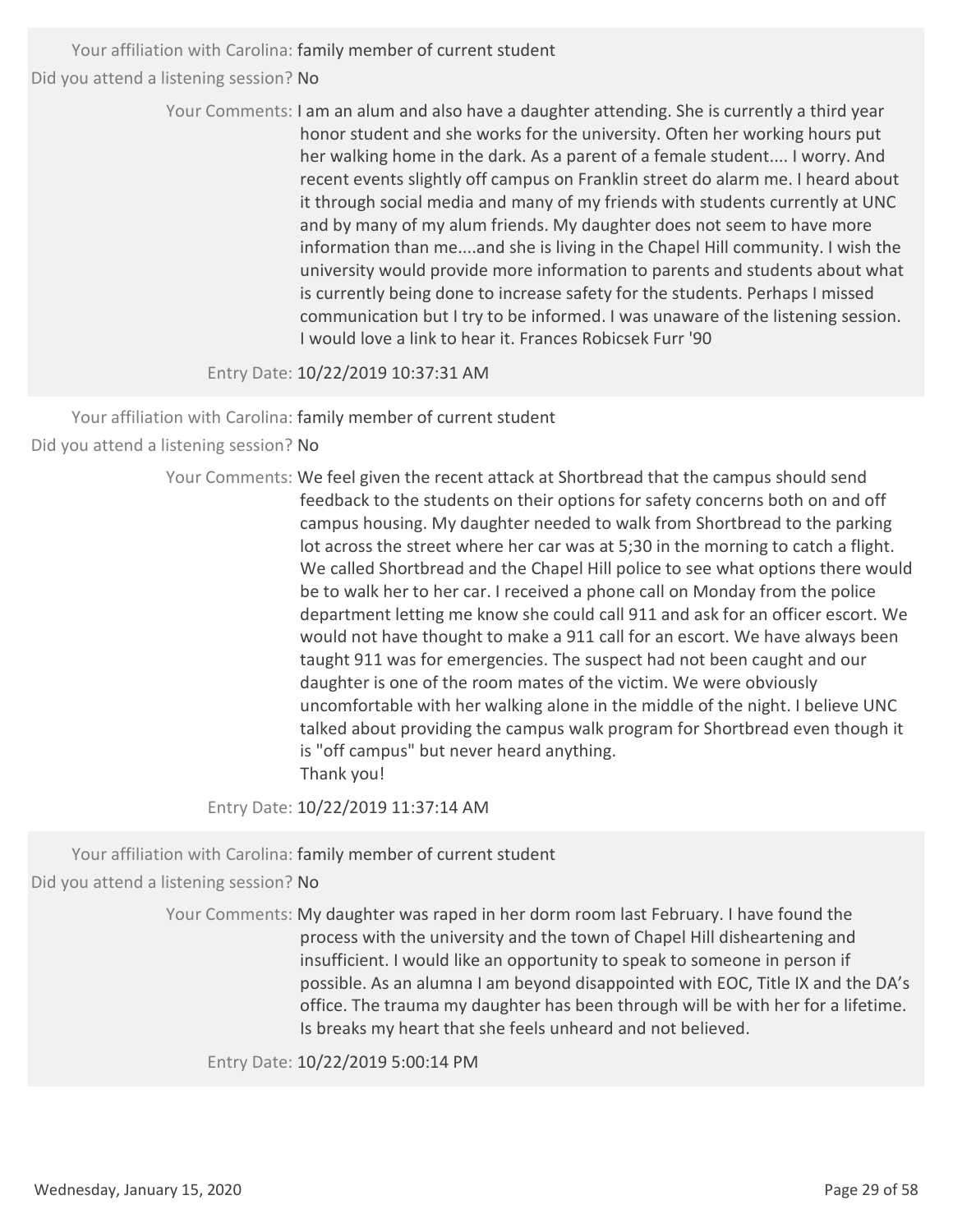> Your Comments: My comments are in regard to safety. SafeWalk should operate during more extensive hours after dark. From at least 8 or 9 pm if not earlier. Currently operating beginning at 11:00 is too late to help many students feel safe walking back to dorms after meetings, group projects, etc. And only being available M‐ Th is not enough. Weekend coverage is needed too, perhaps even more. It was quite early when the girl was attacked at the Old Well, so it does happen. Would also love to see a few safety patrols walking the campus during these hours too. Chapel Hill is nice, but not so nice that things can't happen and coverage is needed during riskier times. I see Safe Walk promoted a lot in emails to parents -- sounds good, but is actually insufficient.

> > Does the P2P on‐service van pick up any student any time after dark? If not, they should. Sometimes standing alone in the dark waiting for a bus at night is worse than walking. Many campuses have golf carts or vans that run constantly to shuttle students around door-to-door. UNC could use that. It should be the norm.

All in all, safety efforts aren't as high at UNC as they are on other many other campuses I've visited and it has surprised me. It seems a little taken for granted there.

Entry Date: 10/22/2019 5:35:48 PM

Your affiliation with Carolina: family member of current student Did you attend a listening session? No

> Your Comments: Having two daughters who attend UNC we are extremely concerned about the areas of Chapel Hill that are right beside campus where the students have various types of housing. There is not enough lighting, cameras or policing of these areas. We are also very concerned about the parties at fraternities where no adults are allowed to police what is going on which leads to excessive drinking and drug use. This then leads to students making poor choices of walking home by themselves so they don't get raped by another drunk student at the parties and when they walk home they have to worry about being robbed or attacked or raped by someone they don't know. There has to be something more we can do to help encourage all students to make better choices for helping with their own safety.

Entry Date: 10/22/2019 7:13:46 PM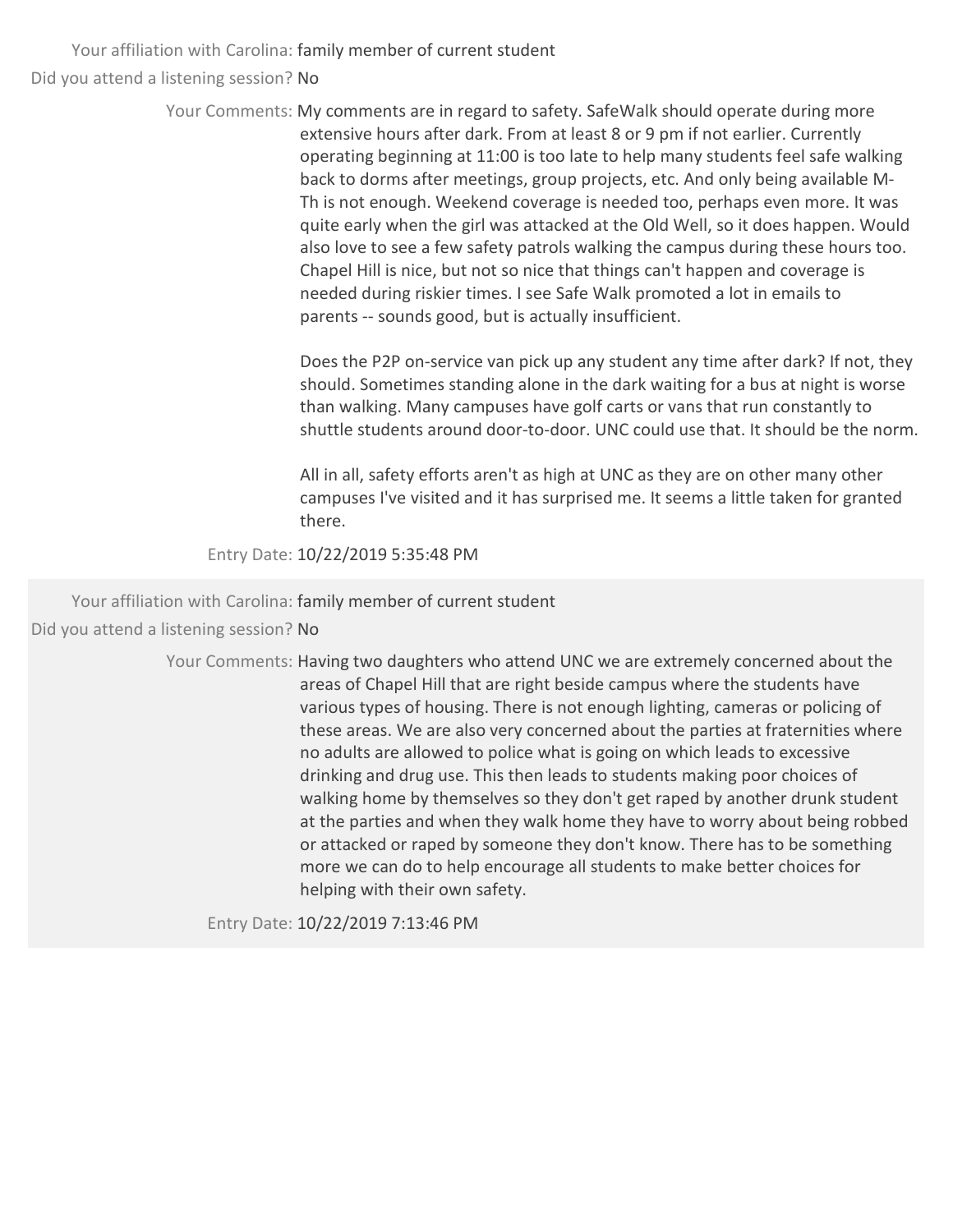> Your Comments: I have visited UNC frequently for many years, and am well aware of the "climate change" and the number of non‐student adults who appear on campus and cause trouble ‐ lately on a frequent basis. We are paying and investing in UNC in order for our students/family members to learn in a positive environment, and we and the students deserve the same. There should be a designated area for demonstrators which does not subject non‐participants or police to an unsafe environment, or subject them to ridicule by protesters. I don't see why a university should tolerate troublemakers who appear on a campus in order to cause division amongst the student body and staff, pursue extreme political rhetoric, and particularly those whose actions endanger or threaten to endanger others through their intentional or negligent actions. Freedom of speech is not absolute. It only exists because of the efforts & sacrifices of our men and women in uniform. It is protected for us all by reasonable restrictions on its exercise.

Entry Date: 10/23/2019 8:22:53 AM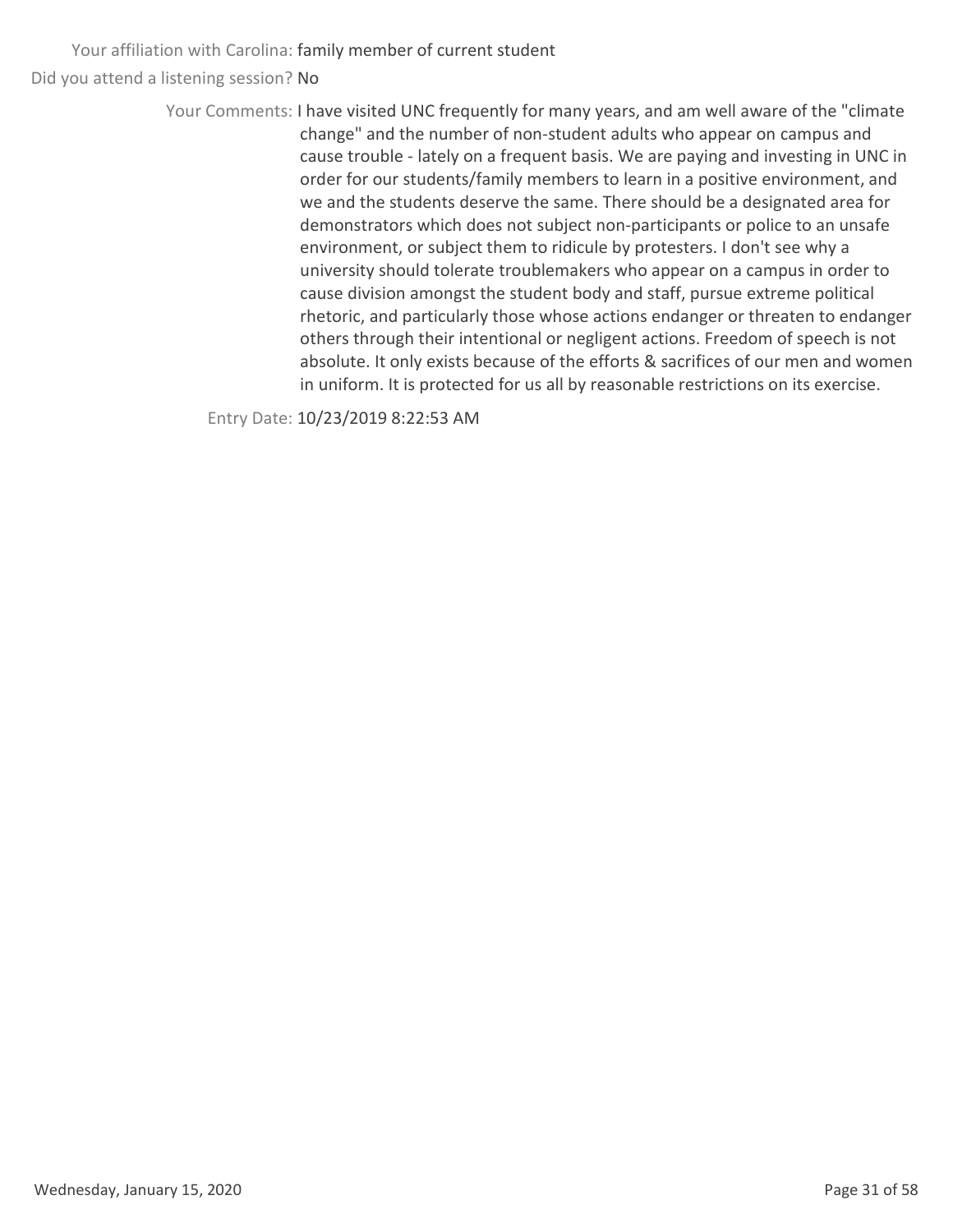> Your Comments: As a parent of a student at UNC Chapel Hill, I believe that the students at this age (even though they are considered adults) they feel invincible and have no fear, until they get into an unsafe situation. They later realize the mistake and gain the knowledge of what they should have done. My feedback to you is that (1) we have to educate them more/constantly, (2) protect them and (3) offer support.

> > (1) Education about safety, awareness and defense strategies:

<sup>−</sup> make safety training mandatory (e.g. you cannot take your dorm key if you didn't attend)

<sup>−</sup> provide it every year and keep attendance;

<sup>−</sup> give incentive for participants (like free meal, shirts, …)

<sup>−</sup> make safety training interactive and given by police agents telling about real stories (not those commercial ridiculous boring movies); find material that is current, real and connected to the students.

<sup>−</sup> I attended "Active Survival ‐ The ABC's to Active Shooter Response" held by Charlotte‐Mecklenburg Police Department ‐ Officer Frisk. My employer made it mandatory (otherwise many would not take the time to participate). It was mind blowing and emotional. I learned so much from it! That is what our students need. Real facts, raw pictures/description, lessons on awareness and defense strategies.

(2) Protect them:

<sup>−</sup> have more police presence in campus after dark;

<sup>−</sup> integrate more the police officers into the student community; increase interaction between police officers and students by having common activities (like community service, trips, talks, games, …). Students have to feel that police officers are their friends and trust them. At my student's high school, the police officer was involved in many activities (some very academic, but some quite silly) and students felt he is one of their friends. We need a stronger bond between police officers and students. Both will benefit!

<sup>−</sup> install surveillance cameras at each entrance, parking lot or in the areas more prone to events.

(3) Offer support:

<sup>−</sup> I know UNC Chapel Hill has already support system in place. It needs to be better publicized.

<sup>−</sup> have the hired support people go out and give talks about real issues, gain trust of students, make themselves known

<sup>−</sup> hired support people must be very active, open, approachable and give mandatory speeches/training where students must participate

<sup>−</sup> have multiple suggestion or observation mail boxes where they can drop concerns, or if they saw something but they want to remain anonymous

I hope all this helps. Thank you for your interest in keeping our students safe!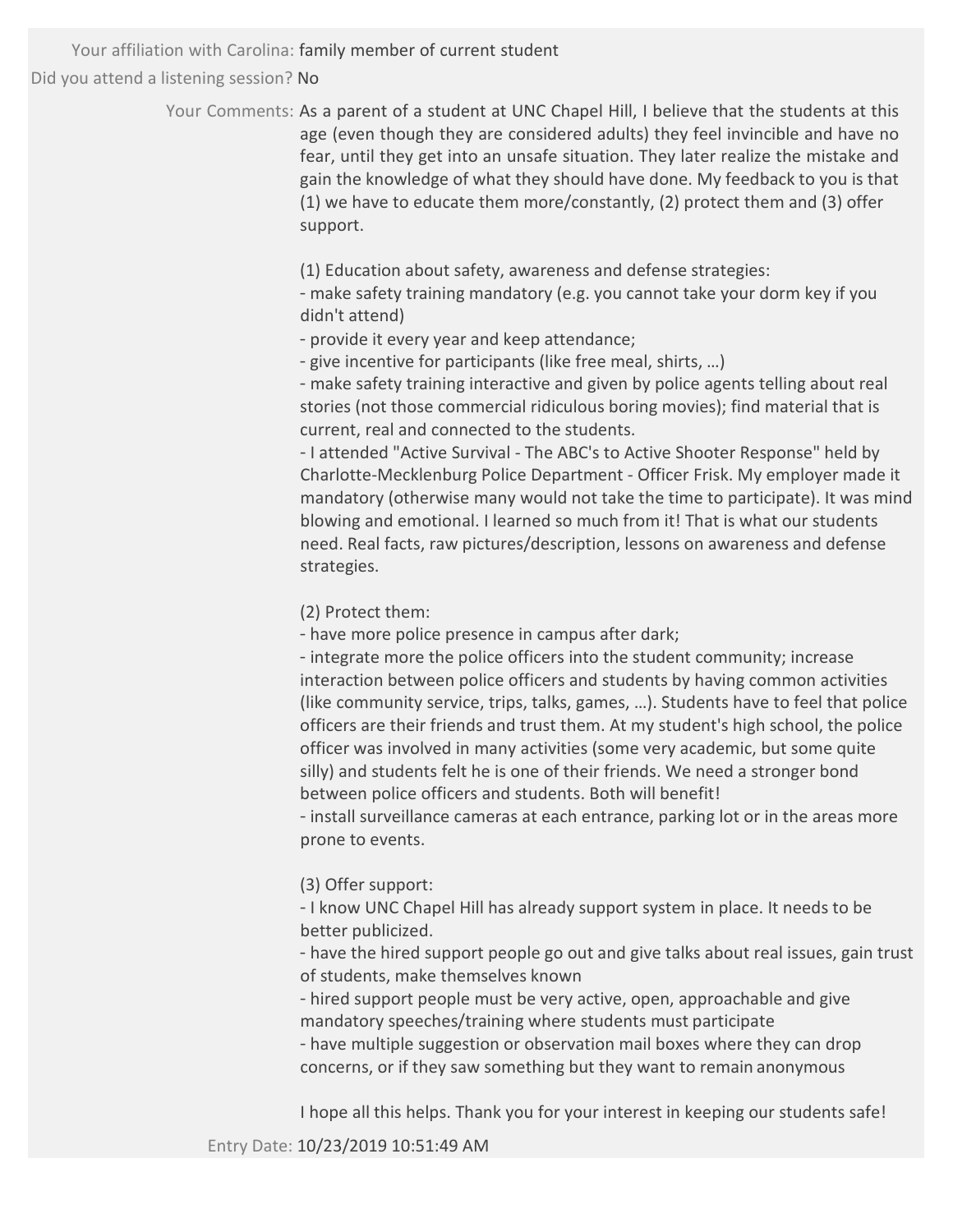Your affiliation with Carolina: family member of current student

Did you attend a listening session? No

Your Comments: I did not attend a session as we are out of state, but my son is close friends with the victim of the recent sexual assault at Shortbread Apartments. He's been very involved with her recovery, and he is attempting to raise awareness among male students at UNC. HIs goal is to ensure all women have a friend to walk them home if it's late at night, and we are also aware of the fantastic services that UNC provides for this as well. He just wants to do more for those who may not call an official service for help. Our additional concerns are that there is not enough security in the areas that are considered "off campus," but are where many female students live. It is our hope as parents that the university will take all major student residential locations into planning purposes when it comes to safety, regardless as to whether it's "on campus" or not.

Entry Date: 10/23/2019 9:31:08 PM

Your affiliation with Carolina: family member of current student

Did you attend a listening session? No

Your Comments: My daughter is a first year. I was pretty upset to learn that many times I read about incidents that occurred on campus and when I brought them up to her, she had no idea. For example, the harassment in the library. She studies every day in that library and had no idea an incident had taken place there. What is the point of the alert system when crimes against women are broadcast in a timely manner or at all? There appears to be a lack of concern about the seriousness of these matters that I find alarming. Another example is the delay in broadcasting the information about the sexual assault. I'm not sure if the system is broken or if the people in charge of it are tone deaf, but the optics are horrible.

Entry Date: 10/25/2019 10:16:48 AM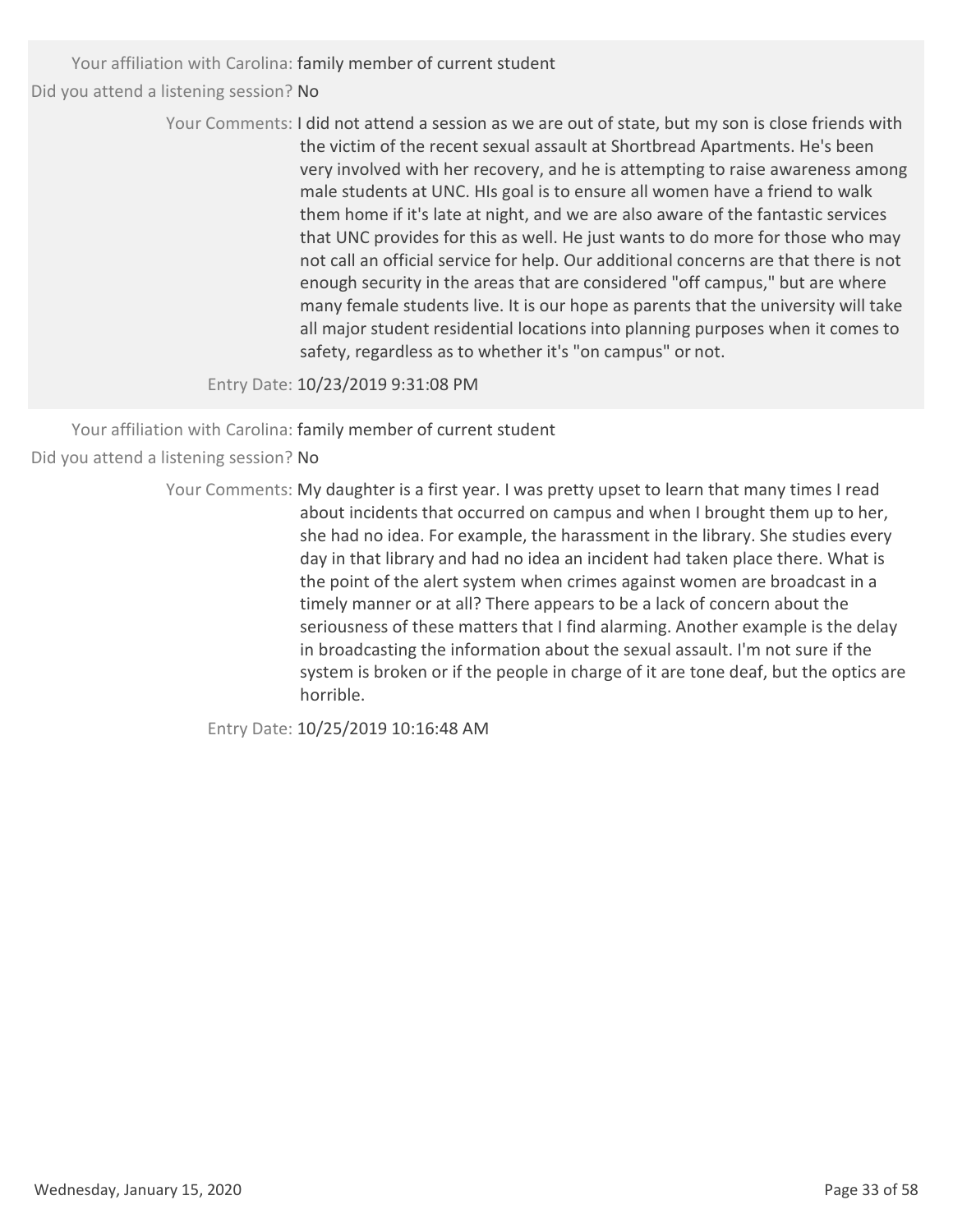> Your Comments: My primary concern for campus safety involves sexual assault. My daughter was raped her freshman year at Alpha Tau Omega fraternity. She was underage, but was served a lot of alcohol, perhaps she was drugged. She was unable to consent, unable to resist, unable to even locate the door to try to crawl out of the room where she was taken. This is, of course, the purpose of these "parties" for your fraternity members. It is absolutely APPALLING the you know this occurs on a REGULAR basis and do not stop it. The greatest risk to your campus safety is the fraternities. I strongly urge you to get rid of them or police them properly. It is clear from your lack of decisive action that you have already decided that the money you get from frat alums means more to your university than the safety of your students, particularly your female students. Although your frat boys may consider young women disposable objects, it is SICKENING that the University administration also considers them disposable. SHAME ON YOU!

Entry Date: 10/25/2019 10:23:05 AM

Your affiliation with Carolina: family member of current student Did you attend a listening session? No

> Your Comments: As a parent of two students, I am saddened that UNC has been negatively featured in the news for many months now. Silent Sam, increasing sexual assaults, and now mold in the residences both on and off campus. I think the school has to do something to make parents feel like their children are safe and my children should not have to worry about being assaulted by another student, or a professor for that matter. I constantly worry about my two daughters' safety and health on campus. They both chose UNC for it's reputation, so I would like to see the administration address some of these major concerns.

Entry Date: 10/25/2019 1:08:05 PM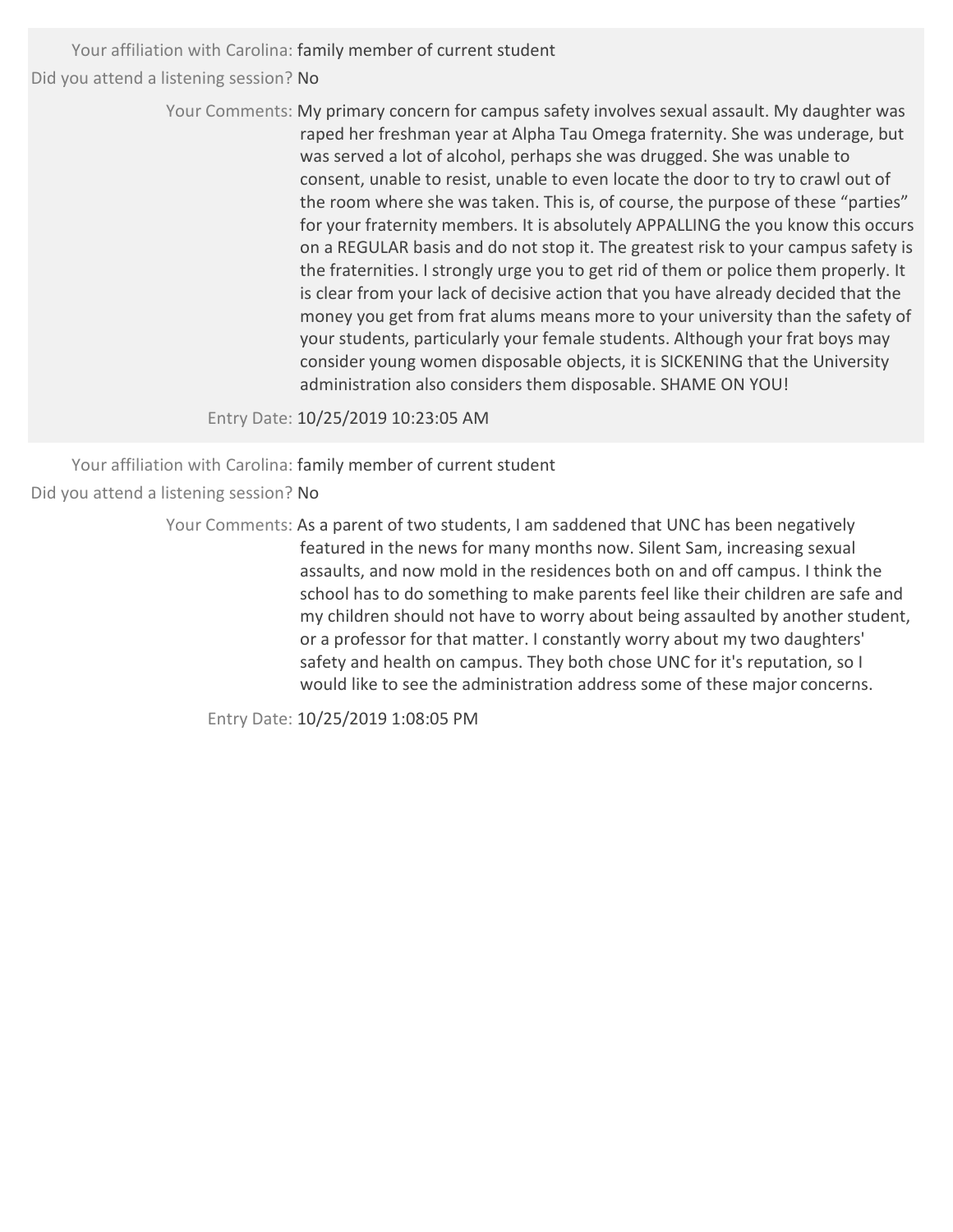> Your Comments: I have 2 children who are students at UNC and am an alumnus. I do not feel that my children are safe at UNC. The recent on‐campus protests have been alarming to my students. I realize that UNC is a public university. However it is an academic institution, not the offices of a government entity. Nonstudent protesters on campus are disruptive to the learning process and create added stress to students. Both the many protests surrounding the Silent Sam statue and the recent Pro Life protests do not belong on campus. Students on their way to classes or to their dormitories should not have to navigate around angry mobs. It is especially troubling when faculty members devote part of their class time to pledging support to these groups. Whatever their personal beliefs, they are being paid to teach a subject and not to express their opinions on current campus happenings unless it is related to that course.

> > I think it is enough for our university police to insure the safety of our students during normal campus life. They should not be overburdened by dealing with groups,of individuals who seem to be angry at the world. I would rather that the available resources were used to prevent crimes on campus. Sexual assault is on the rise across college campuses. A police presence will help to deter that. The safety of my children is of paramount importance to me.

> > If UNC is to maintain its standing as a top university, it needs to provide a safer environment for the students. Student retention will suffer if the presence of outside protesters (liberal and conservative) continues to be allowed. There also needs to be a zero tolerance policy for assaults. I hope the university is serious about making campus a safer place. It certainly does not appear to be safe at present.

Entry Date: 10/25/2019 6:50:22 PM

Your affiliation with Carolina: family member of current student Did you attend a listening session? No

> Your Comments: Better lighting throughout the walkways. Only students, faculty, and staff permitted in the libraries.

Entry Date: 10/25/2019 10:26:38 PM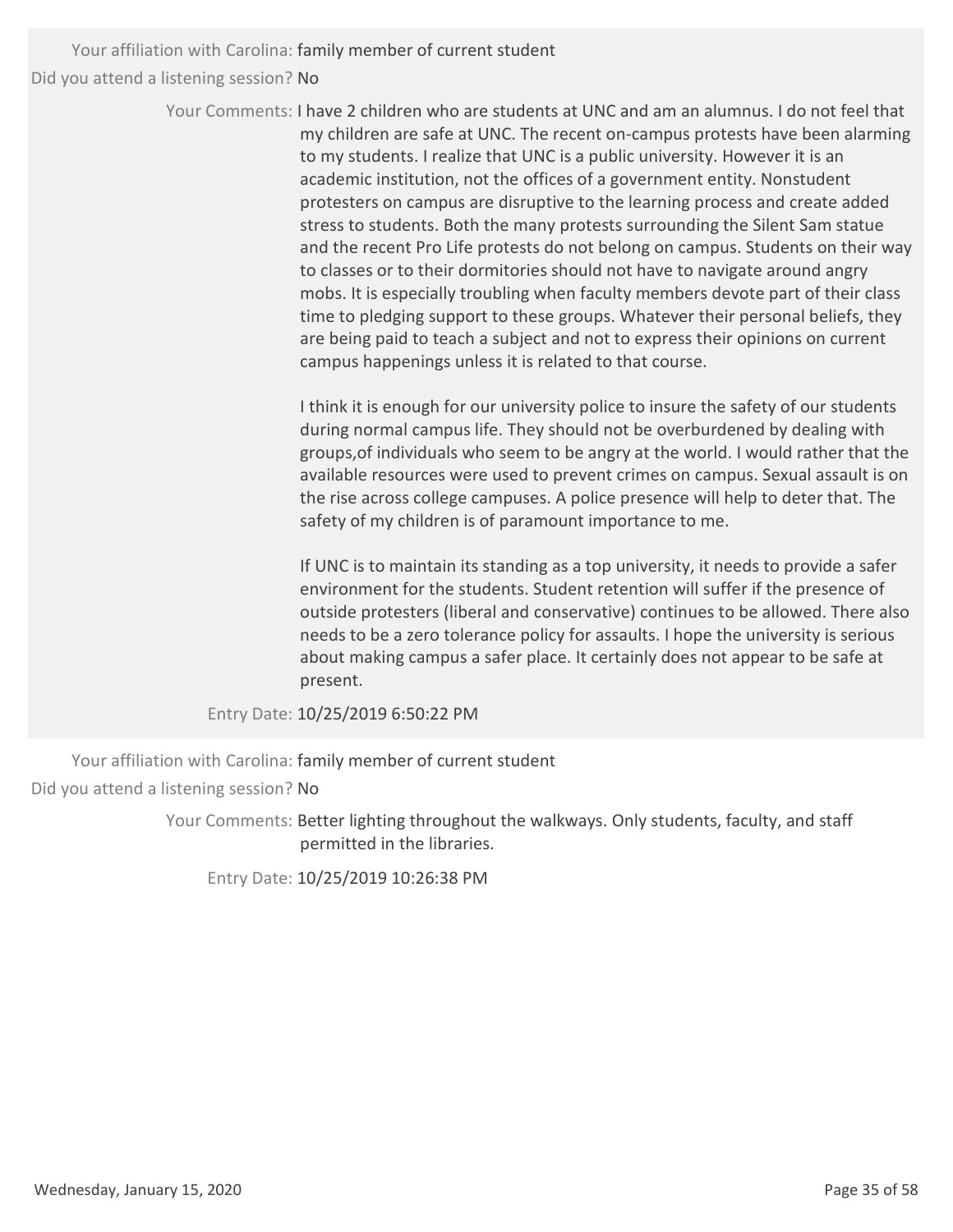> Your Comments: I am concerned with mold in the student's dorms. My daughter was in Craige Hall last year, had mold throughout. She was sick the entire school year. What is being done to control this health problem and protect your Carolina students? I am out of state, and feel helpless when she is constantly sick. She is in Morrison this year, and I am hoping that the problem does not exist there. On the UNC parents forum, many other parents have complained of this issue, so it is not isolated incident.

Entry Date: 10/30/2019 1:57:51 PM

Your affiliation with Carolina: family member of current student

Did you attend a listening session? Yes 2019-10-04 12:30p.m.

Your Comments: The campus remains poorly lit. Low LED up lighting of buildings to expose shadows behind bushes and building walls remains unaddressed. One should be able to see a well lit path between South Campus and the path to Granville, illuminating all tree, shrub and other shadow areas on campus.

> Patrols are inadequate. Students should be hired to patrol sectors at night carrying emergency radios.

There should be overhead signs or post signs on all roads surrounding the campus ‐ LED's in Carolina Blue and white ‐ warning of entering a "Pedestrian Zone." Drivers need to be reminded over and over. Signs are relatively inexpensive compared to the risk and safety issues. The lighting should be distinctive ‐ not yellow or white, but something to catch the eye. Pedestrian density, especially in the winter, during rain storms, and at night, make visibility difficult. Columbia St., Raleigh Rd. and all road entering campus and in campus should have such signs.

Entry Date: 10/19/2019 8:57:33 AM

## Family/recent grad

Your affiliation with Carolina: Family/recent grad Did you attend a listening session? No

> Your Comments: No because we are in Massachusetts but I would attended via computer or conference call

Entry Date: 10/22/2019 1:54:02 PM

graduate / professionalstudent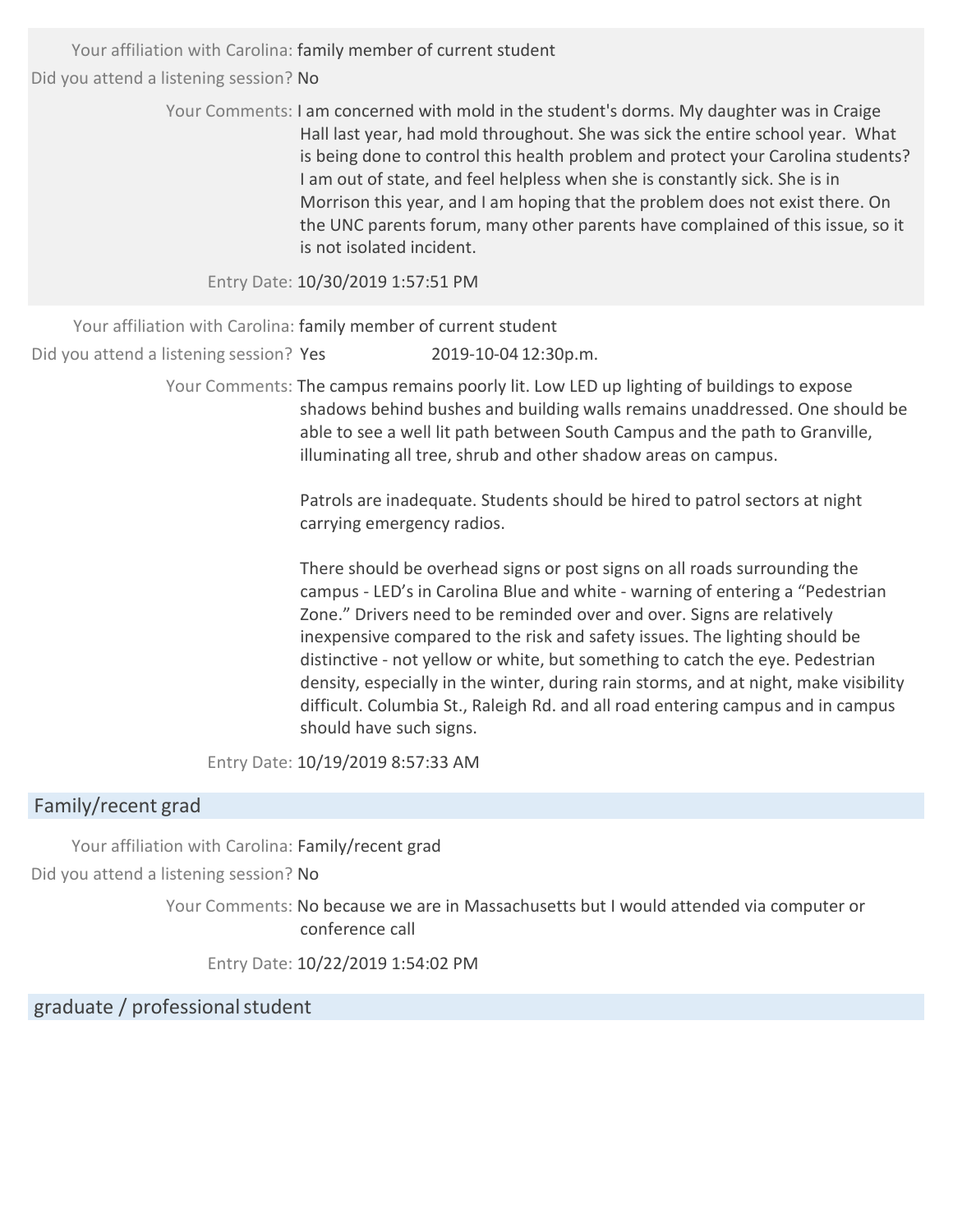> Your Comments: The UNC police and administration are the things that make me feel unsafe on this campus, not other students. The UNC police blatantly defend white supremacists who are visibly carrying weapons rather than defending the students they are charged with protecting. I witnessed them arresting peaceful student protesters while those student protesters were being hit with flag poles and shoved by white supremacists on our campus. One of them has a blatant white supremacist tattoo and is still employed on this campus. The more time these actions are allowed to continue without the administration stepping in, the more unsafe I feel on this campus. If people outside of our school were aware of how blatantly racist, overreactive, and awful our campus police force is, we would absolutely not be ranked as highly as we are.

Entry Date: 9/24/2019 2:28:09 PM

Your affiliation with Carolina: graduate / professional student

Did you attend a listening session? No

Your Comments: The UNC police have proven to be inept at their abilities, on multiple occasions publicized nationally; the police totally lost control of all of the situations.

> The campus should align their fire arm policy with the laws of the state and nation by:

> 1. Allowing individuals, that are legally authorized, to open carry on campus

2. Allowing individuals, that are legally authorized, to conceal carry

Entry Date: 9/24/2019 2:43:00 PM

Your affiliation with Carolina: graduate / professional student

Did you attend a listening session? No

Your Comments: The walk from the law school to the T parking lot is incredibly poorly lit. There is also not a shoulder for students to walk on. There have been plenty of times at night where I felt unsafe in this area. Additionally, law students use a short cut from the t lot to the school which cuts through hole 20 of the disk golf course and goes through a part haha of bamboo. This are seems incredibly unsafe as the opening is roughly 6ft x 2 ft and curves about 15 feet up to the road. Simply widening this area or adding gravel would dramatically improve the safety of this place.

Entry Date: 9/24/2019 3:06:44 PM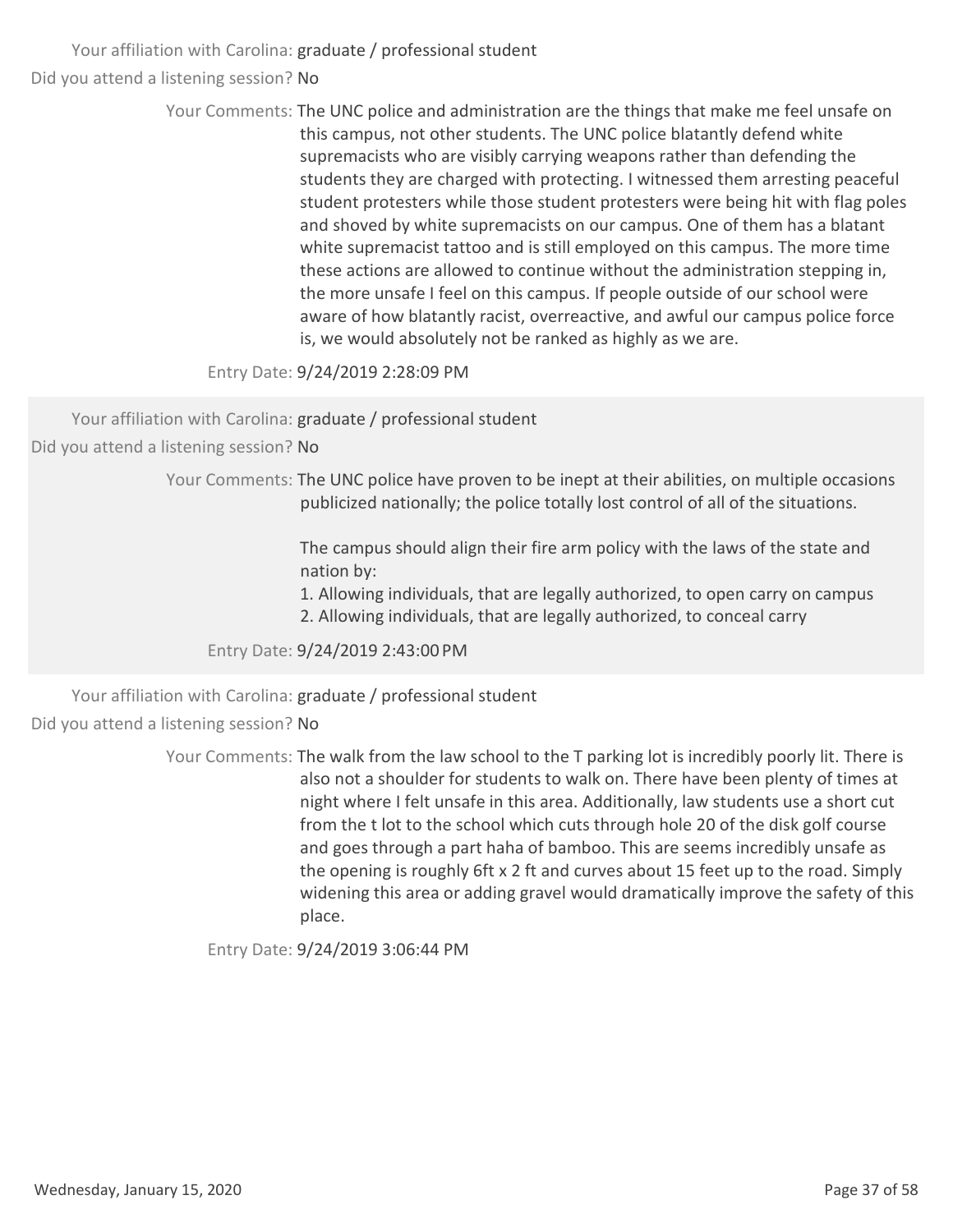> Your Comments: I am very concerned about the prevalent sexual assault on campus. I have several evening classes after which I walk home ( there a few buses in the evening that go towards my house). I used to cherish my walks home to unwind but now I find myself walking home scared and on high alert. I don't deserve to feel unsafe in this world. Why must a woman walking at night fear for her safety? Fuck this.

Entry Date: 9/24/2019 4:46:15 PM

Your affiliation with Carolina: graduate / professional student Did you attend a listening session? No

> Your Comments: Until the police force takes a STRONG stance against racists, fascists, "incel" idiots, homophobes, and mysogenists, you will not be trusted. Until the police take a VOCAL stance against these people and their actions, you will not be trusted. It is not nearly enough to "say" it, nor to put it in a brochure, nor to "focus group" it. You MUST radicalize. Yes, I said radicalize. Unless you're vocally and visibly opposed to people who ACTUALLY cause harm you will not be trusted nor respected. You have not earned it. Yes, as public servants you have hard jobs. But those who live with the fear and violence every day have it harder. Do better. Do NOT protect those in the community who are "expressing themselves" with violent and racist acts. And yes, you do show bias. If you can't see it, you need to reflect more, listen more, and learn more. I sincerely hope you can transform. It has not been seen yet. If you, the commission, are truly concerned with CAMPUS safety, you will privilege the rights and needs of your students above those of the town, of supremacist alumni and donors (yes, that means ANYONE who opposes the removal of racist celebrations of white power on campus), and media pressure. Until that happens you will never convince the students (and many faculty/staff) that you are actually about safety. You will simply be maintaining the status quo. What say you? I hope that one day you will be able to restore my trust in law enforcement. Because right now, it is destroyed.

Entry Date: 9/25/2019 5:02:04 PM

Your affiliation with Carolina: graduate / professional student Did you attend a listening session? No

> Your Comments: [An officer] called me and my friends [derogatory names] but [that person is] still employed as an investigator at UNC. I don't think anyone at UNC cares

Entry Date: 10/2/2019 9:51:59 PM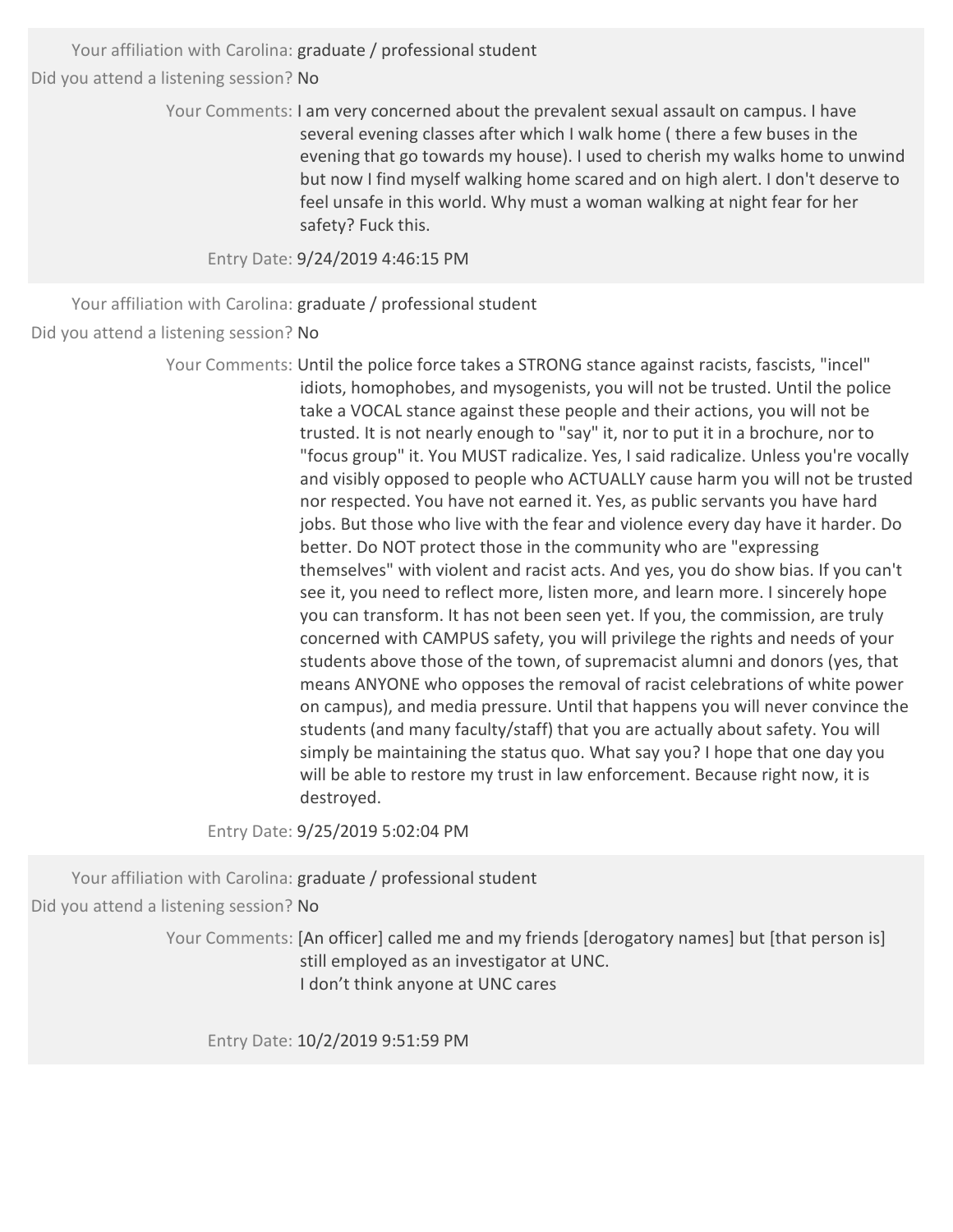> Your Comments: Personally I am not concerned regarding the Silent Sam protests, at least minimally in comparison to the concerns regarding sexual assault and sex trafficking increasing in frequency in the area. I have heard multiple individuals tell me of situations in which they felt they were in imminent danger, in locations eerily close to home for many of these people. Stadium drive, for instance, is one location in which at least two women have told me they returned to their car to find the windshield wipers raised or tampered with (a strategy commonly implemented in sex trafficking). Additionally, storied of individuals who were not students following UNC students for an extended period of time was so concerning for one of my friends that she quit taking her bus route home due to this same individual following her and interacting with her in a manner that was approaching harassment. While I know you cannot completely eradicate this issue and are limited in how you can respond, this is much more concerning to me than the concerns regarding Silent Sam. Particularly related to Silent Sam, I have been at UNC for over 5 years now as a student, and have not once felt unsafe regarding the protesting of Silent Sam. In fact, the only instance in which safety was a concern was regarding counter‐ protests by white supremacist collectives. I did not participate in protesting Silent Sam and continue to remain removed from this protesting; however, even those I know who were against the protests did not feel endangered by the protesting of the statue, only the counter‐protests by white supremacist organizations unrelated to the UNC school system.

Entry Date: 10/15/2019 11:22:12 AM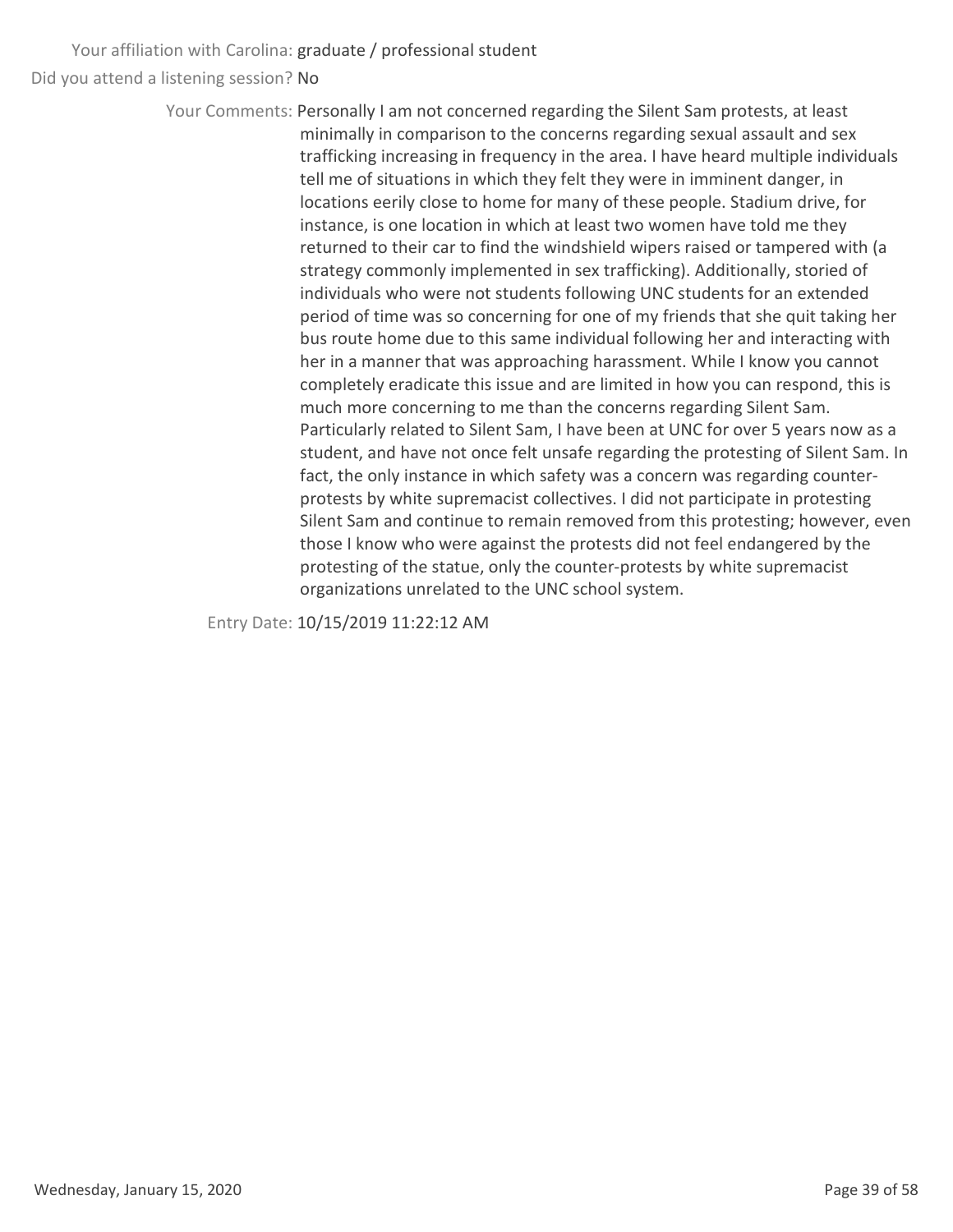> Your Comments: \*it is not obvious to me why protestors were permitted to erect a screen whose intent was to hide what was happening to the statue and then allowed to topple the statue despite a heavy law enforcement presence. Given that the Chancellor then (arguably illegally) ordered the pedestal to be removed, this gives the appearance that the law is selectively enforced to suit the politics of the given administration

> > \*I am confused by the status of S. Columbia St. Is it is a public road or is it private University property? I have been afraid to drive up S. Columbia to Franklin while possessing a firearm. I assumed it was a public road and thus the general legal restrictions for firearms would apply (e.g., not a felon, 21+ if pistol, CC only with permit). However, I was confused by the email that went out last year saying that anyone carrying a firearm on S. Columbia would be arrested. The Chapel Hill Town GIS indicates that it is a public road that the borders of the campus stop around the sidewalk. If it is a public rd, why would law enforcement be directed to arrest lawfully acting individuals. If it is a private road that is part of campus property, how on earth would any law‐abiding citizen know this since it is not posted or marked on the GIS?

Entry Date: 10/15/2019 2:05:38 PM

Your affiliation with Carolina: graduate / professional student

Did you attend a listening session? No

Your Comments: increase campus policing. The the Confederate Memorial is a highly emotionally charged subject that needs to be addressed. Out of sight in a museum setting could be the solution.

Entry Date: 10/18/2019 5:54:12 PM

Your affiliation with Carolina: graduate / professional student

Did you attend a listening session? Yes 2019-10-03 12:30p.m.

Your Comments: There's a distinct difference in the way UNC Police handles outside protesters (example, the confederates at silent sam, and now the genocide awareness project). The metal fence barriers are very symbolic of who they and unc administration protects...and it's not students. You all support confederates and those who willingly display racially and culturally sensitive and triggering material but don't consider the well being of your students. You also meet anti‐ racist activists (maya little, lindsay ayling) as well as students and community activists with hostility. The technical rules of "temporary structures" is UNC polices excuse for terrorizing black students protesting against silent sam and confiscating their property but somehow racist confederates, lunching, and graphic photos of the holocaust is acceptable. You all are a joke and don't care at all about student safety. Just come clean and say you only care about UNC's image, prestige, and your paychecks. At least you'll be done gaslighting us

Entry Date: 10/23/2019 11:55:30 PM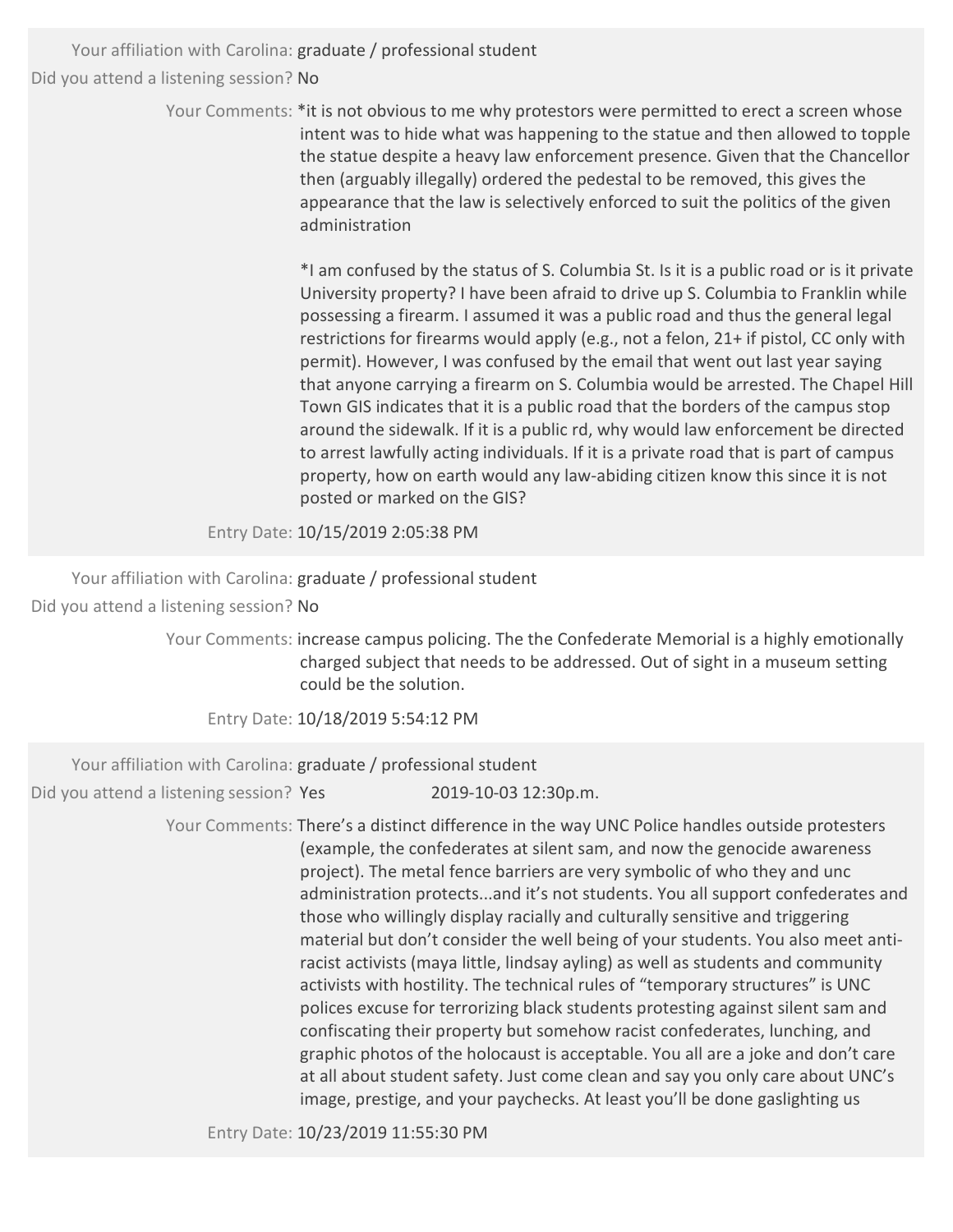## I am an Alum and the mom of a currentstudent

Your affiliation with Carolina: I am an Alum and the mom of a current student

Did you attend a listening session? No

Your Comments: As an alum of UNC, I'm ok with peaceful protests on campus. We are the University of NC and should be encouraging our students to be healthy debaters. I'm more concerned about campus safety. I read the recent report on sexual assault, which is frightening. I don"t think the university is being transparent about the number of sexual assaults. It's a large campus and it's going to happen. But, it's time to stress the honor code. You need to becomethe leader in expecting our students to be held to a higher level.

Entry Date: 10/19/2019 6:07:37 PM

## I am the Mom of a current student, and have a second child applying to U

Your affiliation with Carolina: I am the Mom of a current student, and have a second child applyi Did you attend a listening session? No

> Your Comments: My sons girlfriend lives in Shortbread and is friends with the poor girl who was raped. I have driven through the garage of this building to drop off students, and I am a bit concerned by the many areas of the garage as well as numerous parking lots around campus where assaults could occur. I understand that CCTV can be very expensive to install and monitor, however, I think the safety of our students is priceless. In Europe CCTV is so common that the average person is caught on camera in excess of 80 times per day. I would like to see multiple cameras installed throughout Chapel Hill to help deter persons from committing assaults. My child has mentioned that crime seems to have risen this year over last, and students feel it is pouring over from the Carrboro area. If this is in fact the case, should crime be addressed in the Carrboro area as well?

Entry Date: 10/22/2019 11:00:03 AM

#### Parent

Your affiliation with Carolina: Parent Did you attend a listening session? No

> Your Comments: I see regular communication that addresses safety concerns that more liberal students may have, and I think that is appropriate. Students should feel secure while attending UNC. There is never any communication concerning safety issues for your more conservative students, and I think having thousands of students who will not express themselves for fear of retribution can be quite harmful. The lack of support for these students, and their views, teaches them to be silent and might potentially put them at risk. Each and every student should have the same level of communication and support from such a prestigious school. Thank you

Entry Date: 10/18/2019 5:27:48 PM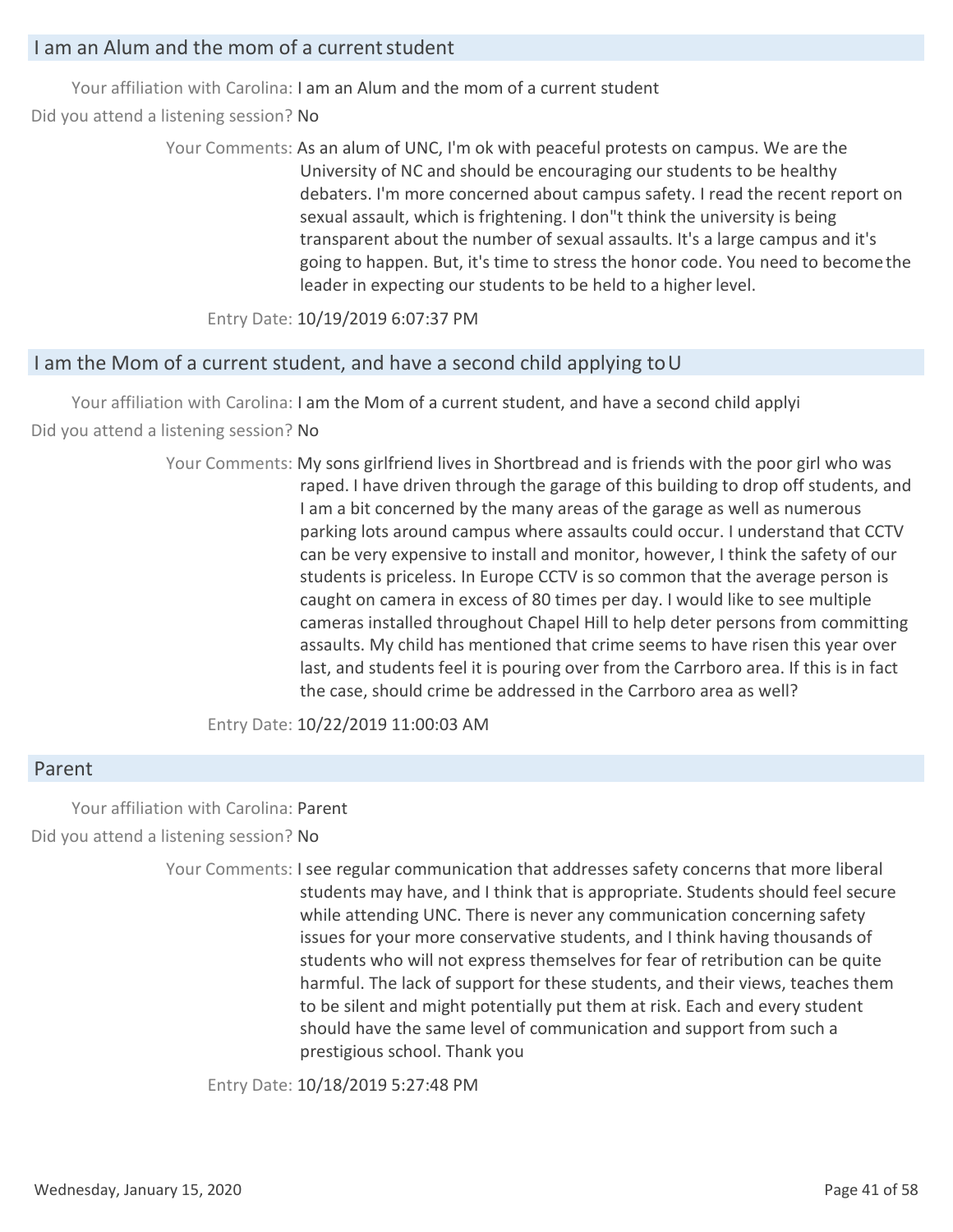Your affiliation with Carolina: Parent

Did you attend a listening session? No

Your Comments: I Am out of state and was not aware of sessions.

Entry Date: 10/25/2019 5:28:02 PM

#### Parent of recent unc‐ch graduate (female undergraduate)

Your affiliation with Carolina: Parent of recent unc-ch graduate (female undergraduate) Did you attend a listening session? No

> Your Comments: My daughter called my several times late at night as she was walking back from studying or from Franklin Street as she was frightened during her walk home. She said the campus was not well lit and there were not enough emergency call boxes stationed around campus. I was on the phone with her once when a male appeared out of no where behind her and she ran the rest of the way back to her dorm. I was extremely frightened for her. I often encouraged her to call safety personnel to escort her back to her dorm but she didn't want to. I think you need to make some changes so that students feel it is an okay thing to call for help or an escort walking around campus after studying late or enjoying a party. There must be fear of getting in trouble for drinking or such that stops students from calling. There definitely needs to be better lighting on campus, esp around pathways and academic buildings that are empty at night but provide easy places for people to hide out and wait for students to pass by. I am glad you are taking input from the community about this topic. Thank you. I hope to see a brighter Carolina (literally) in the near future. My daughter accepted a full time job working at Carolina after her graduation last year, so the concerns I raised are still pertinent to her.

> > Of course the above issue is just a minor piece of the overall problem of sexual assaults on campus. There needs to be increased education for both males and females about respect for themselves and the opposite sex. A main place to start would be with the Greek system on campus as they have the most organized and frequent social functions on campus.

This is one statistic that UNC ‐CH doesn't want to be the leader for with colleges and universities across the nation! You can get those numbers down if you take this issue seriously...as you should! Thank you!

Entry Date: 10/21/2019 10:43:40 AM

staff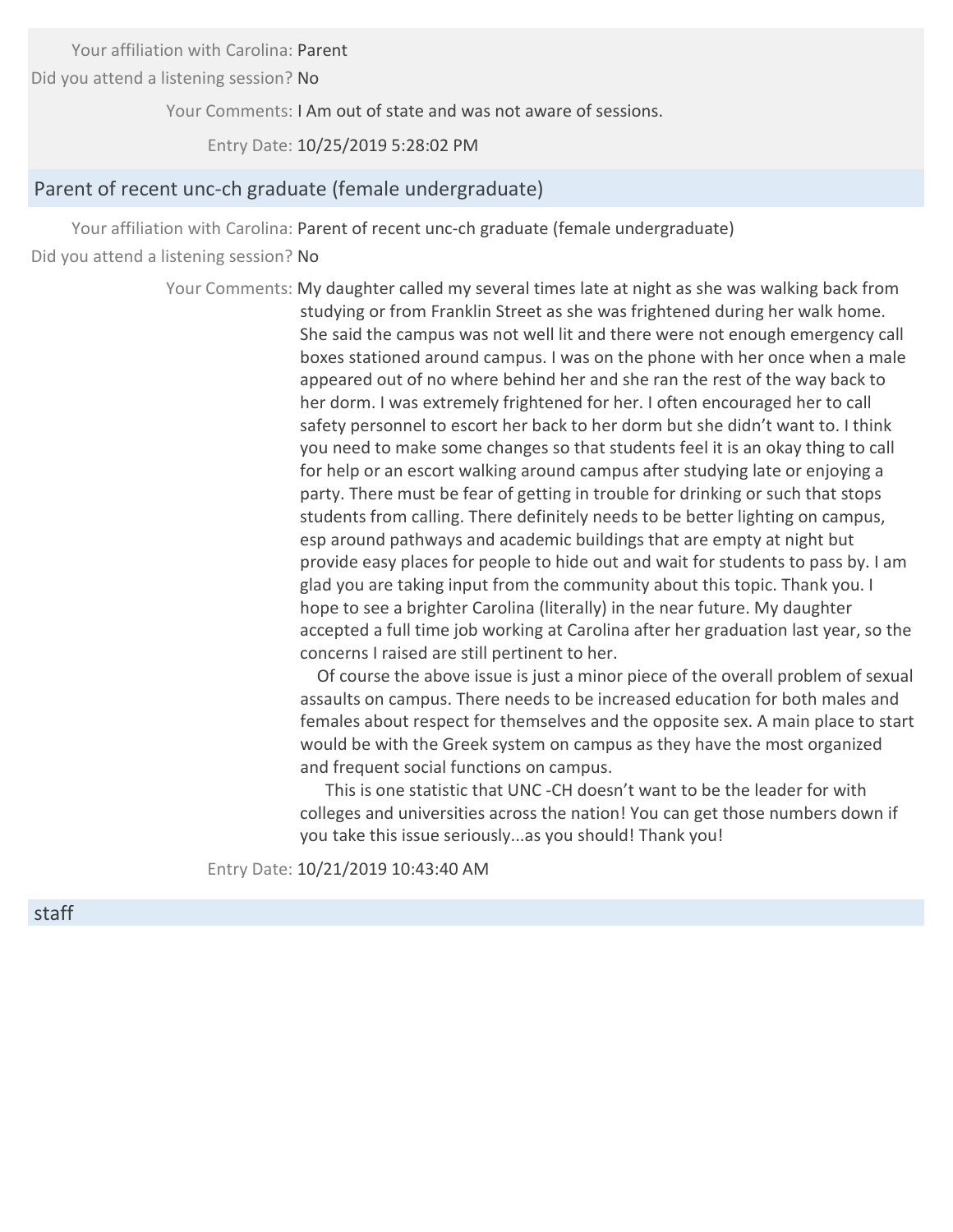Did you attend a listening session? No

Your Comments: I'd very much like to see the UNC & Chapel Hill police do more to keep protesters off of the streets. As a staff member who commutes by car, I do not believe enough has been done in the past to prevent traffic disruptions. Traffic around the University is bad enough without protesters in the street. If I stood in the middle of the road and shouted at people, I have no doubt that I'd be quickly arrested. The same standard should apply to protesters. I'm tired of the University making excuses for the bad behavior of protesters.

Entry Date: 9/24/2019 2:27:04 PM

Your affiliation with Carolina: staff Did you attend a listening session? No

> Your Comments: I feel that the administration has cut back on some of the authority the police had due to complaints from the students and this has made the campus lesssafe.

Entry Date: 9/24/2019 2:33:30 PM

Your affiliation with Carolina: staff Did you attend a listening session? No

> Your Comments: I really appreciated when Carol Folt was here and we got Alert Carolina texts regarding protest regarding the Confederate Monument on campus. I was very disappointed to read in the Daily Tarheel that these Alert Carolina texts have stopped now that she is no longer here. I really admired her dedication to keeping students safe and would really like to know if there are protests on campus so I can make an informed decision regarding my safety and also alert my daughter so she and her family will know to stay away from campus and Franklin Street. Please reinstate these texts as soon as possible.

Entry Date: 9/24/2019 2:33:59 PM

Your affiliation with Carolina: staff

Did you attend a listening session? No

Your Comments: Recently, I have felt incredibly UNSAFE while on campus due to the numerous assaults occurring! There was a time I took pride in being apart of the UNC brand, but now I nervously come to work everyday! Moreover, my daughter is a recent UNC grad, and I can't tell you how often I call to check on her well being! Please, please do what you can to stop this and find the people reasonable for all previous attacks/assaults on females!!!!!!

Entry Date: 9/24/2019 2:43:59 PM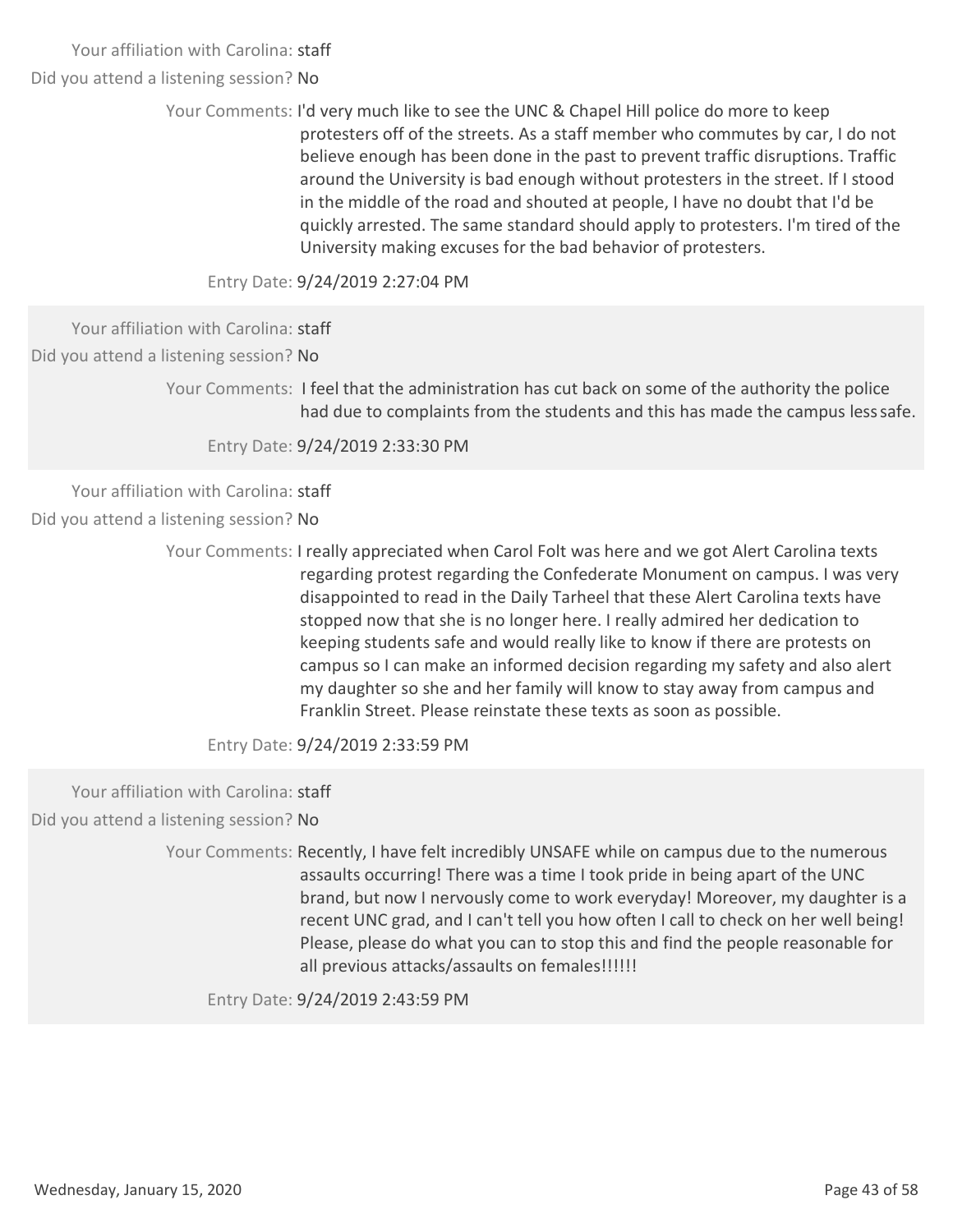Did you attend a listening session? No

Your Comments: While the Memorial and protests/counter-protest issues are salient, I have even greater concern for the daily threats to people walking and bicycling to/from campus caused by drivers (who are often distracted) and their outsized, polluting vehicles. If the Blueprint to Next wants and System Strategic plan wants to improve access, affordability, efficiency, diversity, and whole health, it must work harder to eliminate the barriers to people walking and bicycling, both on campus and across the community. There are so many better ways to utilize our roadway space than by storing and moving privately owned vehicles on public lands. Students and staff want and need walkable, bikeable spaces and we risk losing our ability to bring new and more diverse students and staff to this campus due to its auto‐oriented design. UNC is such a powerhouse but seems to make no effort to wield its power through partnerships with Chapel Hill and NCDOT staff to improve our roadway safety for all people. How about the Commission talk about that for a change!

Entry Date: 9/24/2019 2:57:59 PM

Your affiliation with Carolina: staff

Did you attend a listening session? No

Your Comments: Those of us that park in the Cardinal Deck (Parking Deck) have safety concerns.

With winter approaching it gets very dark in there and the lights are very dim. Several times I have run across people (patients, groups of males) standing in there smoking and fooling around, plus we have construction going on. This makes me/us very uncomfortable, usually I will wait for someone else that is walking to their car to come along before I proceed to my car. With that brick wall being between the street and the inside of Cardinal Deck is a great opportunity for someone to get attacked and/or abducted and nobody would be the wiser. I don't know if it's possible, but if you removed that wall (or part of it) it would open up to the street and let some light in plus be more visible to the public. We need some sort of security!

Thank You!

Entry Date: 9/24/2019 3:15:14 PM

Your affiliation with Carolina: staff

Did you attend a listening session? No

Your Comments: It would be helpful for main campus to drive some of the safety procedures for schools. Coordinating what is required by policy seems much better to be done by a professional rather than by someone with no experience. This would include inspecting AED's, setting up trainings, and preparing the evacuation procedures for the school. The school would be better acting as a resource for the professional and implementing the plan that is developed.

Entry Date: 9/25/2019 9:10:30 AM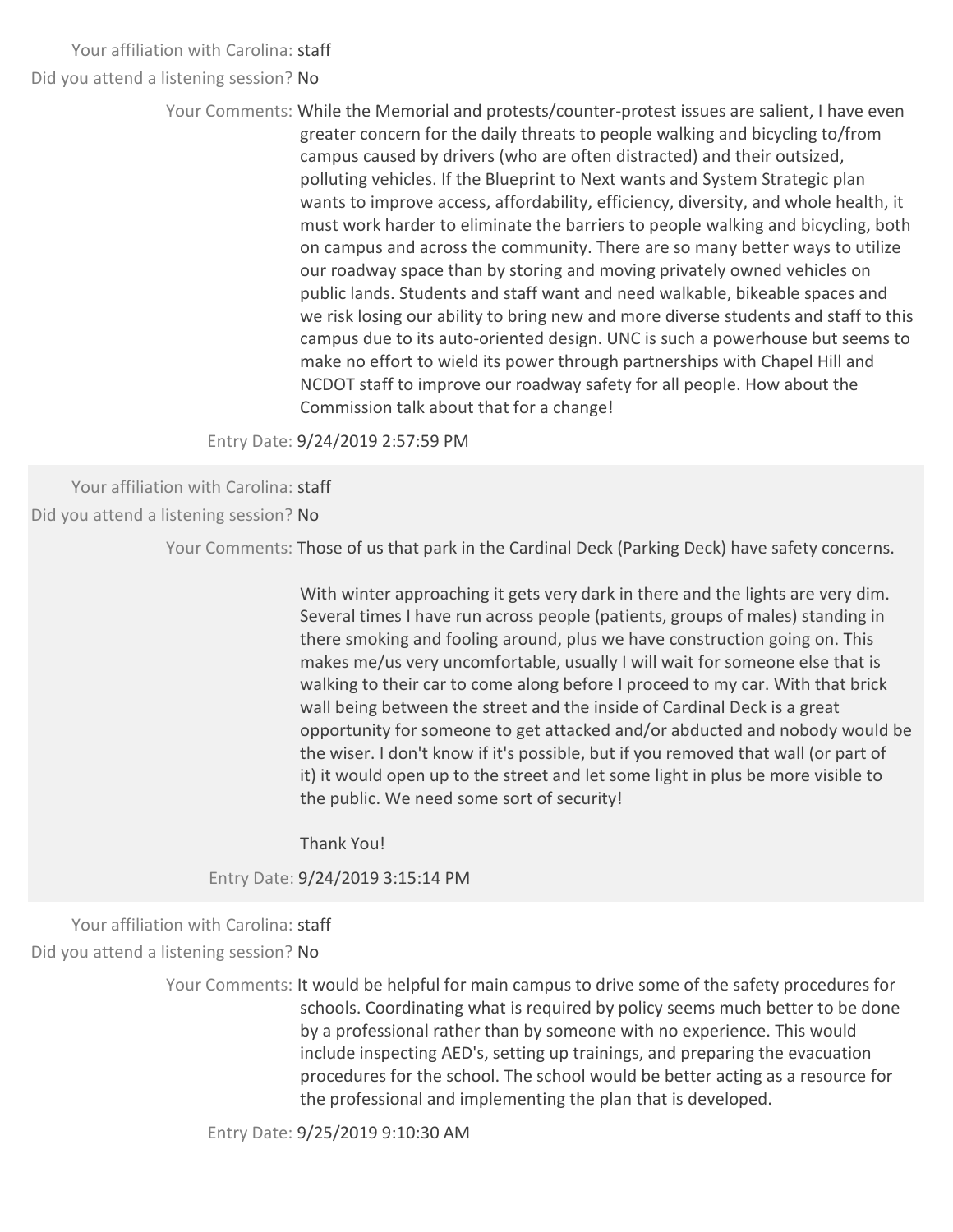Did you attend a listening session? No

Your Comments: Please eliminate the campus emergency "Blue Light" call boxes. These are very expensive to install and maintain and have proven to be ineffective in enhancing campus safety. Those resources could be better used to provide enhanced cellular coverage, which is the way people request emergency services.

Entry Date: 9/25/2019 9:32:21 AM

Your affiliation with Carolina: staff

Did you attend a listening session? No

Your Comments: We are living in unsafe times. There are mass shootings every week. And yet there is no sense that we are addressing the possibility of this problem happening on our own campus. Likewise, we are not addressing security issues related to other kinds of terrorist attacks. Bags are routinely left unattended and no one pays them attention. There should be guidelines issued campus‐ wide on how to recognize and address suspicious activity, what procedures to follow, whom to notify, etc., etc.

> This is not a one‐and‐done kind of subject. The message should be honed, fine‐ tuned, issued and then regularly re‐issued. If we spent half as much time working in this way to keep our campus safe as we do in addressing matters like sexual harassment, I'd feel a lot safer. Terrorist acts are relevant today. Terrorist acts are what worry me the most ‐ far more than whether or not someone is staring inappropriately at my cleavage.

Our community needs to be educated and ready for these eventualities. Right now it feels like we're just burying our heads in the sand.

Entry Date: 9/25/2019 11:05:06 AM

Your affiliation with Carolina: staff

Did you attend a listening session? No

Your Comments: How does campus plan to notify students, staff and faculty when there is a hate group present on campus? I understand there are notifications for other safety issues or emergencies, given the current rate at which violence can be connected with these groups of humans, has upper administration discussed ways to notify the campus community so that they can take the necessary precautions to ensure their own safety and the safety of others?

Entry Date: 9/26/2019 4:09:53 PM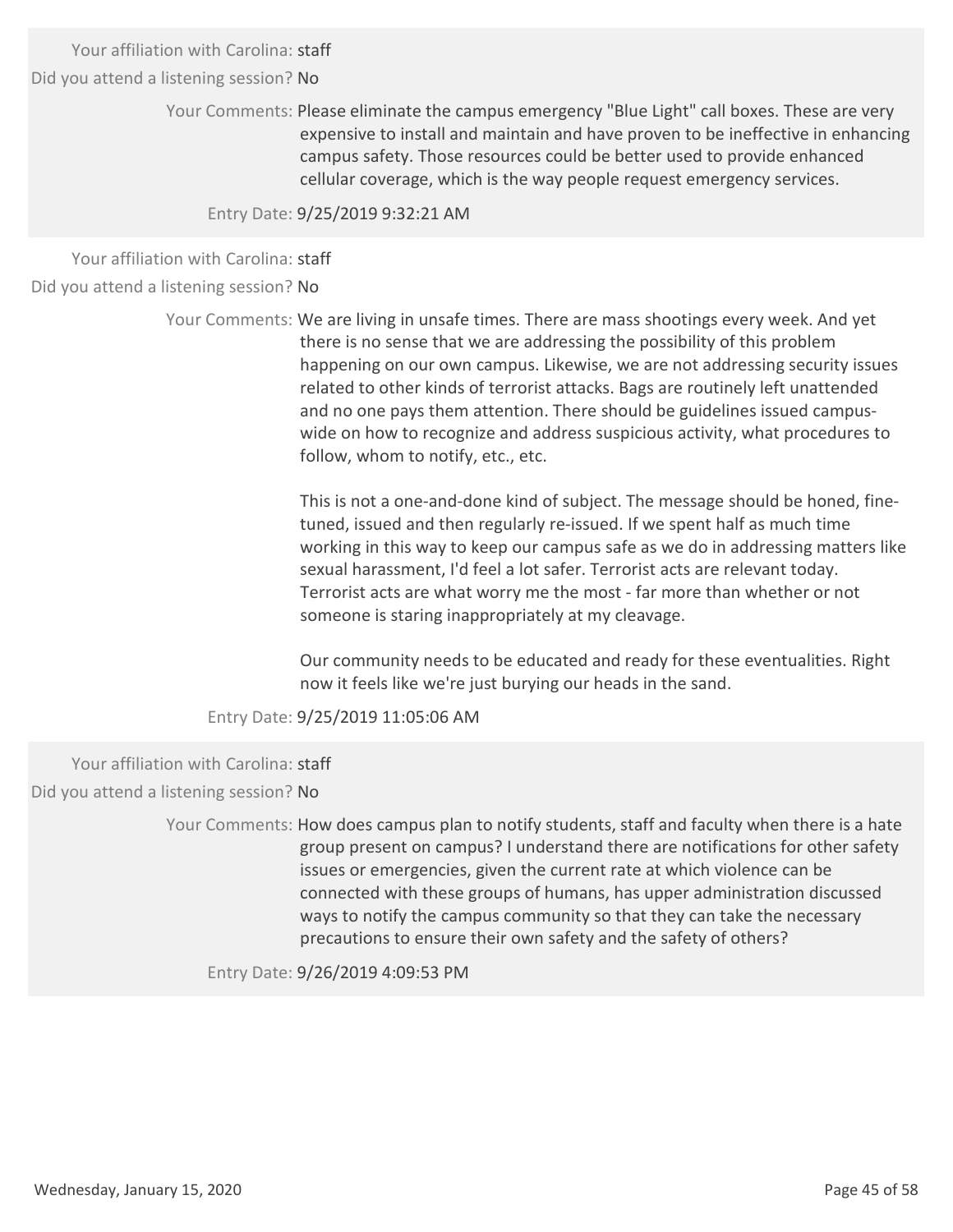Did you attend a listening session? No

Your Comments: As one of the Gender Violence Services Coordinators for UNC Chapel Hill, I often hear concerns regarding campus safety as it relates to gender‐based violence and harassment. I know there are often lots of questions and concerns individuals have in working with law enforcement around reports of sexual assault, interpersonal violence, and stalking and that in general, there is a lack of understanding of how the criminal system works and the different aspects involved. I wanted to take this opportunity to share, from my perspective, the work that the Criminal Investigations Division has done over the past few years to strengthen their reporting and investigation processes through trauma‐ informed and victim/survivor‐centered approaches. In my role, I have a unique opportunity to accompany individuals who have experienced gender‐based violence to meetings with UNC Police (and other local jurisdictions) regarding reporting and investigation processes. I have supported many individuals who have reported to UNC Police and worked with Investigators to explore options, file reports, and participate in investigation processes if they are able and interested in moving forward with their case. Investigators emphasize an individual's power and choice in determining next steps and maintaining control of their reporting and/or investigation process depending on what seems comfortable and helpful for them. Investigators conduct trauma‐informed interviews, maintain communication with individuals as processes progress, and address safety concerns that arise. They also work to provide as much support as they can to individuals with cases outside of the University jurisdiction to help them better understand the criminal process, basics of filing a report, how to connect with other jurisdictions, etc.

> As I mentioned above, there is often a lot of misinformation and misunderstanding about options in working with UNC police or how investigation processes work when it comes to reporting gender‐based violence and harassment. I think there is room for more outreach and education for our campus community around options and processes and that the more transparent information we can provide, the more opportunities we provide to allow victims/survivors to make informed decisions about the help and support they'd like to access. For example, I would love to see more information about the reporting and investigation process on the UNC Police website directly, and not only on the safe.unc.edu website. I think we could work to better educate our campus community around our alert and notification system (why it's implemented or not implemented based on the crime), the boundaries of jurisdictions, the types of questions an Investigator might ask during an Investigation (Ex: "Can you tell me more about what you were wearing?") and explain that a question like that isn't to blame the individual, but is important in identifying possible evidence to be collected. Information like this helps individuals orient to the options and processes and strengthens their ability to decide which spaces they would like to engage with. I believe it's important to support the progress and work the Criminal Investigations Division does in this space to help members of our campus community who have been impacted by gender‐based violence and I look forward to continuing to work together with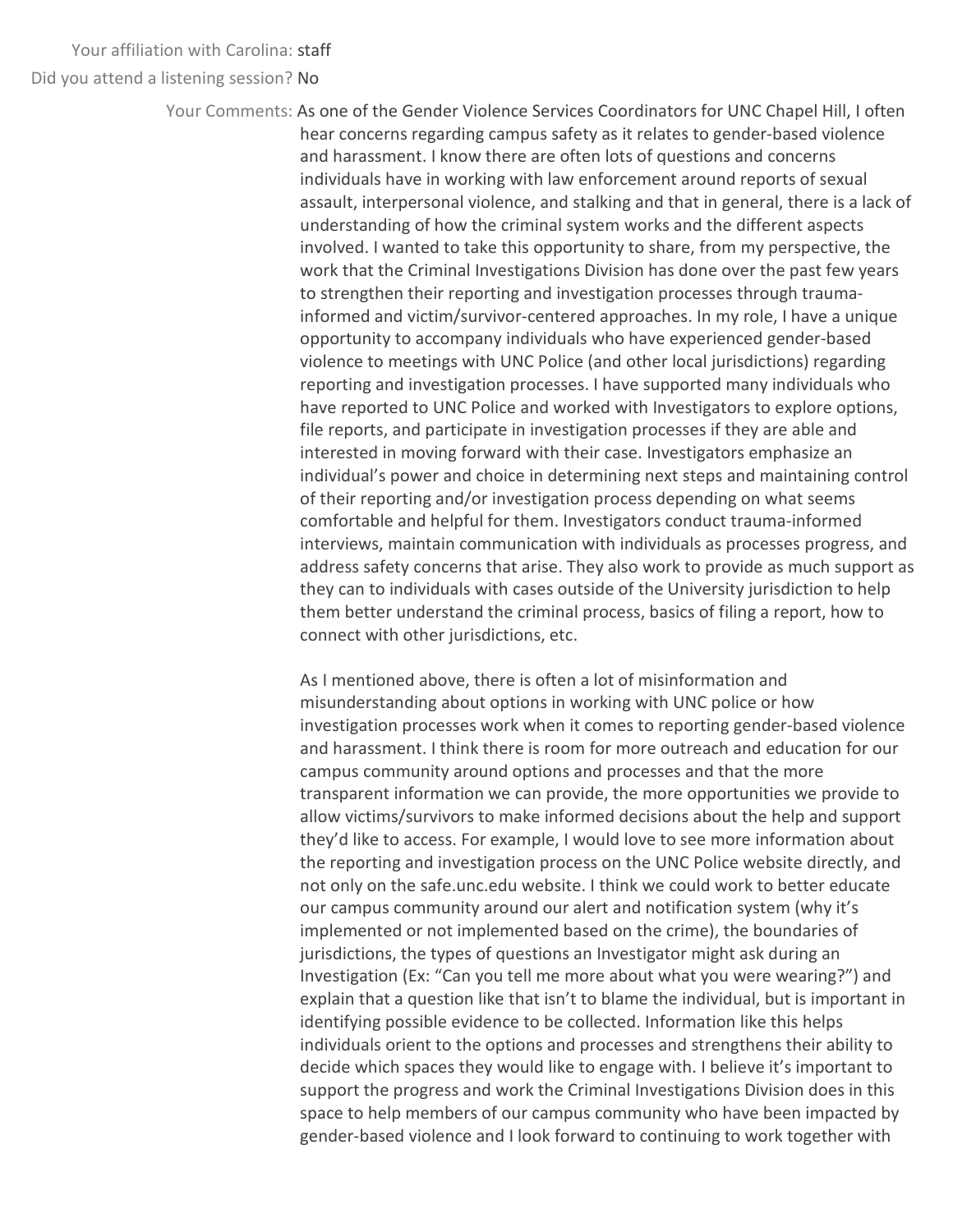them to support our campus community.

Entry Date: 10/4/2019 10:36:40 AM

Your affiliation with Carolina: staff

Did you attend a listening session? No

Your Comments: Either be transparent about the obvious issues going on on campus and the toxic racial climate that exists on UNCs campus or just don't do anything at all. We've had enough of the gaslighting. It's very clear who you serve and protect and it's not students of color.

Entry Date: 10/23/2019 11:58:12 PM

Your affiliation with Carolina: staff

Did you attend a listening session? No

Your Comments: Other than normal incidents, the only times I have not felt safe were organized attacks by the domestic terrorist group known as antifa. Why is any group allowed on campus wearing masks? To fix this all you have to do is make it illegal on campus to have masked groups. Then arrest any violators. We had numerous events where violence would not have been a problem if this was in place and enforced. Because it is not in placed or not enforced, property was damaged, people were hurt. There is no valid reason to allow this. Legitimate protestors do not need to wear masks.

Entry Date: 11/7/2019 5:39:43 PM

## undergraduate student

Your affiliation with Carolina: undergraduate student

Did you attend a listening session? No

Your Comments: I think it is crucial for the blue light system to be carried out to Franklin Street as well. As an undergraduate female, this can be one of the most unsafe areas.

Entry Date: 9/24/2019 2:44:55 PM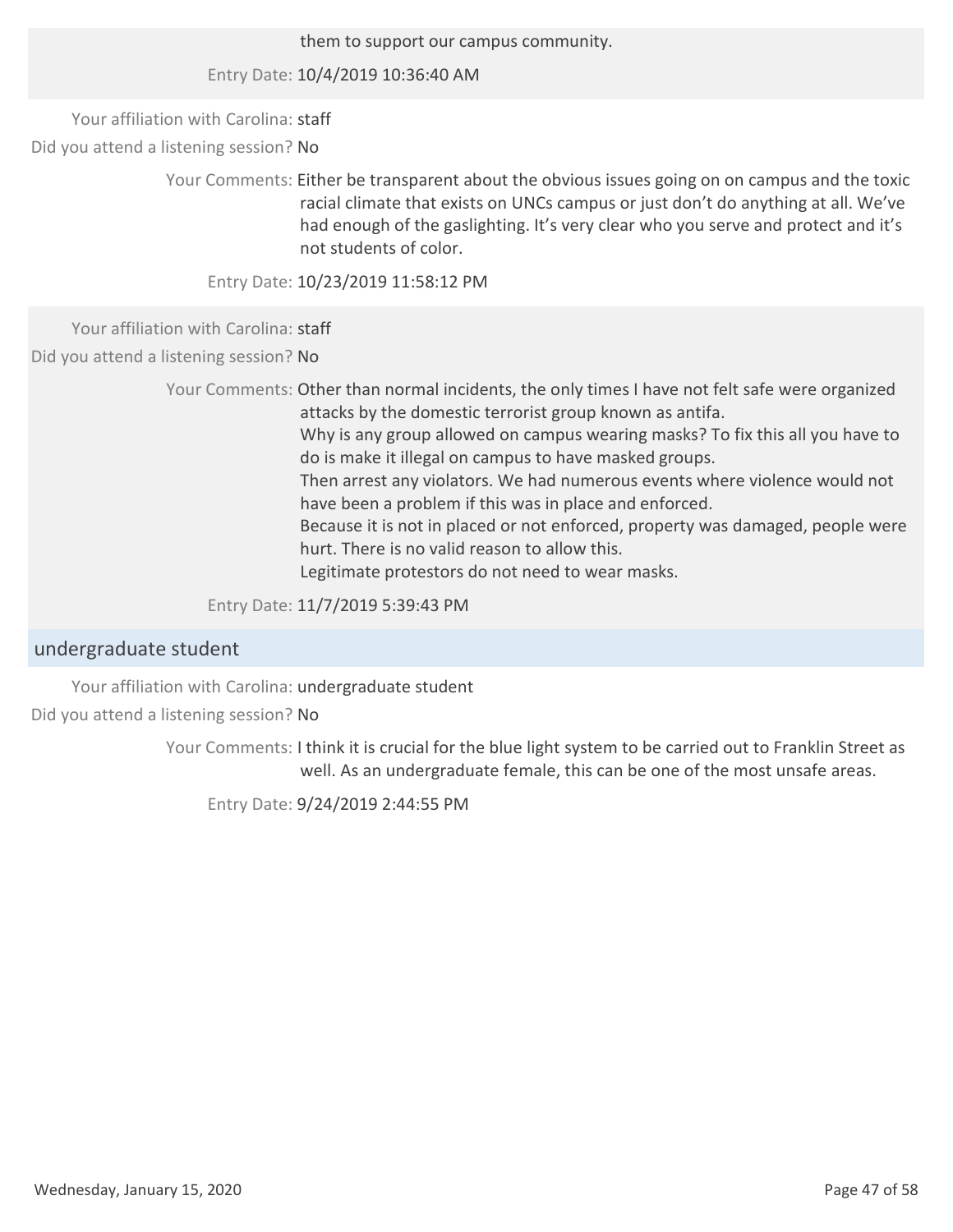> Your Comments: I literally do NOT feel safe anymore. I live less than 5 minutes off campus and the minute it becomes dark I'm terrified. I've encountered multiple homeless people who make unnecessary and degrading comments. I didn't think much of it until recently when girls all around me are being affected and hurt. UNC NEEDS TO DO SOMETHING. Because I'm tired of feeling scared and being scared all the time. I'm literally scared to go to club meetings past 8 or study in the library late because I'm worried I'll face consequences if I am alone in the dark. Im supposed to feel safe on campus but I don't feel safe anymore. I dread going to school year, which is sad because I loved UNC. It's sucks to see this place become so dangerous.

Entry Date: 9/24/2019 2:49:52 PM

Your affiliation with Carolina: undergraduate student Did you attend a listening session? No

> Your Comments: I would Iike to see more lights on the quad at night. Safety does not have to be sacrificed for aesthetic. Also, maybe more blue lights. A lot of students don't even know numbers to call at night when they are walking alone (from the library for example) and we have to get home somehow, alone or not. That mentality makes it dangerous for us, especially women. Also, I know legally campus police can't release all the details in certain incidents. However, when it comes to sexual assault and harassment, students should be notified as quickly as possible ‐ especially if the harasser has not been caught.

Entry Date: 9/24/2019 2:50:00 PM

Your affiliation with Carolina: undergraduate student Did you attend a listening session? No

> Your Comments: We need more street lights throughout campus and chapel hill. It is extremely dark.

Entry Date: 9/24/2019 2:53:22 PM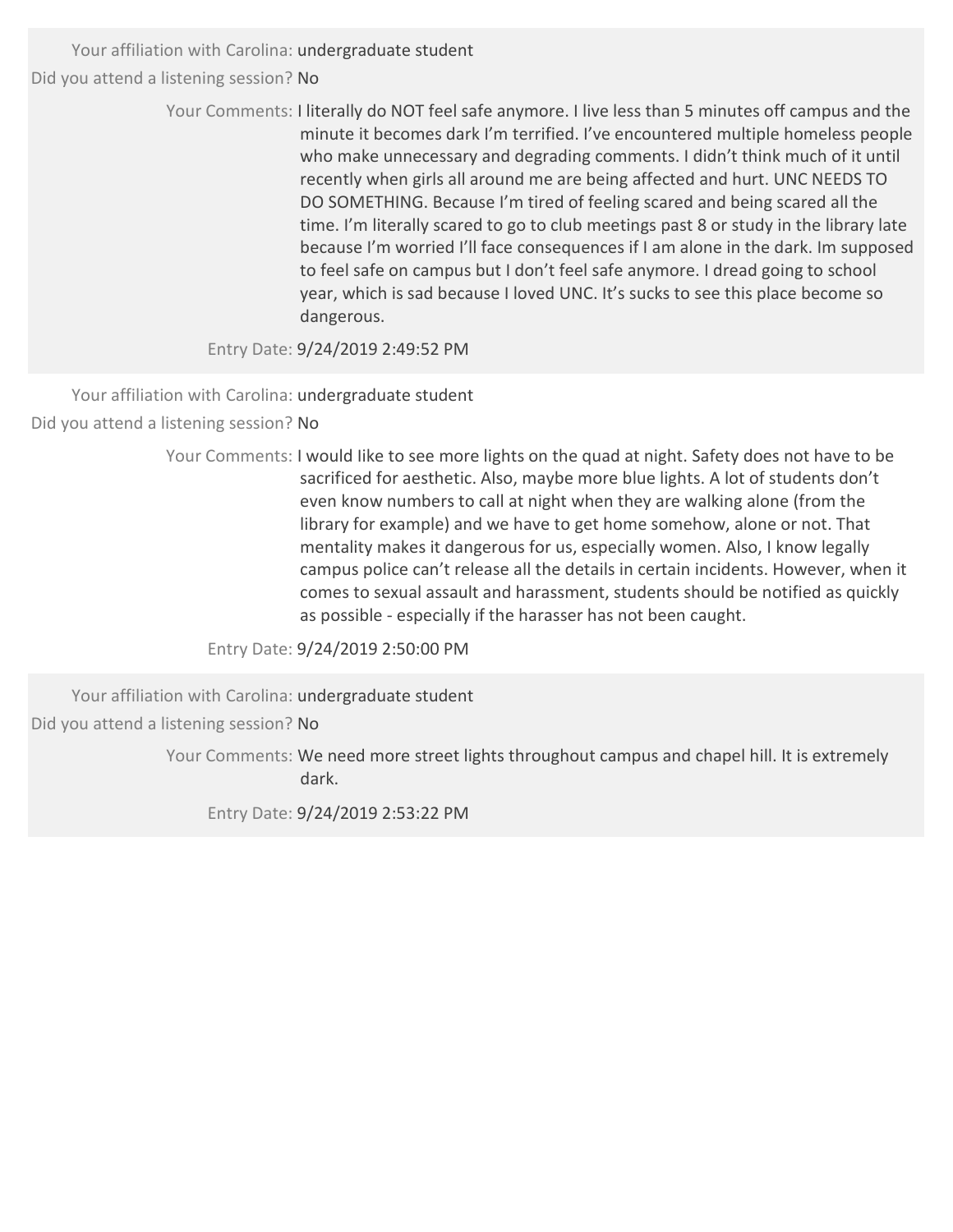> Your Comments: In light of recent events, I think the police/security presence on campus should be more prevalent. While I have seen more police officers during the day, I have not seen additional police or security at night. I think more police officers need to be patrolling (by car and foot) at night because all of the recent events have taken place at night, not in broad daylight. I no longer feel safe walking alone on campus after sun set, and as the time change approaches, I worry about feeling more unsafe as sunset is earlier. Although there are ways to avoid walking alone, such as safe walk or buses, I do not think that UNC should have an environment where students are scared to walk alone. Also, while safe walk is a good resource, it is unhelpful in some cases because it does not start unit l0:00, and sunset is much earlier.

> > Ultimately, I think more needs to be done to protect UNC students and to remove the fear that fills campus once darkness falls.

Entry Date: 9/24/2019 3:00:16 PM

Your affiliation with Carolina: undergraduate student Did you attend a listening session? No

> Your Comments: Parking is an issue on campus that leads to the even greater issue of safety. Due to recent events, I have made an effort to drive to campus at night so that I don't have to walk home alone. However, multiple times this week and last I have found no parking or parking extremely far away from my destination, which defeats the purpose of driving to campus when I have to walk great lengths alone to reach my destination anyways.

> > In addition, I would like to be notified of any unsafe happenings around campus. I do not care if my phone is blowing up with messages ‐ I would rather be made aware than left in the dark. For instance, there was an attempted sexual assault in Davis Library, which was unbeknownst to me until my mother informed me that she was seeing it on the news.

I do not feel that my safety as a young woman is being prioritized over the university's image and budget plans for essential utilities, such as parking.

Entry Date: 9/24/2019 4:30:45 PM

Your affiliation with Carolina: undergraduate student Did you attend a listening session? No

> Your Comments: There are not enough blue light security lamps. I have only seen two walking around campus, and I would feel safer if there were more. At other colleges, I know they have a rule where there has to be one in sight from wherever the last one was, so if you were running you had another place to run it and push buttons so police could track your location.

Entry Date: 9/24/2019 5:12:30 PM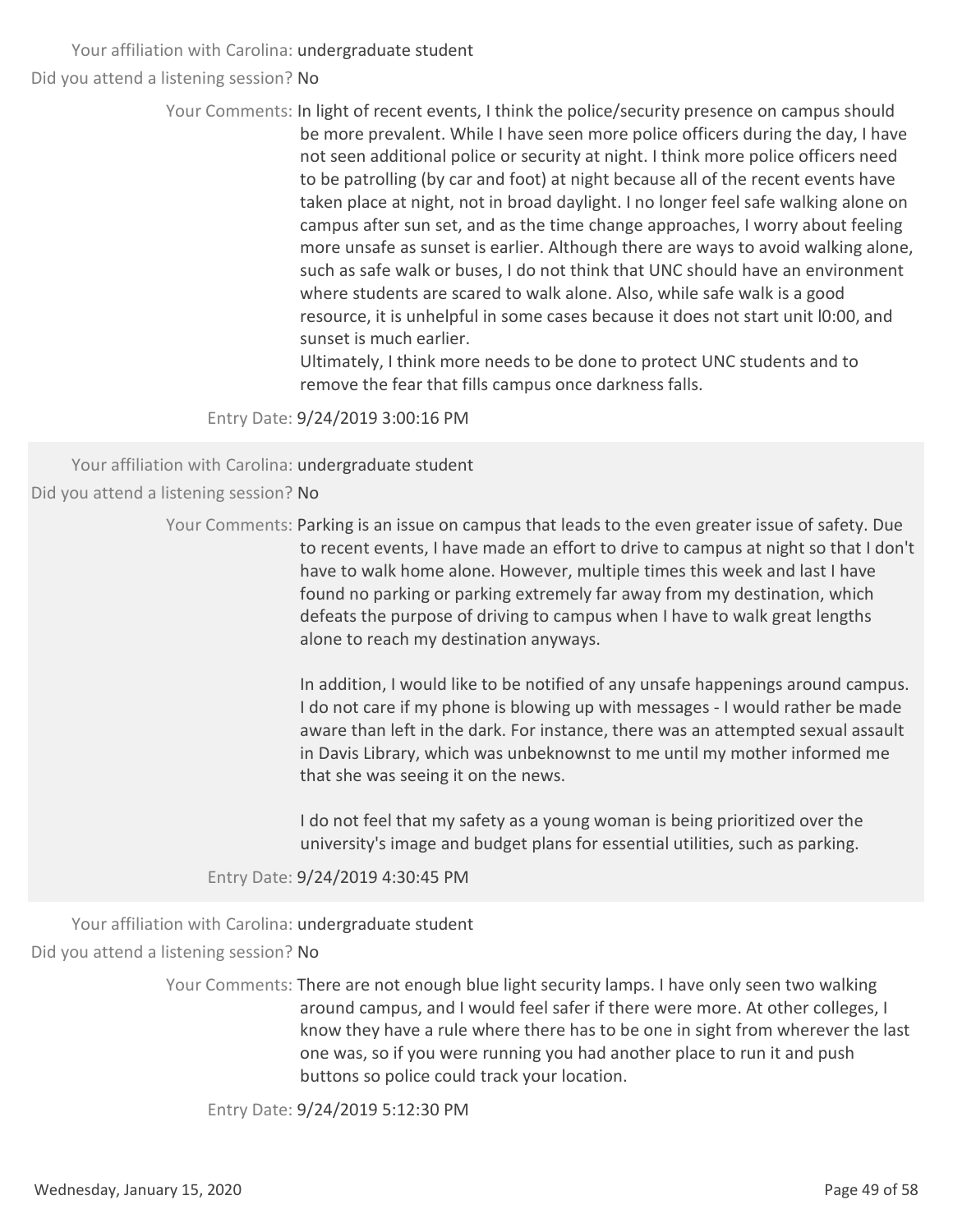Your affiliation with Carolina: undergraduate student

Did you attend a listening session? No

Your Comments: I don't feel safe walking around at night, especially given how many attacks and sexual assault cases there have been lately on campus.

Entry Date: 9/24/2019 5:27:04 PM

Your affiliation with Carolina: undergraduate student

Did you attend a listening session? No

Your Comments: I've never felt so unsafe on UNC campus and it's shocking how little is being done about it.

Entry Date: 9/24/2019 6:31:13 PM

Your affiliation with Carolina: undergraduate student

Did you attend a listening session? No

Your Comments: I would like to see more police around campus/on Franklin Street especially at night. There is also a huge problem of pan handling and I even feel uncomfortable and at times unsafe as a female walking along Franklin Street during the day as I am approached by older men that hang out on the streets.

Entry Date: 9/24/2019 7:02:28 PM

Your affiliation with Carolina: undergraduate student

Did you attend a listening session? No

Your Comments: There are too many black people on the streets - namely hoodie wearing black males. They are waiting in the shadows to rape white women. Get this under control UNC, c'mon.

MORE BLACKS = MORE CRIME

Entry Date: 9/24/2019 7:03:05 PM

Your affiliation with Carolina: undergraduate student

Did you attend a listening session? No

Your Comments: Be more transparent about what you're doing. There are A LOT of scary things going on and i feel extremely uncomfortable/ unsafe on this campus from sunset on. I haven't heard of anything the school is doing to deal with this issues, so just make it more clear as to what you're doing to ensure we stay safe.

Entry Date: 9/24/2019 7:44:05 PM

Your affiliation with Carolina: undergraduate student Did you attend a listening session? No

Your Comments: Do something about the homeless population!!

Entry Date: 9/24/2019 9:44:26 PM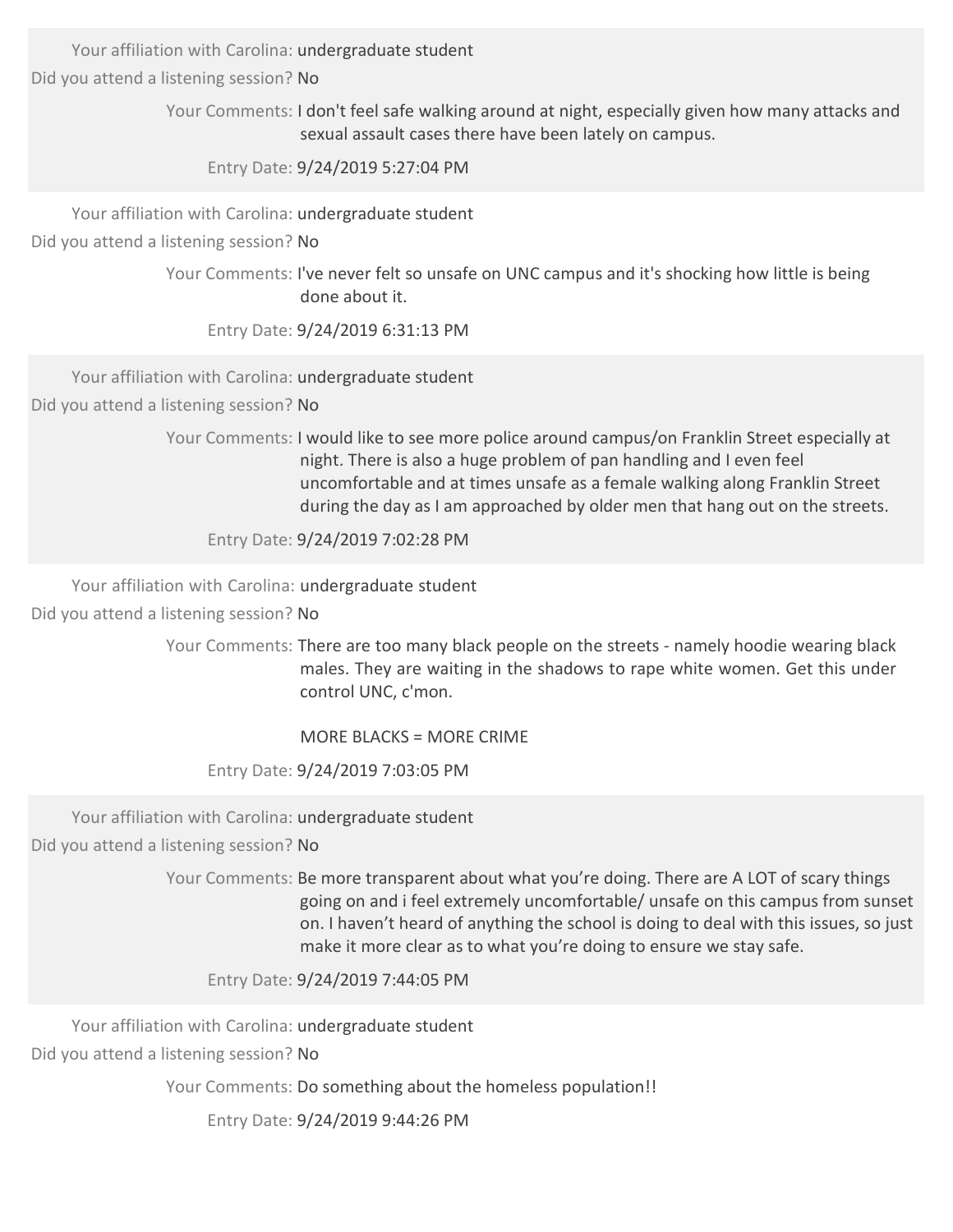> Your Comments: I believe one way in which to increase the safety of students on campus, especially at night is to increase the number of blue light alert poles. Often times I find myself walking parts of campus where there is not one in sight or close vicinity. Therefore in order for the blue light system to work in the way it is meant to there needs to be more poles as if someone actually came after me there are multiple places on main parts of campus and residence halls in which none are reasonably reachable or viewable.

Entry Date: 9/24/2019 10:59:20 PM

Your affiliation with Carolina: undergraduate student Did you attend a listening session? No

> Your Comments: Why don't you make it legal for students with proper training and background checks to carry firearms? Firearms will reduce crimes such as assault (sexual/physical) and theft among other things. The gun doesn't even need to be fired, only drawn. That poor girl would have had a better chance of resisting her assaulter if she had a way to defend herself. Police can't be there instantly. They are human too. Stop putting politics and agenda before safety of students and faculty.

Entry Date: 9/25/2019 10:52:18 AM

Your affiliation with Carolina: undergraduate student Did you attend a listening session? No

> Your Comments: Can there be more of an effort to clear covered busstops of homeless people? It feels unsafe to have up to four men loudly talking and making me feel uncomfortable while I am waiting at the MLK Umstead stop in the early morning

Entry Date: 9/25/2019 1:09:19 PM

Your affiliation with Carolina: undergraduate student

Did you attend a listening session? No

Your Comments: Trust is nonexistent. General attitude towards safety north of campus is in absolute peril. Serious measures need to be taken to remedy the situation. Many reports of sexual assault & harassment near‐misses.

Entry Date: 9/25/2019 1:15:36 PM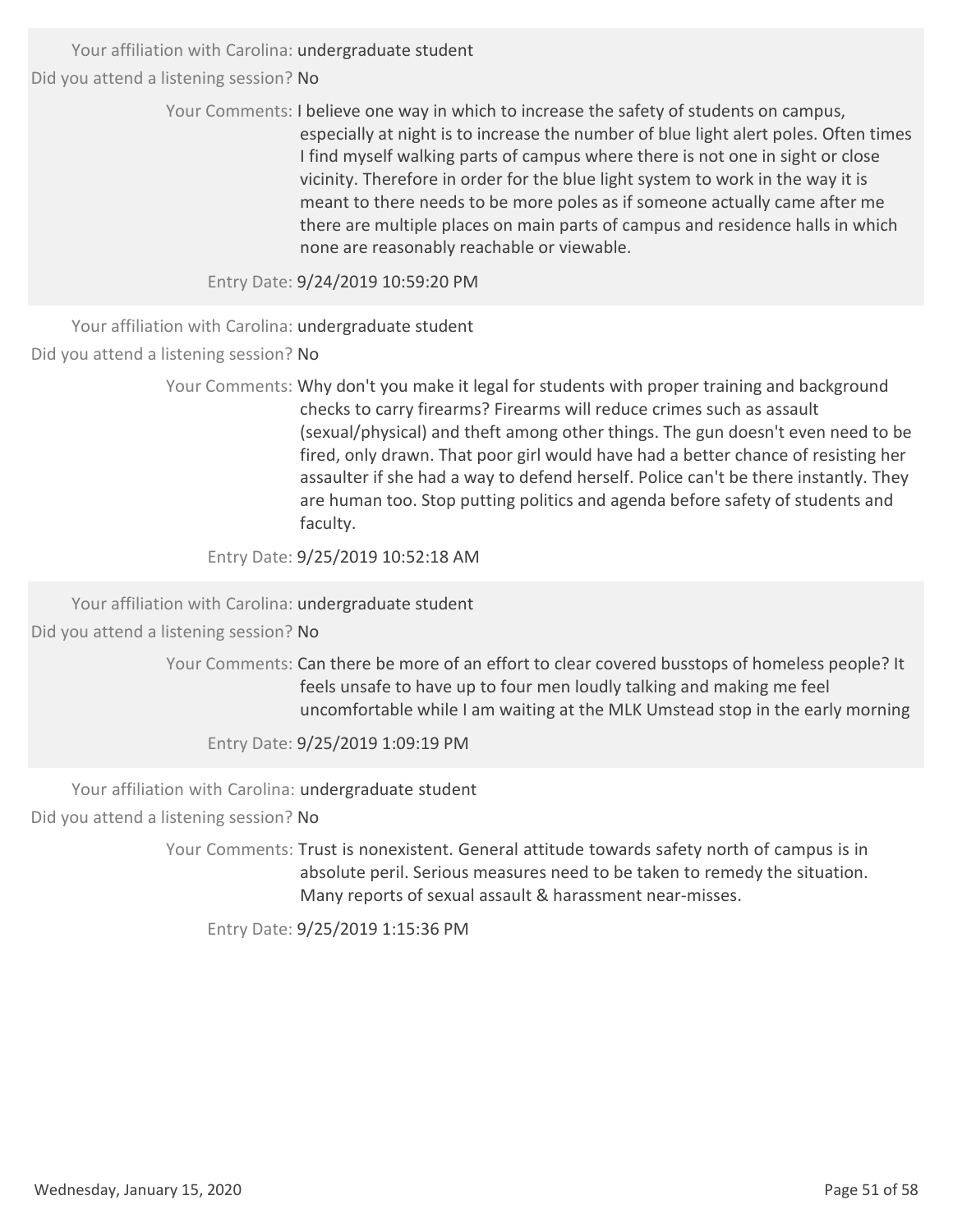Your affiliation with Carolina: undergraduate student

Did you attend a listening session? No

Your Comments: Hi,

Sadly I've not been able to attend one of the listening sessions but I do have a concern that relates to campus safety. I've been through a number of unpleasant experiences over the last year relating to social bullying/mobbing and in the process have realized that we don't have any bullying policies in place for students...that's concerning to me. I'm lucky in that my unique confluence of individual characteristics allow me to deal with the issue as hostile environment harassment but another person might not be so lucky. I've chosen not to do so because I don't want people in trouble really but I do think we need some explicit anti-bullying policies. I also think we need more anti-retaliation policies because part of the bullying included retaliating against me when I made a complaint about it (by making a complaint against me) but our retaliation policies don't clearly cover that situation from what I've read of them. Clarity is needed here to make sure that Carolina doesn't allow this sort of behavior.

Entry Date: 9/25/2019 1:46:06 PM

Your affiliation with Carolina: undergraduate student Did you attend a listening session? No

> Your Comments: Being a female on campus, and given UNC's history with poorly addressing acts of sexual assault and violence, I am fearful just to walk home alone from class. it is so terrifying that the university didnt feel the need to release an alert Carolina message until almost 12 hours after the sexual assault incident at Shortbread lofts. That man could've just as easily showed up and waited outside of a different dorm after he left- you knew about it. But you didnt give anyone else any hint of the danger we were in until long after. Ive read the emails saying that there has been an increase in foot police on campus‐ ive yet to see one on campus even though I spend around 6 hours on grounds per day. something has to be done

Entry Date: 9/25/2019 2:05:54 PM

Your affiliation with Carolina: undergraduate student

Did you attend a listening session? No

Your Comments: I am bothered by the lack of street lights on roads that are housing a majority of college students (Mallete, Cameron Court, Kenan St). These roads at night are completely dark with an exception of one street light on the whole road. If someone was behind or in front, you would not know and not be able to respond accordingly if something were to happen. Also, I see a significant decrease of cops driving around at night than I do during the day.

Entry Date: 9/25/2019 8:10:12 PM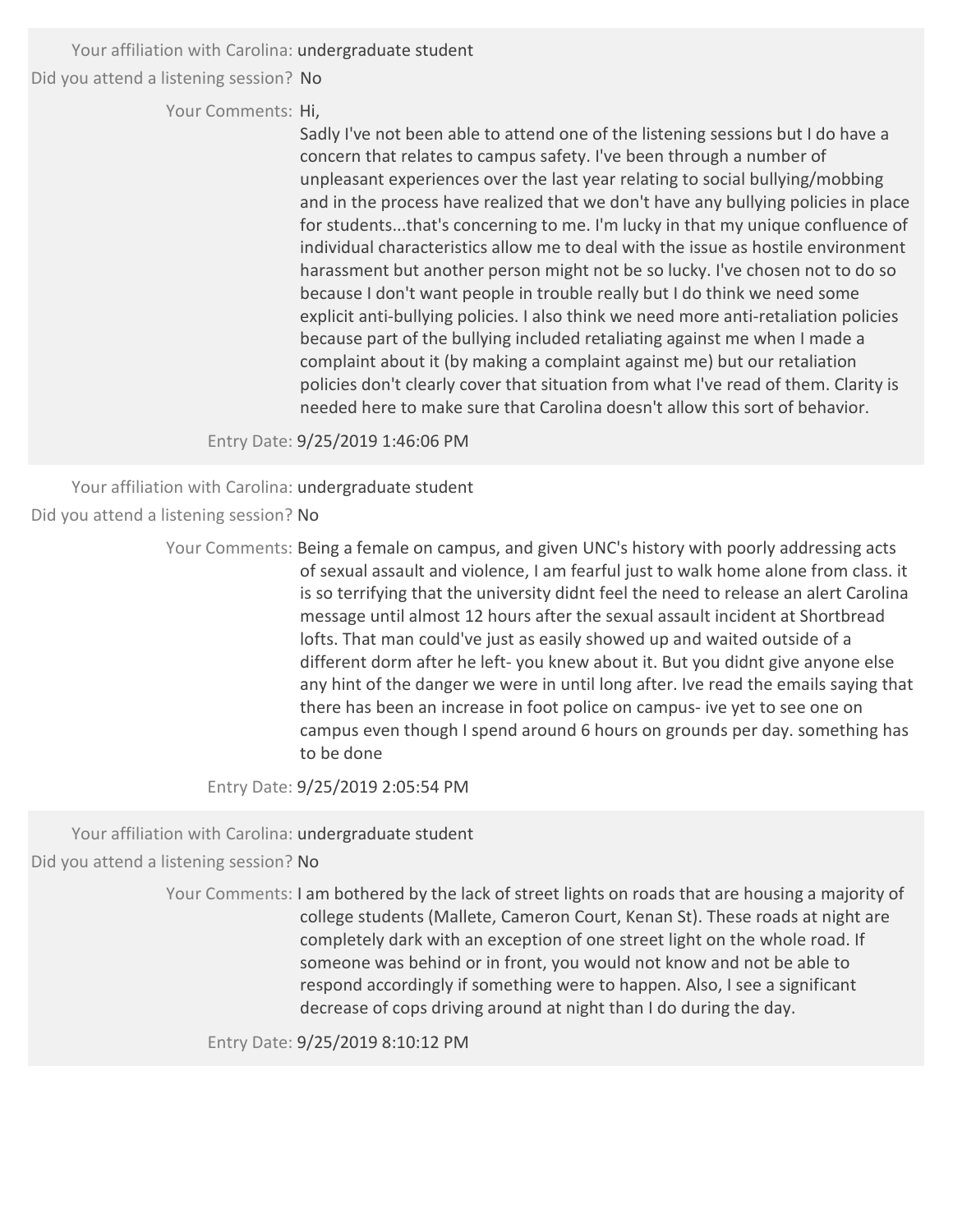Your affiliation with Carolina: undergraduate student

Did you attend a listening session? No

Your Comments: MORE CONSISTENT WIFI. MORE RELIABLE RECEPTION. Having no service often, especially when there are many people on campus (game days) is a SAFETY HAZARD.

Entry Date: 9/26/2019 9:53:33 AM

Your affiliation with Carolina: undergraduate student

Did you attend a listening session? No

Your Comments: I've always felt that UNC does very well with making its campus as safe as possible without restricting the liberties of its students. Personally, I have never felt endangered walking across campus, even late at night. I think there's a general awareness among undergrads of the resources UNC offers to allow students to travel without concern for their well being, such as P2P and SAFE Walk. Some of my friends have even taken self defense classes offered by the university. Of course, the possibility of an attack can never be eliminated altogether and more work can always be done to prevent them, but I think the best course forwards is the one we're already on.

Entry Date: 9/26/2019 9:09:41 PM

Your affiliation with Carolina: undergraduate student

Did you attend a listening session? No

Your Comments: I had a pretty terrible interaction with the UNC police. I called 911 because my friend was unconscious and I didn't know what to do. Instead of helping me stay calm the offer was belligerent and disrespectful to me. There were other girls there but he only talked to me because he said "you seem to be the spokesperson for this group." I told him I had never been in this situation before and that I thought I did everything to the best of my abilities. He continued to harp me about alcohol, even thought I was completely okay. When emergency services came they did not take the situation seriously and I had to be the one to put my friend on the stretcher. When I asked if I could ride to the hospital with my friend she told me "you are capable of walking 15 minutes to the hospital" in a belligerent tone. Yes I understand that they deal with these calls all the time. However, as for someone who has never been in that situation the way the authorities talked to me and handled the situation makes me hesitant to ever call 911 if I or someone I know is in need of help. This scares me as I am not equip to handle someone if this situation ever arises again, I should not feel hesitant to call the authorities if I am in need of help. I hope you all take my story seriously as what I went through really hurt me. I want to be taken seriously. Thank you.

Entry Date: 9/27/2019 11:25:30 AM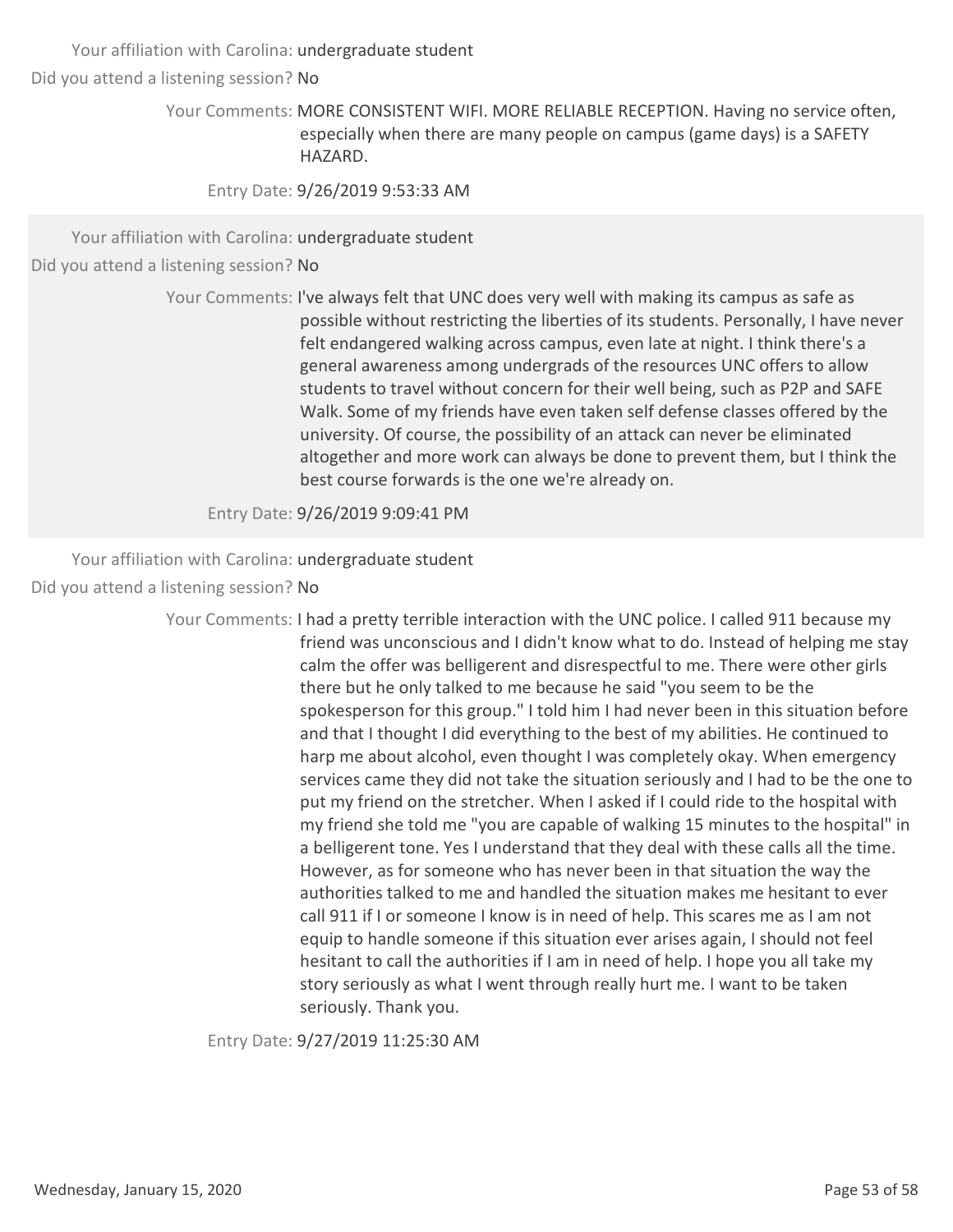> Your Comments: As a transgender person on campus, I have had a few bad encounters with confederate protesters that made me feel unsafe. My trans girlfriend and I were walking down Franklin street and we saw them at Peace and Justice Plaza. They misgendered my girlfriend and antagonized us because we didn't think that they should be anywhere near here. I also remember walking past confederate group Heirs to the Confederacy and Lance Spivey was open carrying a gun, which is a felony on campus. The police were there and did nothing except shake their hands and ask them to leave. The police on this campus have never made me feel safe as some of them are apart of white supremacist groups such as the Three Percenters. I would like to see the police presence at the university lessen significantly.

Entry Date: 10/3/2019 5:33:43 PM

Your affiliation with Carolina: undergraduate student Did you attend a listening session? No

Your Comments: There needs to be more effective consent awareness programs

Entry Date: 10/9/2019 6:48:51 PM

Your affiliation with Carolina: undergraduate student

Did you attend a listening session? No

Your Comments: The issue of interpersonal violence on this campus is often overlooked by administrators. It is an afterthought in conversations around issues of student safety, but we need to bring this issue to the forefront. Moreover, while student activists have made strides toward addressing the systemic causes of violence, our administration has failed to lead in these conversations. Please do more to protect your students.

Entry Date: 10/9/2019 6:50:00PM

Your affiliation with Carolina: undergraduate student Did you attend a listening session? No

> Your Comments: I would like to see less of an armed presence on campus, it is really unnerving to see cops with guns in the pit. Additionally, i have experienced homophobia multiple times on campus which is really frustrating as a queer student, I would like to see more overt messaging that hate of any kind isn't allowed at Carolina in general areas. These instances are really frustrating and send across a message that only some spaces and not the whole campus is safe for marginalized students.

Entry Date: 10/9/2019 6:50:34PM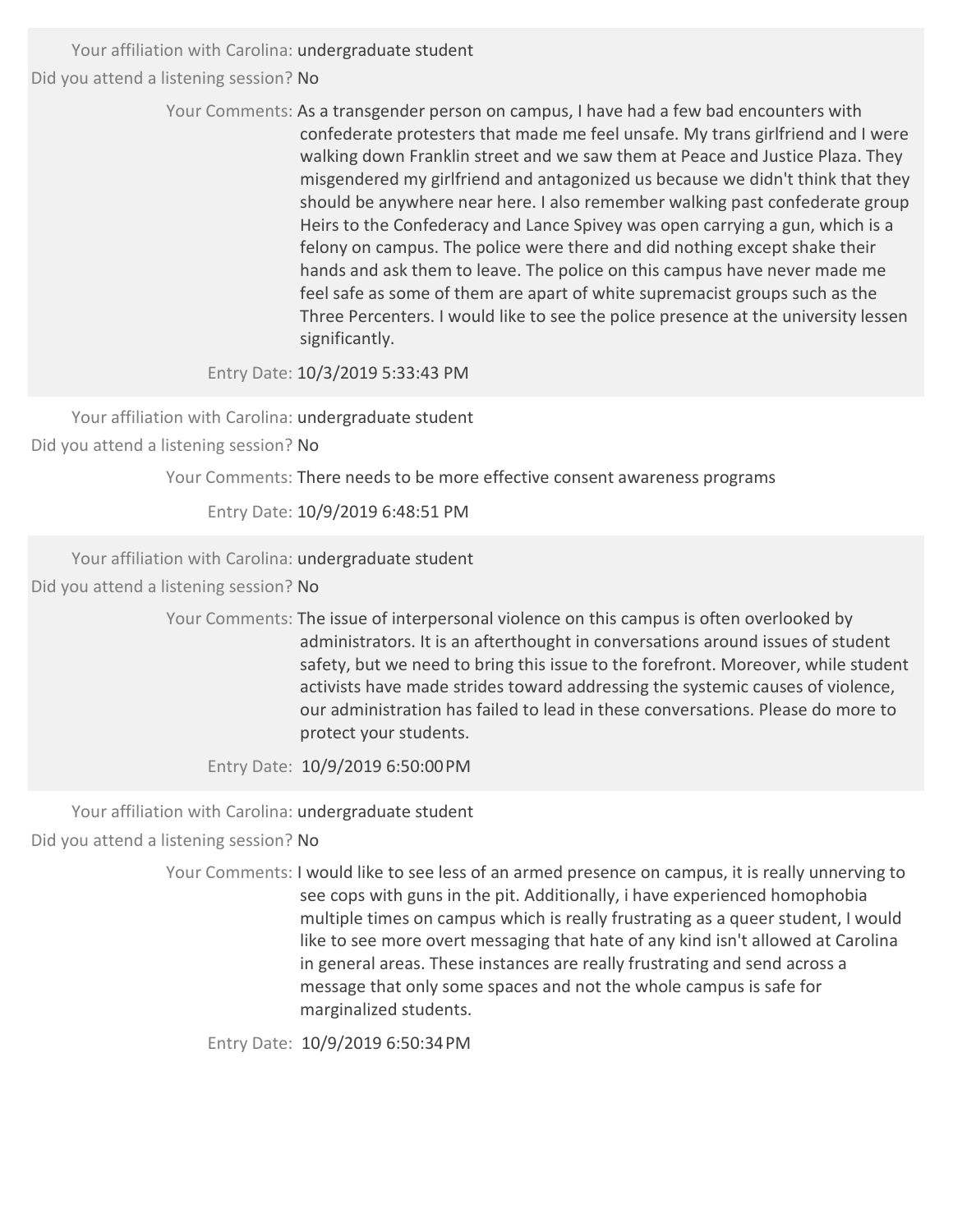Your affiliation with Carolina: undergraduate student

Did you attend a listening session? No

Your Comments: First and foremost, limit entrance to the libraries to students, faculty, and staff. There needs to be better lighting throughout the walkways and along the paths. Better security outside the libraries at night.

Entry Date: 10/18/2019 6:06:48 PM

Your affiliation with Carolina: undergraduate student

Did you attend a listening session? No

Your Comments: I love the emails you send to parents with updates. Your service is truly appreciated.

Entry Date: 10/19/2019 6:41:24 AM

Your affiliation with Carolina: undergraduate student

Did you attend a listening session? No

Your Comments: We are very concerned for the safety of our daughter both physically and sexually. We would think UNC would have safety procedures and man power to address these issues but apparently not. I am also an alumni. UNC is a wonderful university, but these unsolved issues and lack of preparedness is causing a black eye on this great university locally, nationally, and abroad. We look forward as a family and community to hearing your plan to not only address these issues, but enforcement to return it to its proper place.

Thank you in advance for your concern and implementation!

Entry Date: 10/19/2019 8:19:30 AM

Your affiliation with Carolina: undergraduate student Did you attend a listening session? No

> Your Comments: Our daughter lives in Connor dorm. Ever since she arrived on campus she has been sick with respiratory problems. Once she had to go to the emergency room and 6+ times to doctor on campus. She has had to take antibiotics, inhaler, installed a room UV filtration unit, but the campus and university is not properly addressing the issue. Connor dorm needs to be evacuated and ducts along with HVAC unit internally scrubbed and sanitized. The mold issue is as important for the safety of our students as the unfortunate sexual threats occurred. I've spoken with my attorney about this subject and unnecessary medical bills occurred because of the lack of progressive actions and we await what you plan to do first and then decide how we proceed which is something we would like to avoid! Thank you for your concern and understanding.

Entry Date: 10/19/2019 8:28:41 AM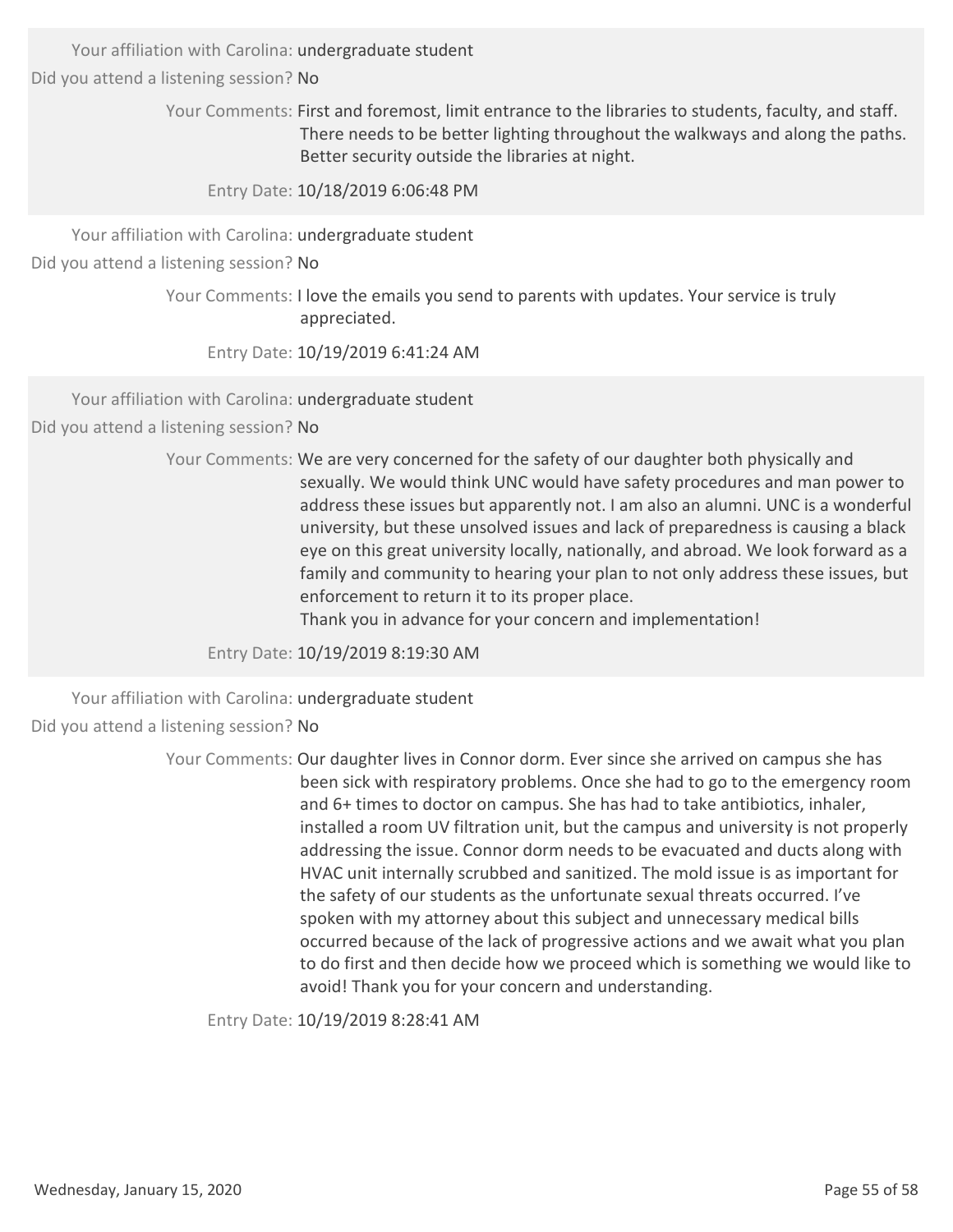> Your Comments: Students should interact with police more closely. There's a need for more patrol in areas where police presence is require. Spanish speaking police officers should be available for Spanish speaking victims of crimes in or around campus. Police should be train to descalate in most interaction with citizen and be remained of their oath.

Entry Date: 10/19/2019 10:09:56 AM

Your affiliation with Carolina: undergraduate student Did you attend a listening session? No

Your Comments: None

Entry Date: 10/19/2019 10:38:48 AM

Your affiliation with Carolina: undergraduate student Did you attend a listening session? No

> Your Comments: Students don't trust the school's desire for abuse and assault investigation transparency. The students perceive the school to be appearing committed but in reality desire to protect those involved or just ignore it.

Entry Date: 10/19/2019 10:24:00 PM

Your affiliation with Carolina: undergraduate student

Did you attend a listening session? No

Your Comments: If I didn't attend, how can I comment.

Entry Date: 10/20/2019 7:09:08 PM

Your affiliation with Carolina: undergraduate student

Did you attend a listening session? No

Your Comments: Campus is doing a good job of protecting students, but needs to come down harder on trespassers and disruptive students where the majority of the students are in danger due to the behavior of the small groups

Entry Date: 10/21/2019 8:39:38 AM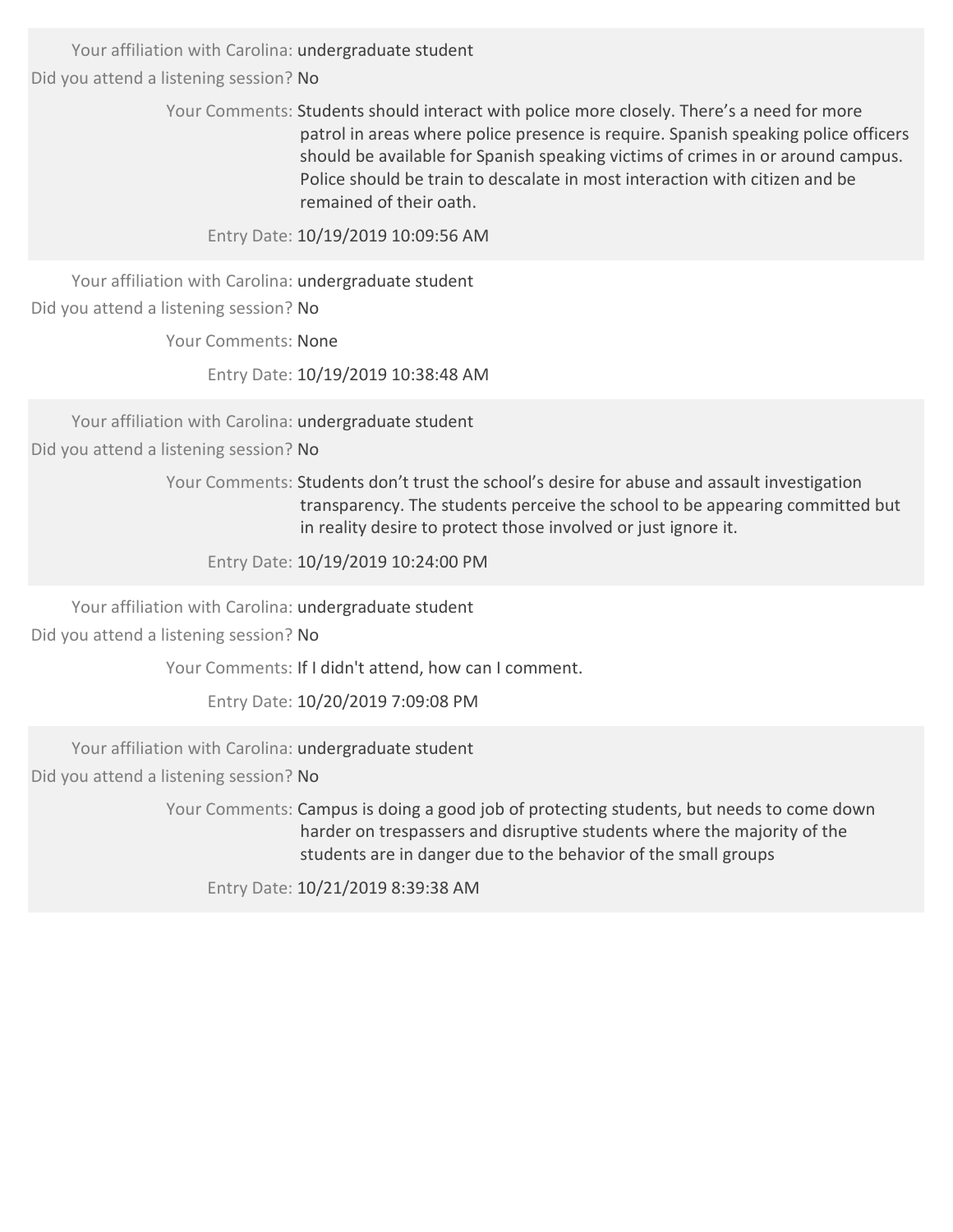> Your Comments: My daughter goes to the library at night and walks home alone and I am very nervous about that. She seems embarrassed to use the walking escort service or, when she tries to, the escorts are usually out already on a run. I love that such a service exists but I feel like students are not utilizing it as they should. It seems that the service should somehow expand, and be more predictable such as start walking runs on every half hour. In this way, students can keep studying and plan to have an escort with a big group at the half hour. Once the group meets, it might even be possible for the groups to splinter once people from same dorms meet and organize and can then walk home together. I feel like this service needs to be expanded and improved and the stigma needs to be removed from using the service.

Entry Date: 10/21/2019 10:21:51 AM

Your affiliation with Carolina: undergraduate student

Did you attend a listening session? No

Your Comments: My daughter feels nervous on campus- wont walk alone, especially after dark. I also ordered her mace and an alarm to attach to her key chain. She feels safe and secure in class and in her dorm.

Entry Date: 10/22/2019 5:13:59 PM

Your affiliation with Carolina: undergraduate student Did you attend a listening session? No

> Your Comments: "The Genocide Awareness Project" is both extremely harmful and disturbing. I say this because of their large‐scale depictions of abortion byproducts and images of people in real genocides. They are especially triggering for people who have had abortions. Many students have had to avoid parts of campus to not see their display, but still are flooded with images on vans and automobiles. This goes FAR beyond what the campus should deem as "free speech" and must be taken down to protect the wellbeing of those who attend this campus. People should not be allowed to display violent, graphic images as part of their exhibit, which of course should be applied to everyone. I, and many others, are ashamed of this university.

Entry Date: 10/23/2019 1:21:13 PM